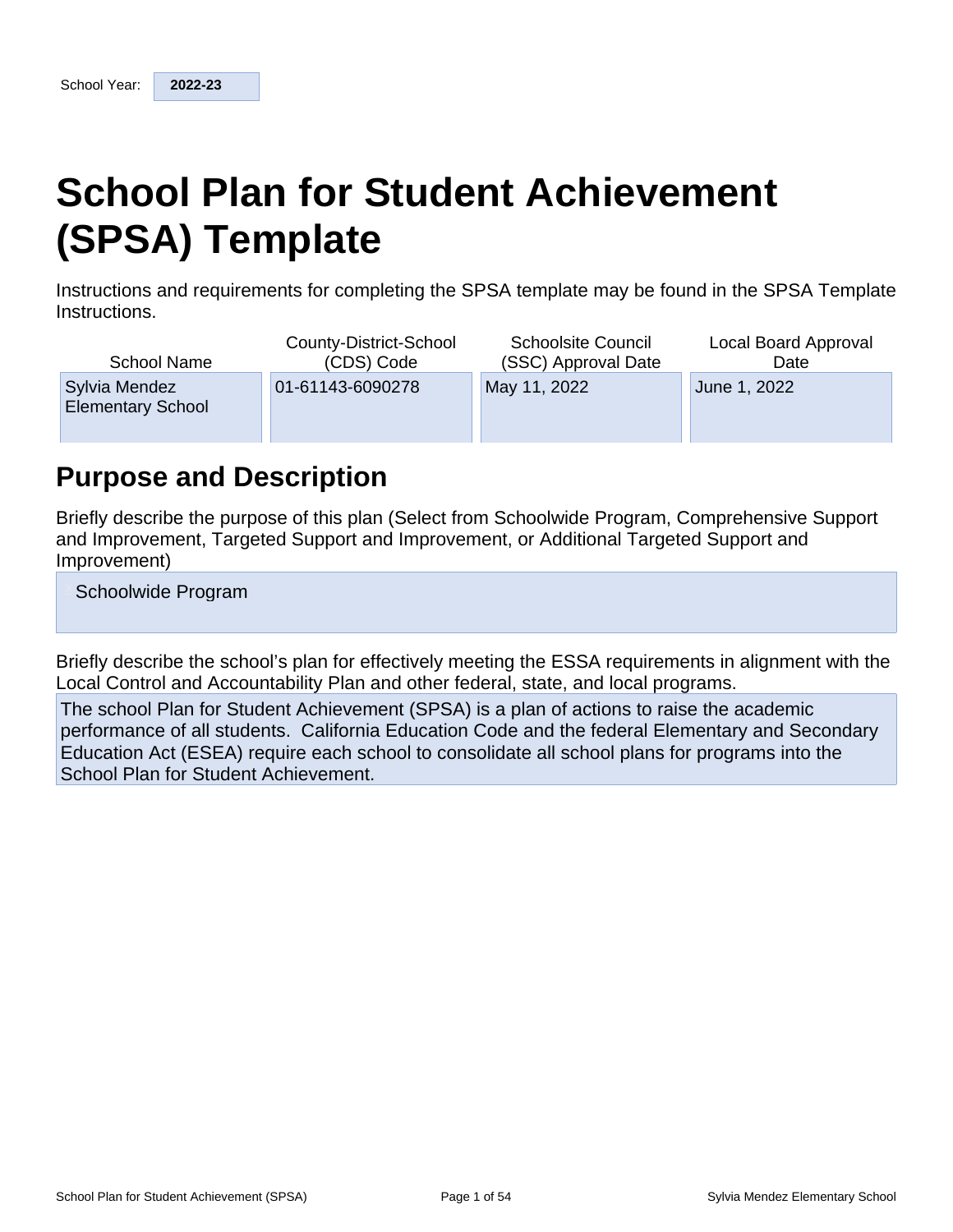## **Comprehensive Needs Assessment Components**

## **Data Analysis**

Please refer to the School and Student Performance Data section where an analysis is provided.

### **Surveys**

This section provides a description of surveys (i.e., Student, Parent, Teacher) used during the school-year, and a summary of results from the survey(s).

The 2021 Sylvia Mendez Family Survey was not conducted due to school closures and the pandemic.

### **Classroom Observations**

This section provides a description of types and frequency of classroom observations conducted during the school-year and a summary of findings.

The site principal conducts informal visits to classrooms. Formal observations for the purposes of teacher evaluation are completed as required. Observations are shared with the teachers as a reflective tool. In accordance with the district's practice, teachers receive verbal feedback after observations and ongoing discussions about teacher practice and student achievement. The feedback is used to highlight instructional practices that demonstrate a positive impact on student learning. The literacy coach also conducts informal observations in accordance with the requests of the teachers. Additional observations are conducted by support staff who are seeking specific data for teachers, such as student behaviors, classroom management systems, etc.

## **Analysis of Current Instructional Program**

The following statements are derived from the Elementary and Secondary Education Act (ESEA) of 1965 and Essential Program Components (EPCs). In conjunction with the needs assessments, these categories may be used to discuss and develop critical findings that characterize current instructional practice for numerically significant subgroups as well as individual students who are:

- Not meeting performance goals
- Meeting performance goals
- Exceeding performance goals

Discussion of each of these statements should result in succinct and focused findings based on verifiable facts. Avoid vague or general descriptions. Each successive school plan should examine the status of these findings and note progress made. Special consideration should be given to any practices, policies, or procedures found to be noncompliant through ongoing monitoring of categorical programs.

## **Standards, Assessment, and Accountability**

Use of state and local assessments to modify instruction and improve student achievement (ESEA)

State assessments are used to develop goals for our school plan. Based on the CAASPP information, and reading levels, low performing students receive tutoring support during the day from our literacy coach, WI coordinator, tutors, and one teacher who is a trained Reading Recovery Specialist. After school support is provided by classroom teachers, one-on-one literacy/BUILD tutors, and supplemental education services. Students' reading scores are recorded and monitored throughout the year with the goal of ensuring that each student reach the expected reading level. Students who are struggling to achieve the prescribed level receive additional instructional support from the classroom teacher and/or resource specialists. One Reading Recovery teacher works with kindergarten and first grade students providing one-on-one assistance to improve decoding, comprehension, and fluency skills. The Reading Recovery teacher also demonstrates reading strategies and provides coaching to the other kindergarten and first grade teachers. Standards based district developed writing and mathematics assessments are administered three times per year; results are used to revise and improve instructional practices. Teachers meet every month for three to four hours using data and student work to plan and revise lessons and share resources.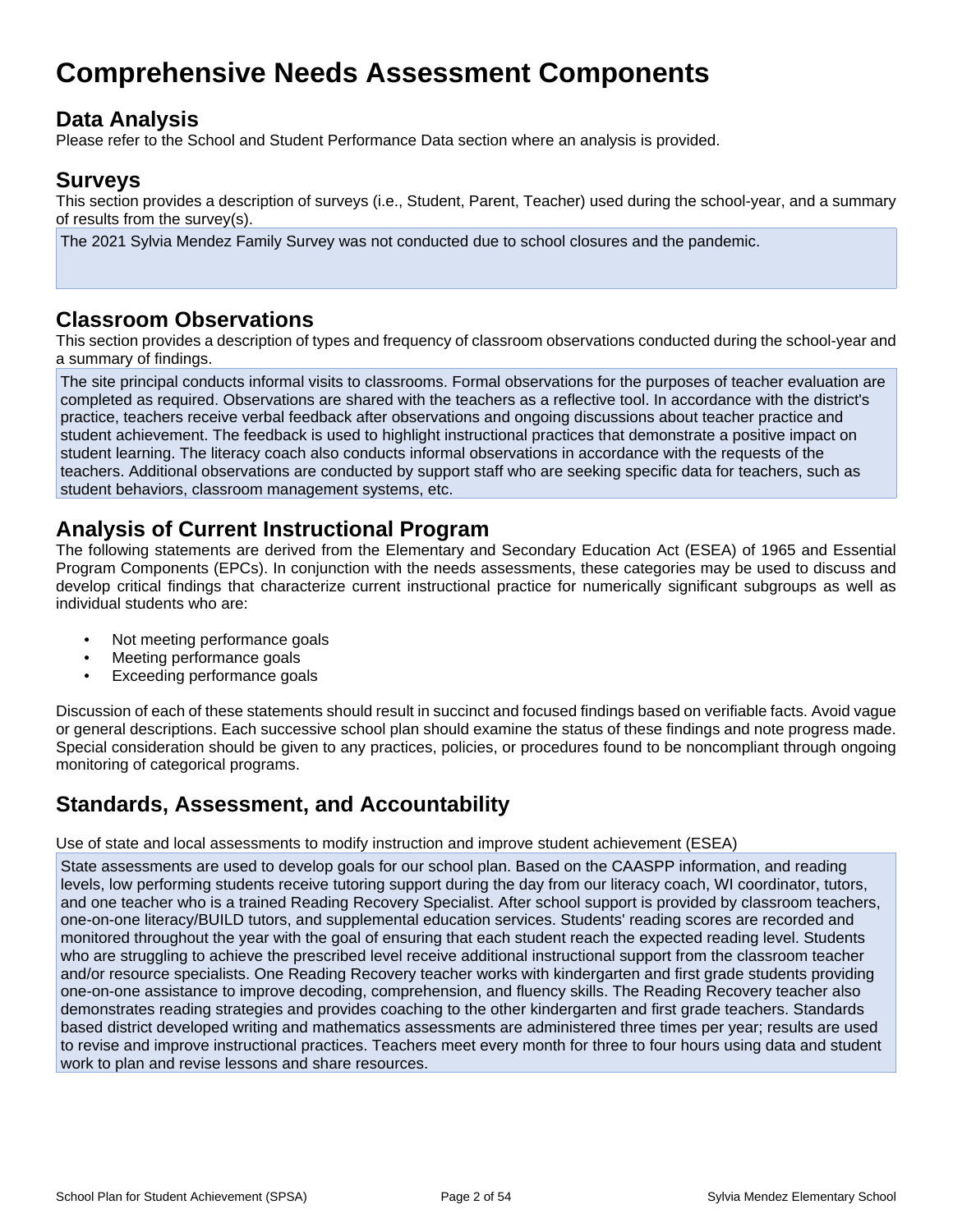Use of data to monitor student progress on curriculum-embedded assessments and modify instruction (EPC)

Every year a comprehensive analysis of standardized tests scores is completed by the site principal with the assistance of district personnel who disaggregate the data and develop charts and graphs that show trends, cohort analysis, and provide a comparison of state, district, and school site data (English language arts, mathematics, academic and science). In addition, all teachers implement district developed benchmark assessments, reading inventories, and textbook end of chapter tests. The state and local assessments are used to evaluate student progress, effectiveness of instruction, and determine required intervention strategies, resources, and materials. All assessments are tools of accountability to improve the school's ability to proactively meet the needs of students who have not mastered grade level standards. All assessments are aligned with the curriculum and California standards.

### **Staffing and Professional Development**

Status of meeting requirements for highly qualified staff (ESEA)

All teachers meet the NCLB highly qualified requirements.

Sufficiency of credentialed teachers and teacher professional development (e.g., access to instructional materials training on SBE-adopted instructional materials) (EPC)

All teachers are fully credentialed or at least have completed a preliminary credential. The adoption of the next English language arts program has not been finalized, therefore, the training required for this program has not been held. Classroom teachers have completed the AB472 mathematics training required by the State.

Alignment of staff development to content standards, assessed student performance, and professional needs (ESEA)

Through district support, teachers have received on-going professional development to implement the mathematics program, A Story of Units, and the reading program, Teachers College Reading Writing Project. The curriculum used in the classrooms and the district developed benchmark assessments are standards based. Teachers have at least 8 hours of collaboration time that is used to score students' writing and analyze mathematics assessment results. Literacy, resource, ELD, and RTI coaches hired by the district also meet with classroom teachers periodically to help teachers monitor student progress, brainstorm best practices for implementing the mathematics program, and demonstrate lessons. Professional development services were used to support teachers as they developed school-wide professional development workshops and peer observation protocols and tools. Teachers are currently involved, district wide, in teaching the Common Core State Standards.

Ongoing instructional assistance and support for teachers (e.g., use of content experts and instructional coaches) (EPC)

See above, literacy coaches, mathematics coaches, an English language development coach, and district provided professional development support teachers' ability to understand, plan, implement, and assess instruction. Some teachers have completed the Systematic ELD training or the Spanish English Biliteracy Transerrability (SEBT) training. The site literacy coach has demonstrated reading instruction lessons for new teachers, facilitated the peer observation process, arranged for K-4 teachers to observe teachers at other sites implement aspects of the TCRWP (reading/writing program). The coach also developed and facilitated a workshop about the components and strategies that reflect differentiated projects based on learning styles.

Teacher collaboration by grade level (kindergarten through grade eight [K–8]) and department (grades nine through twelve) (EPC)

At least four hours per month are designated for teacher collaboration. During this time, teachers discuss student work, score assessments, participate in standards based workshops, exchange ideas and practices, and use data to plan lessons. Assessments are reviewed at least three times per week; teachers use the results to discuss students' strengths, misconceptions, conduct an error analysis, and plan lessons that may be require modification, review, or reteaching.

## **Teaching and Learning**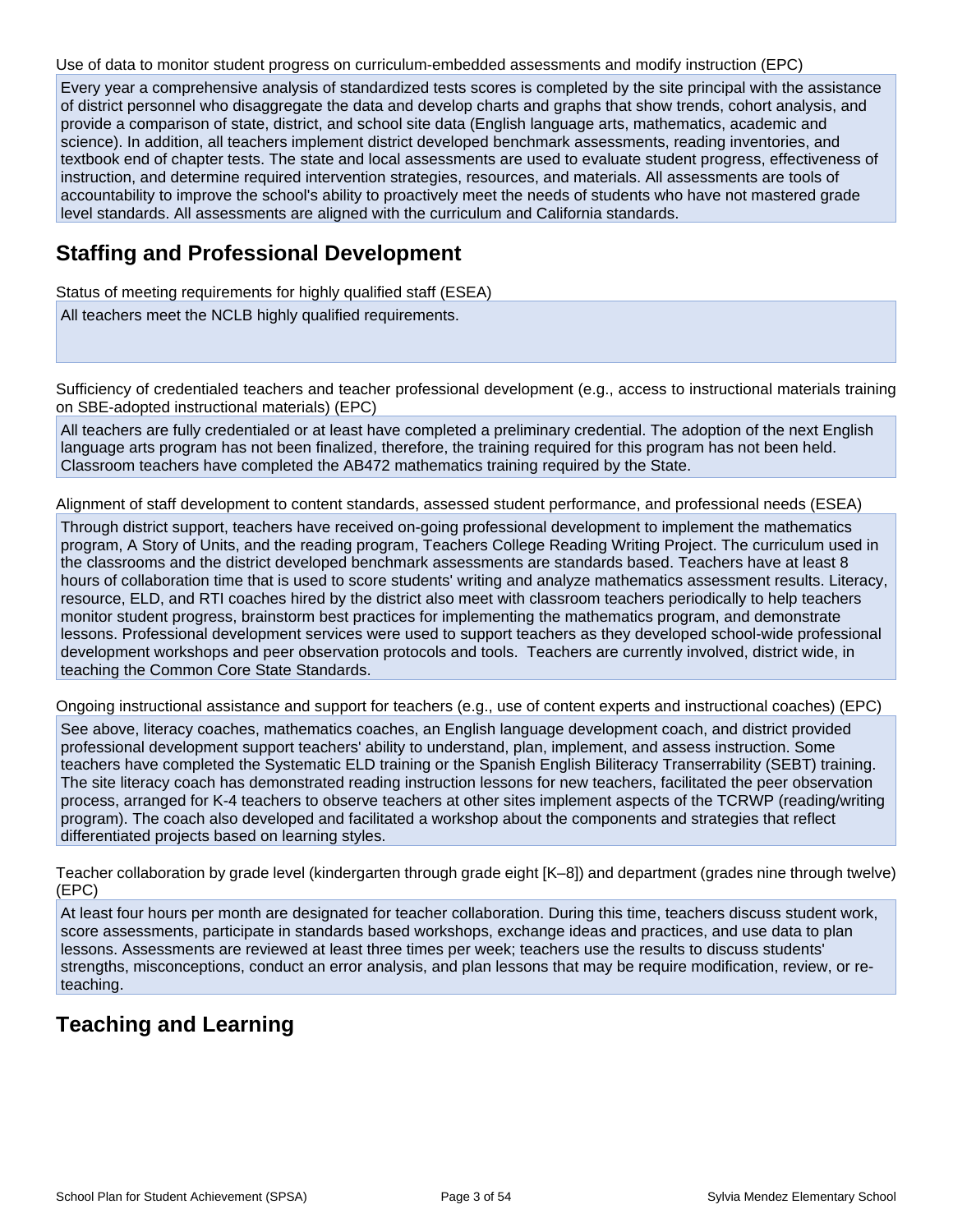Alignment of curriculum, instruction, and materials to content and performance standards (ESEA)

The curriculum used for instruction is aligned with the California State Standards; all adopted materials meet the SBE criteria: Lucy Calkins, and Teachers College Reading Writing Project, Cengage National Geographics Canciones y Cuentos for Kindergarten - 2nd grade, FAST TRACK phonics for 2nd - 4th grade, A Story of Units math, Science-FOSS kits, Social Studies- Scott Foresman Learning. While some students are advanced readers with immense vocabulary usage other students struggle with reading and need more support with basic decoding and comprehension skills. Teachers are still learning how to develop a balanced reading program to meet the reading needs of all students. We are refining our implementation of the Common Core State Standards.

Adherence to recommended instructional minutes for reading/language arts and mathematics (K–8) (EPC)

It is the district's goal to serve the needs of the "whole" child which includes addressing nutritional needs and enrichment; both require several minutes within the instructional day. Most students read or are read to during breakfast. Extra-curricular teachers try to bring in SLA/ELA/Math concepts.

Lesson pacing schedule (K–8) and master schedule flexibility for sufficient numbers of intervention courses (EPC)

Teachers are following the district created pacing guide for mathematics. Mathematics teacher leaders from each school site use teachers' feedback about the timing, scope, and sequence of the guide so that it not only supports coverage of the content but also gives teachers enough time to insure mastery and understanding. Key concepts and standards need to be more clearly delineated so that teachers can adequately teach standards that are required for success in mathematics.

Availability of standards-based instructional materials appropriate to all student groups (ESEA)

All students have the required materials, one textbook per student per content area.

Use of SBE-adopted and standards-aligned instructional materials, including intervention materials, and for high school students, access to standards-aligned core courses (EPC)

All classroom teachers are using the SBE-adopted mathematics instructional materials. Due to the diversity of the needs of our student population and the needs of the students in our Two Way Spanish Immersion (TWI) program, teachers are required to supplement the SBE reading/language arts curriculum with materials to teach in English and Spanish.Teachers use components of the SBE-adopted reading/language arts materials, such as grammar and decoding skills books. The reading intervention materials include leveled non-fiction reading books and mathematics intervention workbooks that target specific skills, such as multiplication, subtraction, fractions, etc.

## **Opportunity and Equal Educational Access**

Services provided by the regular program that enable underperforming students to meet standards (ESEA)

Classroom teachers use routine end of the chapter tests and benchmark assessments to evaluate and student performance and develop lessons based on the results. Students who are under performing are taught in small groups by classroom teachers, the literacy coach, or special education support teachers during the day or after school by classroom teachers. Lessons still need to be differentiated to serve the academic needs not only under performing students but also high performing students.

Evidence-based educational practices to raise student achievement

Research-based educational practices include the use of Reading Recovery, reading inventories, phonics and phonemic awareness instruction, English language development and Guided Language Acquisition Design strategies, Guided and Shared reading and quarterly standards-based assessments to analyze data an inform instruction.

### **Parental Engagement**

Resources available from family, school, district, and community to assist under-achieving students (ESEA)

School wide committees: English Learner Advisory Committee, School Site Council, Parents of Children African American Descent and PTA all provide assistance for under-achieving students through fundraising and decision making to establish priorities that help improve achievement, e.g., classroom tutors, the literacy coach, professional development, and enrichment that heightens background knowledge and experiences. Sylvia Mendez takes advantage of local volunteers and resources from the university that are meant to support under-achieving students.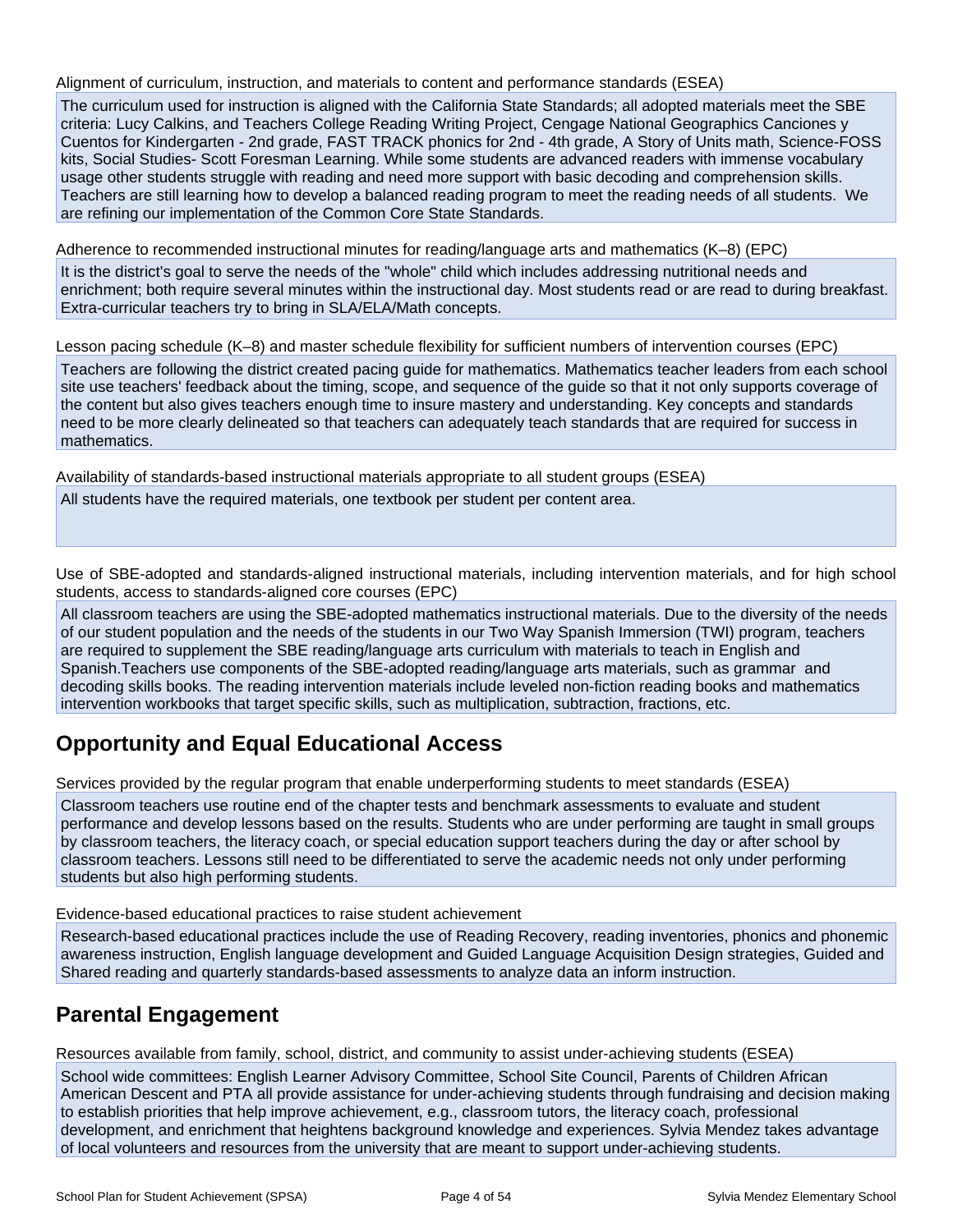Involvement of parents, community representatives, classroom teachers, other school personnel, and students in secondary schools, in the planning, implementation, and evaluation of ConApp programs (5 California Code of Regulations 3932)

#### **Funding**

Services provided by categorical funds that enable underperforming students to meet standards (ESEA)

Specific services targeted to address the needs of underperforming students provided by categorical funds include: tutoring services, intervention materials, online subscription to provide multi-interest literature, the literacy coach, professional development for teachers specifically in reading instruction and English language development, and parent involvement that includes site sponsored literacy workshops and funding for babysitting and refreshments to increase families participation on committees and their presense at meetings.

#### Fiscal support (EPC)

All general and categorial funds are used appropriately used to support the core programs (reading/language arts, English language development, and mathematics) and goals as outlined in the school site plan.

## **Stakeholder Involvement**

How, when, and with whom did the school consult as part of the planning process for this SPSA/Annual Review and Update?

#### **Involvement Process for the SPSA and Annual Review and Update**

The School Site Council (SSC) was established through an election process in early September and is comprised of parents/guardians, teachers, the principal and classified staff. The SSC met to review data and the site plan monthly to ensure alignment and effective implementation with the Local Control and Accountability Plan and other federal, state, and local programs. Parents, staff and the principal attend the meetings and fully participate equitably in the development and oversight process. In addition, a school-wide survey was conducted and analysis considered in the development of the plan and the budget.

## **Resource Inequities**

Briefly identify and describe any resource inequities identified as a result of the required needs assessment, as applicable.

There are far more students identified as needing intervention support than there is capacity for in the allocated resources for Tier 2 and Tier 3 support.

Time is a continued challenge. There are students who need multiple layers of support and it is difficult to find time within the school day to provide support.

There are several barriers which may interfere with student achievement at our school. Attendance problems and tardiness keep students out of school or with inconsistent participation in remedial programs. The school day is not of sufficient length to provide remedial support for the lowestachieving students.

Key Barriers:

• Attendance problems that keep students out of school or with inconsistent participation in intervention programs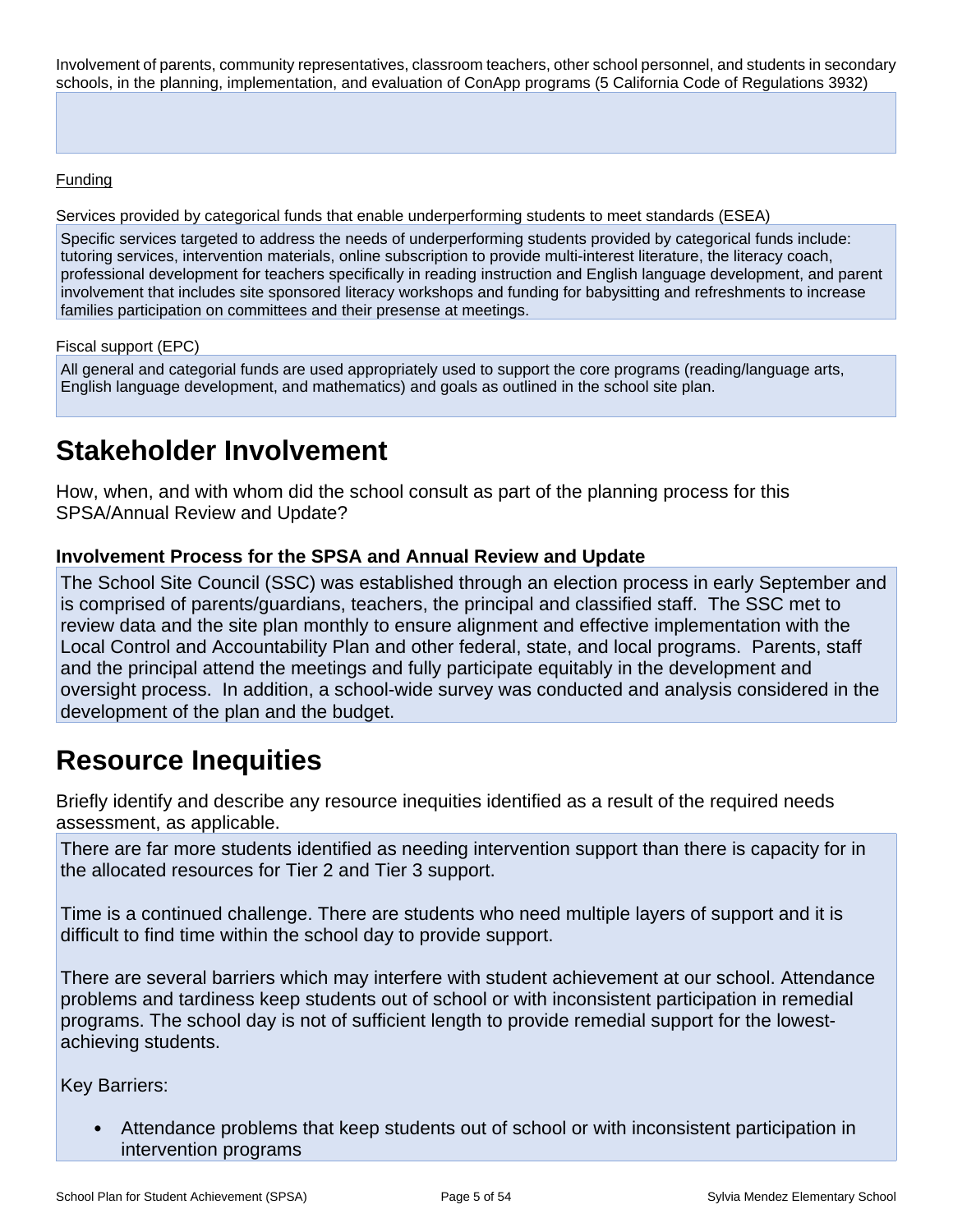- Tardies, inconsistent attendance, lack of participation in extended day programs impact available instructional time for some students
- Behavioral, emotional, and social issues which impact student engagement or student achievement
- Lack of adequate instructional minutes to provide interventions for students below grade level in Spanish and English, there are multiple layers of support and it's difficult to find time within the school day
- Limited funding to pay for a full time teacher to provide math intervention & coaching to teachers in Spanish and English
- Limited funding to pay for full time BCLAD credentialed teachers to meet the range of students academic needs in a two way immersion program in Spanish and English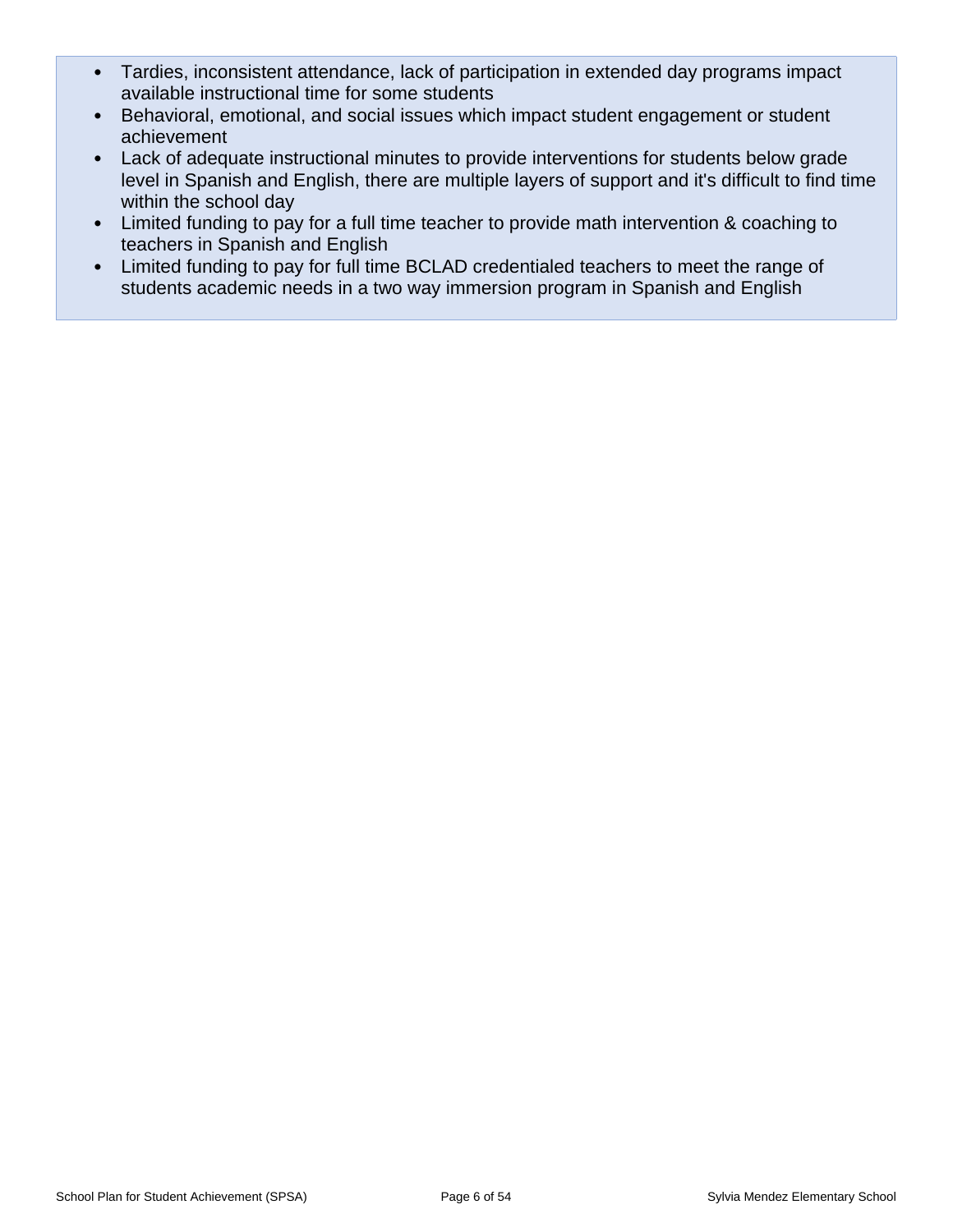## **Student Enrollment Enrollment By Student Group**

## **Student Enrollment Enrollment By Grade Level**

| <b>Student Enrollment by Grade Level</b> |           |                           |           |  |  |  |  |  |  |  |  |
|------------------------------------------|-----------|---------------------------|-----------|--|--|--|--|--|--|--|--|
|                                          |           | <b>Number of Students</b> |           |  |  |  |  |  |  |  |  |
| Grade                                    | $18 - 19$ | 19-20                     | $20 - 21$ |  |  |  |  |  |  |  |  |
| Kindergarten                             | 105       | 95                        | 89        |  |  |  |  |  |  |  |  |
| Grade 1                                  | 64        | 67                        | 63        |  |  |  |  |  |  |  |  |
| Grade 2                                  | 59        | 61                        | 66        |  |  |  |  |  |  |  |  |
| Grade3                                   | 62        | 55                        | 58        |  |  |  |  |  |  |  |  |
| Grade 4                                  | 55        | 55                        | 51        |  |  |  |  |  |  |  |  |
| Grade 5                                  | 53        | 52                        | 59        |  |  |  |  |  |  |  |  |
| <b>Total Enrollment</b>                  | 398       | 385                       | 386       |  |  |  |  |  |  |  |  |

**Conclusions based on this data:**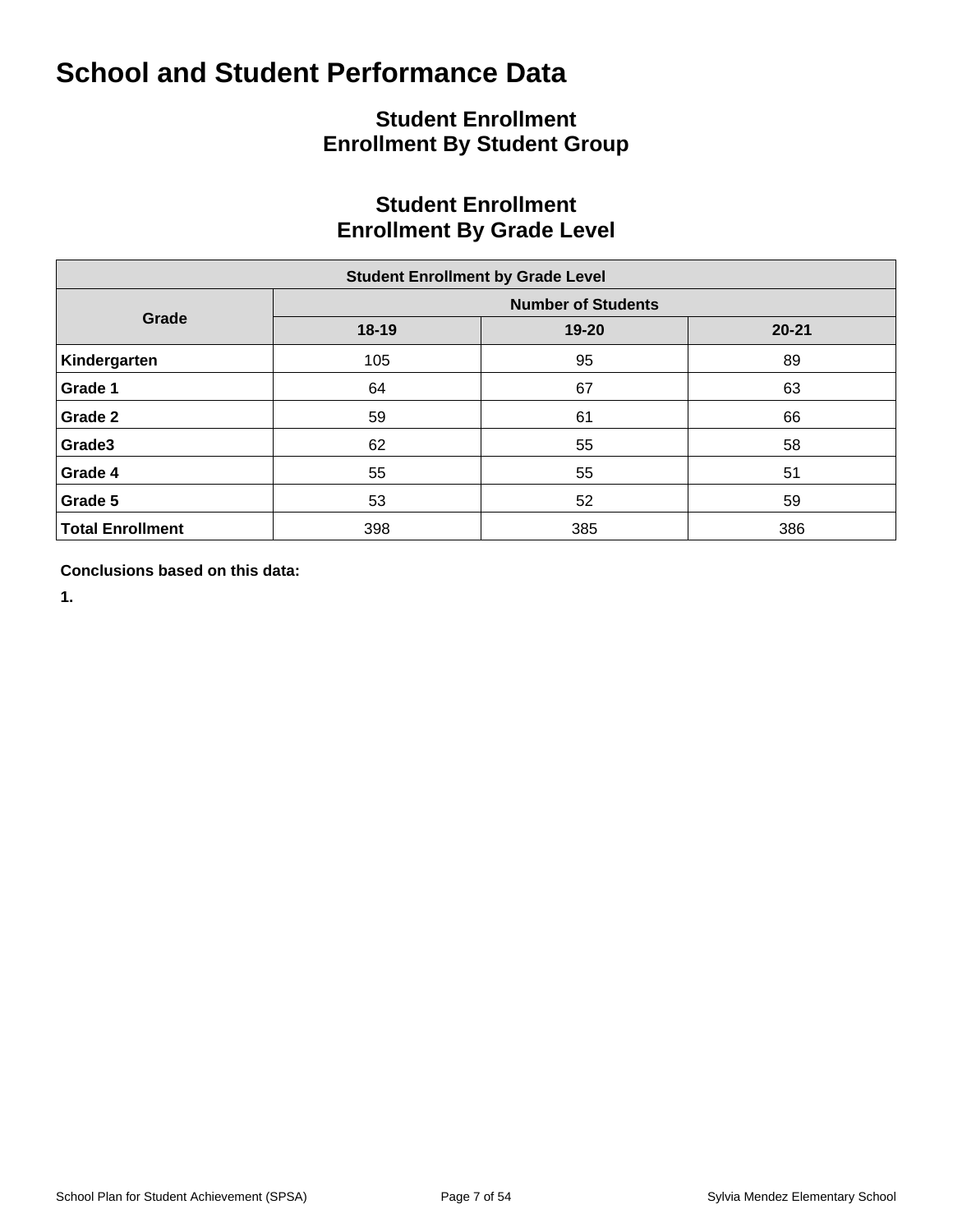## **Student Enrollment English Learner (EL) Enrollment**

| <b>English Learner (EL) Enrollment</b>               |           |                           |           |           |                            |           |  |  |  |  |  |  |
|------------------------------------------------------|-----------|---------------------------|-----------|-----------|----------------------------|-----------|--|--|--|--|--|--|
|                                                      |           | <b>Number of Students</b> |           |           | <b>Percent of Students</b> |           |  |  |  |  |  |  |
| <b>Student Group</b>                                 | $18 - 19$ | $19 - 20$                 | $20 - 21$ | $18 - 19$ | $19 - 20$                  | $20 - 21$ |  |  |  |  |  |  |
| <b>English Learners</b>                              | 79        | 63                        | 48        | 19.8%     | 16.4%                      | 12.4%     |  |  |  |  |  |  |
| <b>Fluent English Proficient (FEP)</b>               | 72        | 99                        | 91        | 18.1%     | 25.7%                      | 23.6%     |  |  |  |  |  |  |
| <b>Reclassified Fluent English Proficient (RFEP)</b> | 4         | 22                        | 6         | 4.4%      | 27.8%                      | 9.5%      |  |  |  |  |  |  |

**Conclusions based on this data:**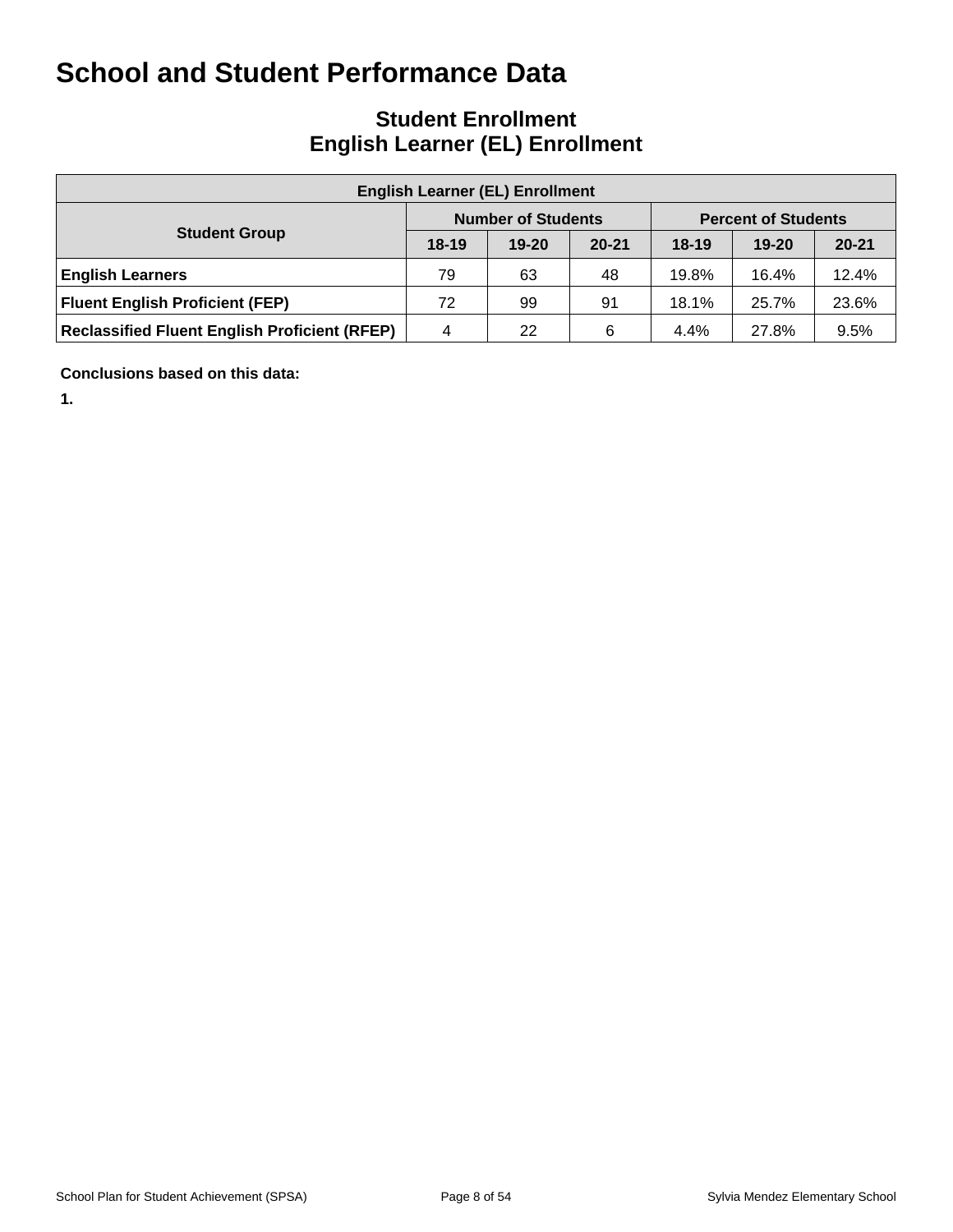### **CAASPP Results English Language Arts/Literacy (All Students)**

|                   | <b>Overall Participation for All Students</b> |                        |           |           |                      |           |           |                    |           |                        |           |           |  |  |
|-------------------|-----------------------------------------------|------------------------|-----------|-----------|----------------------|-----------|-----------|--------------------|-----------|------------------------|-----------|-----------|--|--|
| Grade             |                                               | # of Students Enrolled |           |           | # of Students Tested |           |           | # of Students with |           | % of Enrolled Students |           |           |  |  |
| Level             | $17 - 18$                                     | $18 - 19$              | $20 - 21$ | $17 - 18$ | $18 - 19$            | $20 - 21$ | $17 - 18$ | $18 - 19$          | $20 - 21$ | $17 - 18$              | $18 - 19$ | $20 - 21$ |  |  |
| Grade 3           | 55                                            | 60                     | 57        | 55        | 57                   | 0         | 55        | 57                 | 0         | 100                    | 95        | 0.0       |  |  |
| Grade 4           | 57                                            | 54                     | 52        | 56        | 52                   | 0         | 56        | 52                 | 0         | 98.2                   | 96.3      | 0.0       |  |  |
| Grade 5           | 44                                            | 53                     | 60        | 44        | 51                   | 0         | 44        | 51                 | 0         | 100                    | 96.2      | 0.0       |  |  |
| <b>All Grades</b> | 156                                           | 167                    | 169       | 155       | 160                  | 0         | 155       | 160                | 0         | 99.4                   | 95.8      | 0.0       |  |  |

The "% of Enrolled Students Tested" showing in this table is not the same as "Participation Rate" for federal accountability purposes.

#### 2019-20 Data:

Executive Order N-30-20 was issued which waived the assessment, accountability, and reporting requirements for the 2019-2020 school year, thus no data is available to report for this year.

|                   | <b>Overall Achievement for All Students</b> |                         |     |            |                    |  |                                                                                           |               |  |                   |               |  |                |               |  |
|-------------------|---------------------------------------------|-------------------------|-----|------------|--------------------|--|-------------------------------------------------------------------------------------------|---------------|--|-------------------|---------------|--|----------------|---------------|--|
| Grade             |                                             | <b>Mean Scale Score</b> |     | % Standard |                    |  | % Standard Met                                                                            |               |  | % Standard Nearly |               |  | % Standard Not |               |  |
| Level             |                                             |                         |     |            |                    |  | 17-18 18-19 20-21 17-18 18-19 20-21 17-18 18-19 20-21 17-18 18-19 20-21 17-18 18-19 20-21 |               |  |                   |               |  |                |               |  |
| Grade 3           |                                             | 2429. 2422.             |     |            | $32.73 \mid 35.09$ |  |                                                                                           | 23.64   12.28 |  |                   | 14.55 21.05   |  |                | 29.09   31.58 |  |
| Grade 4           | 2471.                                       | 2468.                   |     |            | $35.71$ 30.77      |  |                                                                                           | 12.50 21.15   |  |                   | 17.86 15.38   |  | $33.93$ 32.69  |               |  |
| Grade 5           | 2524.                                       | 2522.                   |     |            | $34.09$ 31.37      |  |                                                                                           | 20.45   23.53 |  |                   | 27.27   23.53 |  | 18.18 21.57    |               |  |
| <b>All Grades</b> | N/A                                         | N/A                     | N/A |            | 34.19 32.50        |  | 18.71                                                                                     | 18.75         |  |                   | 19.35 20.00   |  | 27.74   28.75  |               |  |

#### 2019-20 Data:

Executive Order N-30-20 was issued which waived the assessment, accountability, and reporting requirements for the 2019-2020 school year, thus no data is available to report for this year.

| Reading<br>Demonstrating understanding of literary and non-fictional texts |           |                  |           |           |                       |           |                  |         |           |  |  |  |  |
|----------------------------------------------------------------------------|-----------|------------------|-----------|-----------|-----------------------|-----------|------------------|---------|-----------|--|--|--|--|
|                                                                            |           | % Above Standard |           |           | % At or Near Standard |           | % Below Standard |         |           |  |  |  |  |
| <b>Grade Level</b>                                                         | $17 - 18$ | $18 - 19$        | $20 - 21$ | $17 - 18$ | $18-19$               | $20 - 21$ | $17 - 18$        | $18-19$ | $20 - 21$ |  |  |  |  |
| Grade 3                                                                    | 34.55     | 36.84            |           | 36.36     | 29.82                 |           | 29.09            | 33.33   |           |  |  |  |  |
| Grade 4                                                                    | 35.71     | 30.77            |           | 39.29     | 42.31                 |           | 25.00            | 26.92   |           |  |  |  |  |
| Grade 5                                                                    | 31.82     | 37.25            |           | 47.73     | 43.14                 |           | 20.45            | 19.61   |           |  |  |  |  |
| <b>All Grades</b>                                                          | 34.19     | 35.00            |           | 40.65     | 38.13                 |           | 25.16            | 26.88   |           |  |  |  |  |

#### 2019-20 Data: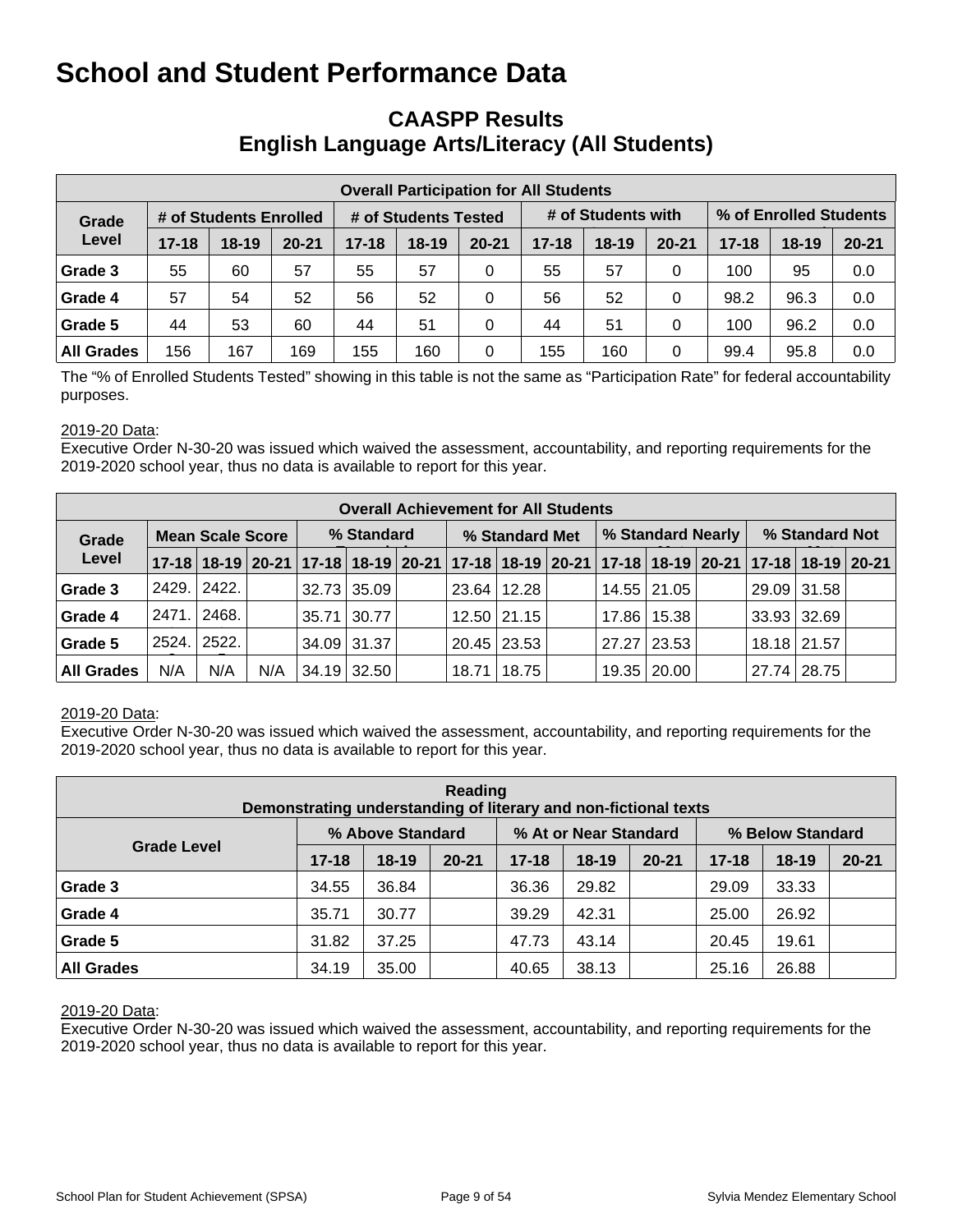| Writing<br>Producing clear and purposeful writing |           |                  |           |           |                       |           |                  |           |           |  |  |  |  |
|---------------------------------------------------|-----------|------------------|-----------|-----------|-----------------------|-----------|------------------|-----------|-----------|--|--|--|--|
|                                                   |           | % Above Standard |           |           | % At or Near Standard |           | % Below Standard |           |           |  |  |  |  |
| <b>Grade Level</b>                                | $17 - 18$ | $18-19$          | $20 - 21$ | $17 - 18$ | $18 - 19$             | $20 - 21$ | $17 - 18$        | $18 - 19$ | $20 - 21$ |  |  |  |  |
| Grade 3                                           | 21.82     | 17.54            |           | 38.18     | 40.35                 |           | 40.00            | 42.11     |           |  |  |  |  |
| Grade 4                                           | 23.21     | 15.38            |           | 41.07     | 53.85                 |           | 35.71            | 30.77     |           |  |  |  |  |
| Grade 5                                           | 40.91     | 33.33            |           | 34.09     | 47.06                 |           | 25.00            | 19.61     |           |  |  |  |  |
| <b>All Grades</b>                                 | 27.74     | 21.88            |           | 38.06     | 46.88                 |           | 34.19            | 31.25     |           |  |  |  |  |

Executive Order N-30-20 was issued which waived the assessment, accountability, and reporting requirements for the 2019-2020 school year, thus no data is available to report for this year.

| Listening<br>Demonstrating effective communication skills |           |                  |           |           |                       |           |                  |           |           |  |  |  |  |
|-----------------------------------------------------------|-----------|------------------|-----------|-----------|-----------------------|-----------|------------------|-----------|-----------|--|--|--|--|
|                                                           |           | % Above Standard |           |           | % At or Near Standard |           | % Below Standard |           |           |  |  |  |  |
| <b>Grade Level</b>                                        | $17 - 18$ | $18 - 19$        | $20 - 21$ | $17 - 18$ | 18-19                 | $20 - 21$ | $17 - 18$        | $18 - 19$ | $20 - 21$ |  |  |  |  |
| Grade 3                                                   | 23.64     | 26.32            |           | 65.45     | 56.14                 |           | 10.91            | 17.54     |           |  |  |  |  |
| Grade 4                                                   | 28.57     | 23.08            |           | 62.50     | 48.08                 |           | 8.93             | 28.85     |           |  |  |  |  |
| Grade 5                                                   | 20.45     | 23.53            |           | 63.64     | 60.78                 |           | 15.91            | 15.69     |           |  |  |  |  |
| <b>All Grades</b>                                         | 24.52     | 24.38            |           | 63.87     | 55.00                 |           | 11.61            | 20.63     |           |  |  |  |  |

#### 2019-20 Data:

Executive Order N-30-20 was issued which waived the assessment, accountability, and reporting requirements for the 2019-2020 school year, thus no data is available to report for this year.

| <b>Research/Inquiry</b><br>Investigating, analyzing, and presenting information |           |                  |           |           |                       |           |                  |         |           |  |  |  |  |
|---------------------------------------------------------------------------------|-----------|------------------|-----------|-----------|-----------------------|-----------|------------------|---------|-----------|--|--|--|--|
|                                                                                 |           | % Above Standard |           |           | % At or Near Standard |           | % Below Standard |         |           |  |  |  |  |
| <b>Grade Level</b>                                                              | $17 - 18$ | $18-19$          | $20 - 21$ | $17 - 18$ | $18 - 19$             | $20 - 21$ | $17 - 18$        | $18-19$ | $20 - 21$ |  |  |  |  |
| Grade 3                                                                         | 38.18     | 28.07            |           | 40.00     | 42.11                 |           | 21.82            | 29.82   |           |  |  |  |  |
| Grade 4                                                                         | 37.50     | 32.69            |           | 39.29     | 38.46                 |           | 23.21            | 28.85   |           |  |  |  |  |
| Grade 5                                                                         | 40.91     | 41.18            |           | 40.91     | 37.25                 |           | 18.18            | 21.57   |           |  |  |  |  |
| <b>All Grades</b><br>39.38<br>26.88<br>38.71<br>33.75<br>21.29<br>40.00         |           |                  |           |           |                       |           |                  |         |           |  |  |  |  |

#### 2019-20 Data:

Executive Order N-30-20 was issued which waived the assessment, accountability, and reporting requirements for the 2019-2020 school year, thus no data is available to report for this year.

#### **Conclusions based on this data:**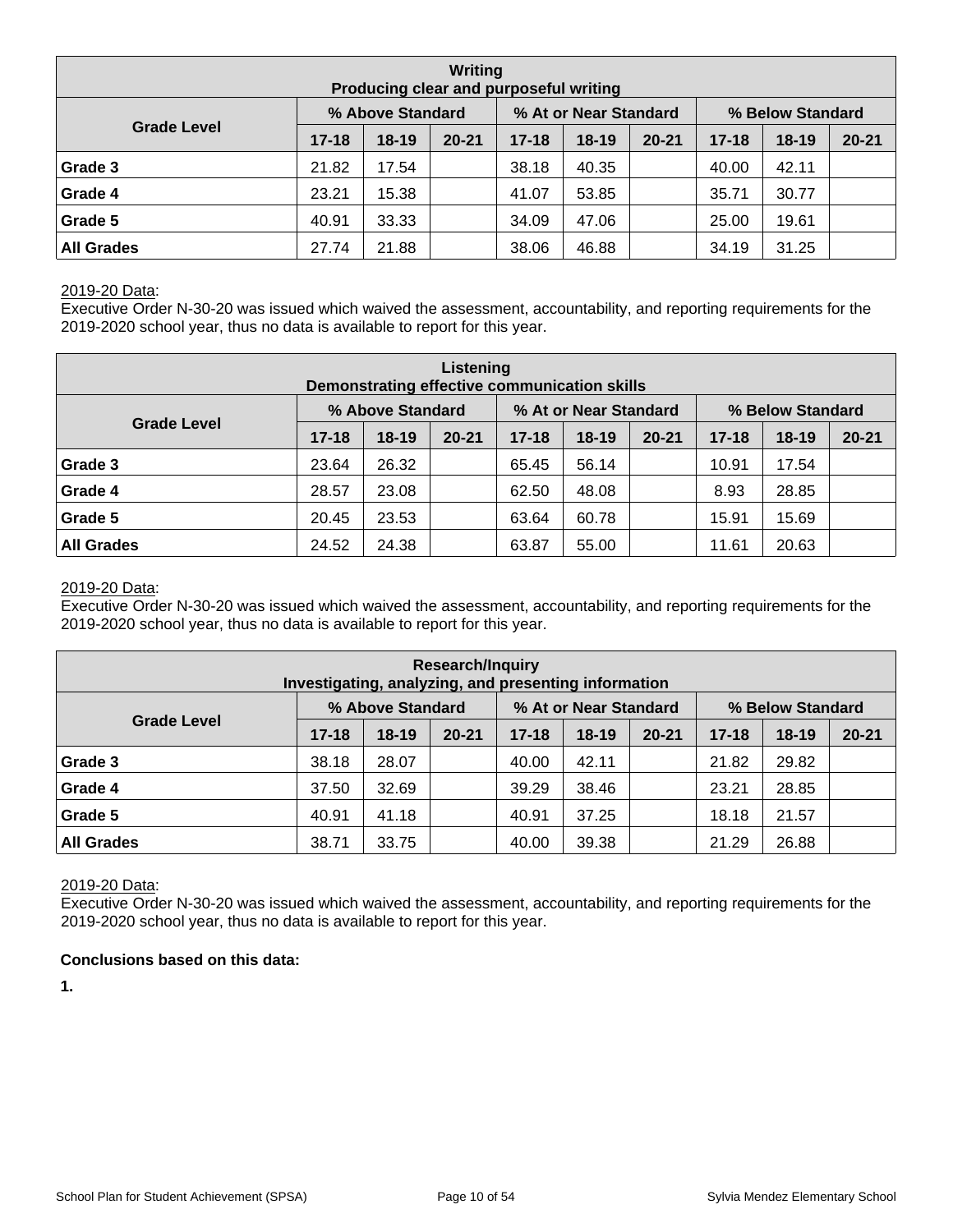### **CAASPP Results Mathematics (All Students)**

| <b>Overall Participation for All Students</b> |           |                        |           |           |                      |           |           |                    |           |           |                        |           |  |
|-----------------------------------------------|-----------|------------------------|-----------|-----------|----------------------|-----------|-----------|--------------------|-----------|-----------|------------------------|-----------|--|
| Grade                                         |           | # of Students Enrolled |           |           | # of Students Tested |           |           | # of Students with |           |           | % of Enrolled Students |           |  |
| Level                                         | $17 - 18$ | $18 - 19$              | $20 - 21$ | $17 - 18$ | $18 - 19$            | $20 - 21$ | $17 - 18$ | $18-19$            | $20 - 21$ | $17 - 18$ | $18 - 19$              | $20 - 21$ |  |
| Grade 3                                       | 55        | 60                     | 57        | 55        | 57                   | 0         | 55        | 57                 | 0         | 100       | 95                     | 0.0       |  |
| Grade 4                                       | 57        | 54                     | 52        | 56        | 51                   | $\Omega$  | 56        | 51                 | 0         | 98.2      | 94.4                   | 0.0       |  |
| Grade 5                                       | 44        | 53                     | 60        | 44        | 52                   | 0         | 44        | 52                 | 0         | 100       | 98.1                   | 0.0       |  |
| <b>All Grades</b>                             | 156       | 167                    | 169       | 155       | 160                  | 0         | 155       | 160                | 0         | 99.4      | 95.8                   | 0.0       |  |

\* The "% of Enrolled Students Tested" showing in this table is not the same as "Participation Rate" for federal accountability purposes.

#### 2019-20 Data:

Executive Order N-30-20 was issued which waived the assessment, accountability, and reporting requirements for the 2019-2020 school year, thus no data is available to report for this year.

|                   | <b>Overall Achievement for All Students</b> |                         |     |               |               |  |                |             |  |                    |               |  |                |                                                                                           |  |
|-------------------|---------------------------------------------|-------------------------|-----|---------------|---------------|--|----------------|-------------|--|--------------------|---------------|--|----------------|-------------------------------------------------------------------------------------------|--|
| Grade             |                                             | <b>Mean Scale Score</b> |     | % Standard    |               |  | % Standard Met |             |  | % Standard Nearly  |               |  | % Standard Not |                                                                                           |  |
| Level             |                                             |                         |     |               |               |  |                |             |  |                    |               |  |                | 17-18 18-19 20-21 17-18 18-19 20-21 17-18 18-19 20-21 17-18 18-19 20-21 17-18 18-19 20-21 |  |
| Grade 3           | 2466.                                       | 2439.                   |     |               | 40.00 26.32   |  |                | 25.45 21.05 |  |                    | 20.00   24.56 |  | 14.55 28.07    |                                                                                           |  |
| Grade 4           | 2494.                                       | 2488.                   |     | 28.57   19.61 |               |  |                | 19.64 37.25 |  | $35.71 \mid 19.61$ |               |  | 16.07 23.53    |                                                                                           |  |
| Grade 5           | 2528.                                       | 2524.                   |     |               | 43.18 28.85   |  | 9.09           | 23.08       |  |                    | 22.73   26.92 |  | 25.00 21.15    |                                                                                           |  |
| <b>All Grades</b> | N/A                                         | N/A                     | N/A |               | 36.77   25.00 |  | 18.71          | 26.88       |  |                    | 26.45   23.75 |  | 18.06 24.38    |                                                                                           |  |

#### 2019-20 Data:

Executive Order N-30-20 was issued which waived the assessment, accountability, and reporting requirements for the 2019-2020 school year, thus no data is available to report for this year.

| <b>Concepts &amp; Procedures</b><br>Applying mathematical concepts and procedures |           |                  |           |           |                       |           |                  |           |           |  |  |  |  |
|-----------------------------------------------------------------------------------|-----------|------------------|-----------|-----------|-----------------------|-----------|------------------|-----------|-----------|--|--|--|--|
|                                                                                   |           | % Above Standard |           |           | % At or Near Standard |           | % Below Standard |           |           |  |  |  |  |
| <b>Grade Level</b>                                                                | $17 - 18$ | $18-19$          | $20 - 21$ | $17 - 18$ | $18 - 19$             | $20 - 21$ | $17 - 18$        | $18 - 19$ | $20 - 21$ |  |  |  |  |
| Grade 3                                                                           | 52.73     | 38.60            |           | 30.91     | 28.07                 |           | 16.36            | 33.33     |           |  |  |  |  |
| Grade 4                                                                           | 37.50     | 37.25            |           | 26.79     | 35.29                 |           | 35.71            | 27.45     |           |  |  |  |  |
| Grade 5                                                                           | 43.18     | 38.46            |           | 27.27     | 26.92                 |           | 29.55            | 34.62     |           |  |  |  |  |
| <b>All Grades</b>                                                                 | 44.52     | 38.13            |           | 28.39     | 30.00                 |           | 27.10            | 31.88     |           |  |  |  |  |

#### 2019-20 Data: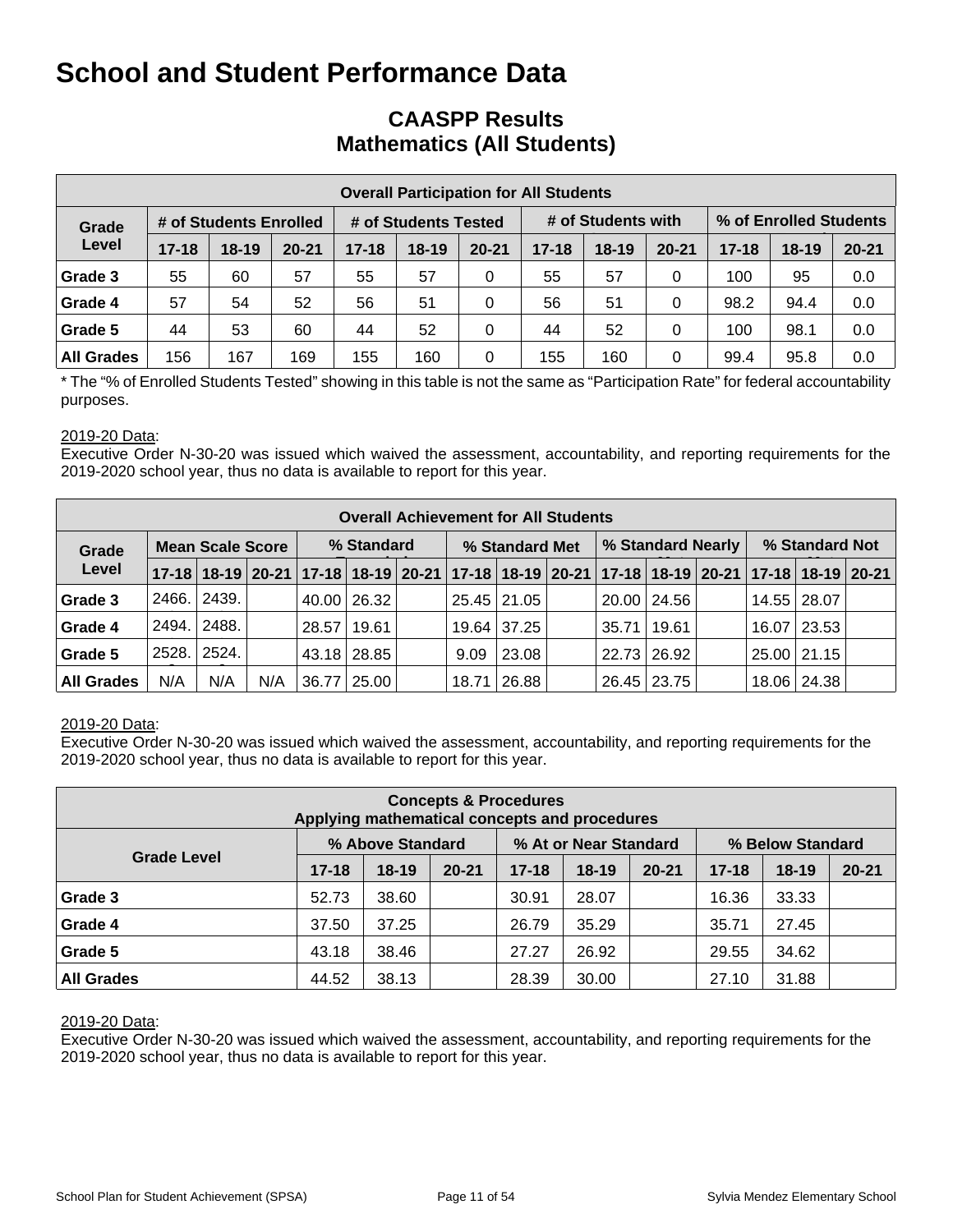| <b>Problem Solving &amp; Modeling/Data Analysis</b><br>Using appropriate tools and strategies to solve real world and mathematical problems |           |                  |           |           |                       |           |           |                  |           |  |  |
|---------------------------------------------------------------------------------------------------------------------------------------------|-----------|------------------|-----------|-----------|-----------------------|-----------|-----------|------------------|-----------|--|--|
|                                                                                                                                             |           | % Above Standard |           |           | % At or Near Standard |           |           | % Below Standard |           |  |  |
| <b>Grade Level</b>                                                                                                                          | $17 - 18$ | $18-19$          | $20 - 21$ | $17 - 18$ | $18-19$               | $20 - 21$ | $17 - 18$ | $18 - 19$        | $20 - 21$ |  |  |
| Grade 3                                                                                                                                     | 49.09     | 38.60            |           | 29.09     | 35.09                 |           | 21.82     | 26.32            |           |  |  |
| Grade 4                                                                                                                                     | 35.71     | 27.45            |           | 39.29     | 50.98                 |           | 25.00     | 21.57            |           |  |  |
| Grade 5                                                                                                                                     | 40.91     | 28.85            |           | 31.82     | 46.15                 |           | 27.27     | 25.00            |           |  |  |
| <b>All Grades</b>                                                                                                                           | 41.94     | 31.88            |           | 33.55     | 43.75                 |           | 24.52     | 24.38            |           |  |  |

Executive Order N-30-20 was issued which waived the assessment, accountability, and reporting requirements for the 2019-2020 school year, thus no data is available to report for this year.

| <b>Communicating Reasoning</b><br>Demonstrating ability to support mathematical conclusions |           |                  |           |           |                       |           |           |                  |           |  |  |
|---------------------------------------------------------------------------------------------|-----------|------------------|-----------|-----------|-----------------------|-----------|-----------|------------------|-----------|--|--|
|                                                                                             |           | % Above Standard |           |           | % At or Near Standard |           |           | % Below Standard |           |  |  |
| <b>Grade Level</b>                                                                          | $17 - 18$ | $18-19$          | $20 - 21$ | $17 - 18$ | $18 - 19$             | $20 - 21$ | $17 - 18$ | $18 - 19$        | $20 - 21$ |  |  |
| Grade 3                                                                                     | 52.73     | 29.82            |           | 38.18     | 50.88                 |           | 9.09      | 19.30            |           |  |  |
| Grade 4                                                                                     | 35.71     | 27.45            |           | 39.29     | 39.22                 |           | 25.00     | 33.33            |           |  |  |
| Grade 5                                                                                     | 29.55     | 25.00            |           | 45.45     | 51.92                 |           | 25.00     | 23.08            |           |  |  |
| <b>All Grades</b>                                                                           | 40.00     | 27.50            |           | 40.65     | 47.50                 |           | 19.35     | 25.00            |           |  |  |

#### 2019-20 Data:

Executive Order N-30-20 was issued which waived the assessment, accountability, and reporting requirements for the 2019-2020 school year, thus no data is available to report for this year.

#### **Conclusions based on this data:**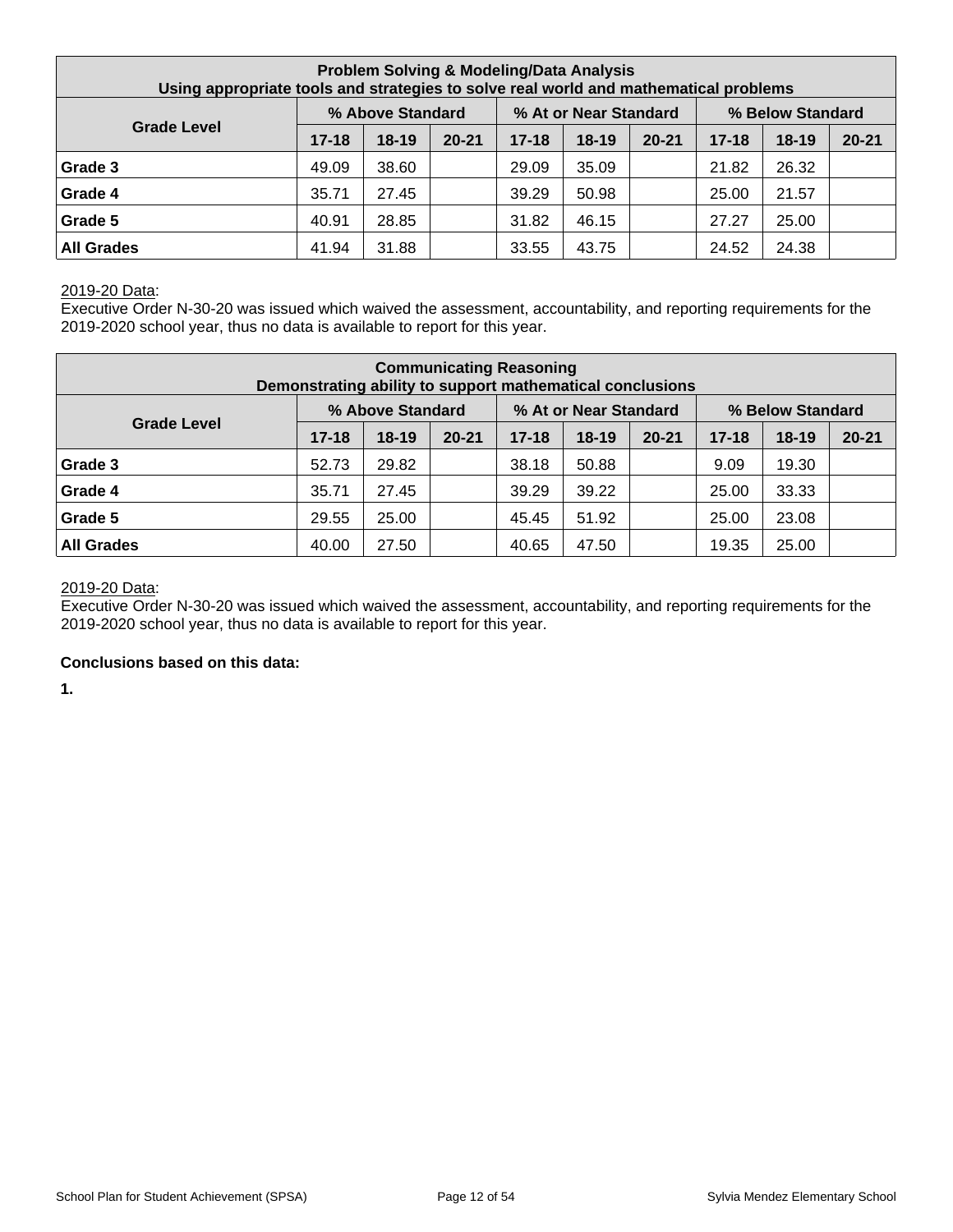## **ELPAC Results**

| <b>ELPAC Summative Assessment Data</b><br><b>Number of Students and Mean Scale Scores for All Students</b> |           |                |           |           |                      |           |           |                         |           |           |                                     |                |
|------------------------------------------------------------------------------------------------------------|-----------|----------------|-----------|-----------|----------------------|-----------|-----------|-------------------------|-----------|-----------|-------------------------------------|----------------|
| Grade                                                                                                      |           | <b>Overall</b> |           |           | <b>Oral Language</b> |           |           | <b>Written Language</b> |           |           | Number of<br><b>Students Tested</b> |                |
| Level                                                                                                      | $17 - 18$ | $18 - 19$      | $20 - 21$ | $17 - 18$ | $18-19$              | $20 - 21$ | $17 - 18$ | $18-19$                 | $20 - 21$ | $17 - 18$ | $18 - 19$                           | $20 - 21$      |
| K                                                                                                          | 1404.0    | 1405.9         | 1409.2    | 1424.6    | 1432.7               | 1423.0    | 1356.0    | 1343.1                  | 1376.8    | 21        | 20                                  | 12             |
| 1                                                                                                          | 1445.6    | $\star$        | 1448.6    | 1461.0    | $\star$              | 1482.4    | 1429.6    | $\star$                 | 1414.5    | 14        | 7                                   | 13             |
| $\mathbf{2}$                                                                                               | 1491.6    | $\star$        | $\star$   | 1521.3    | $\star$              | $\star$   | 1461.4    | $\star$                 | $\star$   | 14        | 6                                   | 9              |
| 3                                                                                                          | 1453.9    | $\star$        | $\star$   | 1464.1    | $\star$              | $\ast$    | 1443.2    | $\star$                 | $\star$   | 11        | 7                                   | 8              |
| $\boldsymbol{4}$                                                                                           | 1526.5    | $\star$        | $\star$   | 1518.8    | $\star$              | $\star$   | 1533.8    | $\star$                 | $\star$   | 16        | 9                                   | $\overline{4}$ |
| $5\phantom{1}$                                                                                             | $\star$   | 1529.8         | $\star$   | $\star$   | 1512.1               | $\ast$    | $\star$   | 1546.9                  | $\star$   | $\star$   | 12                                  | 6              |
| <b>All Grades</b>                                                                                          |           |                |           |           |                      |           |           |                         |           | 85        | 61                                  | 52             |

#### 2019-20 Data:

Executive Order N-30-20 was issued which waived the assessment, accountability, and reporting requirements for the 2019-2020 school year, thus no data is available to report for this year.

| <b>Overall Language</b><br>Percentage of Students at Each Performance Level for All Students |           |           |           |         |                       |         |         |                       |         |           |         |             |           |                                    |           |
|----------------------------------------------------------------------------------------------|-----------|-----------|-----------|---------|-----------------------|---------|---------|-----------------------|---------|-----------|---------|-------------|-----------|------------------------------------|-----------|
| Grade                                                                                        |           | Level 4   |           | Level 3 |                       |         |         | Level 2               |         |           | Level 1 |             |           | <b>Total Number</b><br>of Students |           |
| Level                                                                                        | $17 - 18$ | $18 - 19$ | $20 - 21$ |         | 17-18   18-19   20-21 |         |         | $17 - 18$ 18-19 20-21 |         | $17 - 18$ |         | 18-19 20-21 | $17 - 18$ | $18 - 19$                          | $20 - 21$ |
| K                                                                                            | $\ast$    | 20.00     | 16.67     | $\star$ | 25.00                 | 8.33    | $\star$ | 20.00                 | 50.00   | $\ast$    | 35.00   | 25.00       | 21        | 20                                 | 12        |
| 1                                                                                            | $\star$   | $\ast$    | 7.69      | $\star$ | $\star$               | 38.46   | $\star$ | $\ast$                | 38.46   | $\star$   | $\star$ | 15.38       | 14        | $\star$                            | 13        |
| $\mathbf{2}$                                                                                 | $\star$   | $\star$   | $\star$   | $\star$ | $\star$               | $\star$ |         | $\star$               | $\star$ | $\star$   | $\star$ | $\star$     | 14        | $\star$                            | $\star$   |
| $\mathbf{3}$                                                                                 | $\star$   | $\star$   | $\star$   | $\star$ | $\star$               | $\star$ | $\star$ | $\star$               | $\star$ | $\star$   | $\star$ | $\star$     | 11        | $\star$                            | $\star$   |
| 4                                                                                            | $\star$   | $\star$   | $\star$   | $\star$ | $\star$               | $\star$ | $\star$ | $\star$               | $\star$ | $\star$   | $\star$ | $\star$     | 16        | $\star$                            | $\star$   |
| $5\phantom{.0}$                                                                              | $\star$   | 16.67     | $\star$   | $\star$ | 50.00                 | $\star$ |         | 25.00                 | $\star$ |           | 8.33    | $\star$     | $\star$   | 12                                 | $\star$   |
| <b>All Grades</b>                                                                            | 36.47     | 13.11     | 17.31     |         | $32.94 \mid 31.15$    | 36.54   | 15.29   | 29.51                 | 30.77   | 15.29     | 26.23   | 15.38       | 85        | 61                                 | 52        |

#### 2019-20 Data: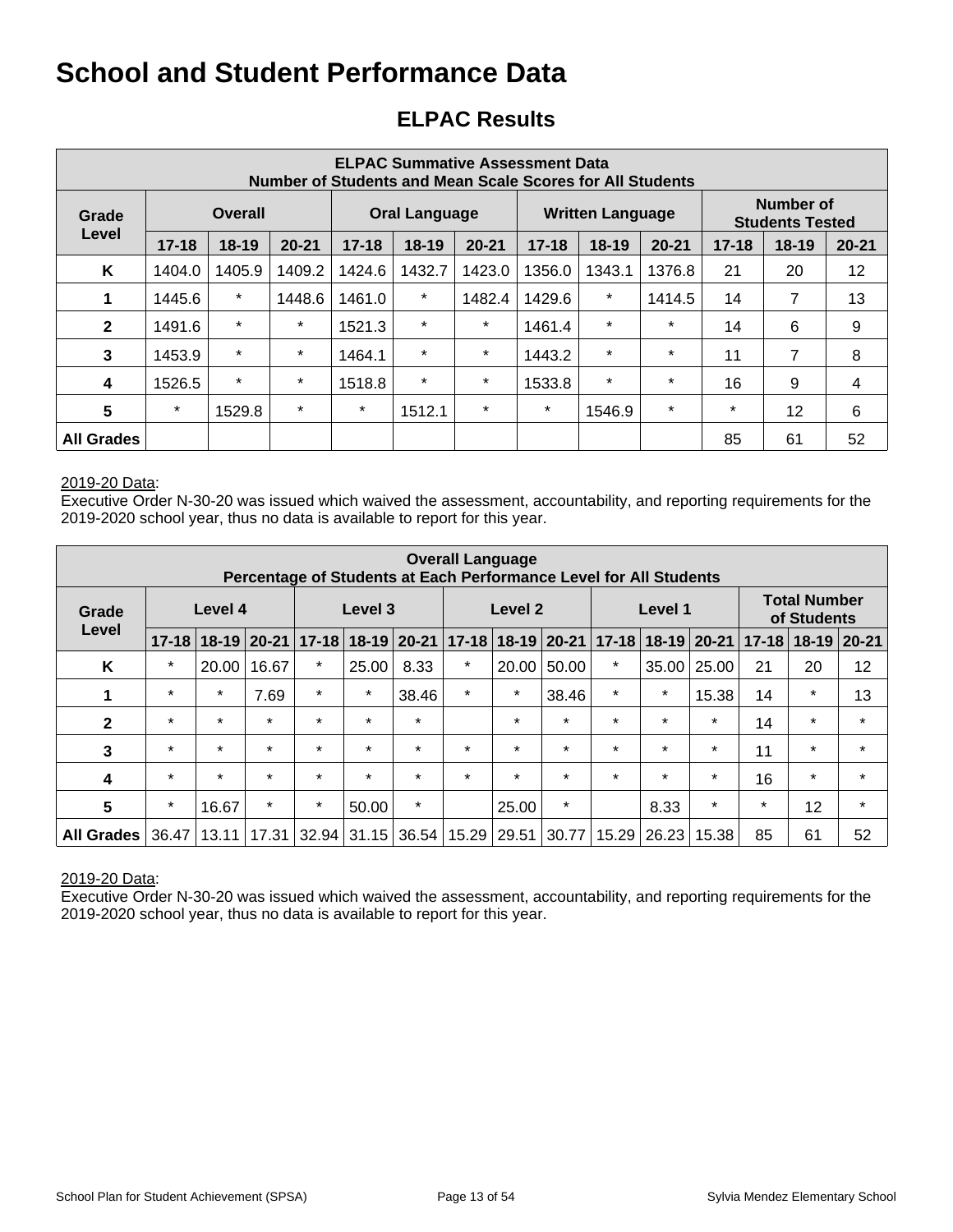| <b>Oral Language</b><br>Percentage of Students at Each Performance Level for All Students |           |                                               |               |                               |                 |           |         |                       |         |                                    |         |                   |           |           |           |
|-------------------------------------------------------------------------------------------|-----------|-----------------------------------------------|---------------|-------------------------------|-----------------|-----------|---------|-----------------------|---------|------------------------------------|---------|-------------------|-----------|-----------|-----------|
| Grade                                                                                     |           | Level 4                                       |               | Level 3<br>Level 2<br>Level 1 |                 |           |         |                       |         | <b>Total Number</b><br>of Students |         |                   |           |           |           |
| Level                                                                                     | $17 - 18$ |                                               | $18-19$ 20-21 |                               | $17 - 18$ 18-19 | $20 - 21$ |         | $17 - 18$ 18-19 20-21 |         |                                    |         | 17-18 18-19 20-21 | $17 - 18$ | $18 - 19$ | $20 - 21$ |
| K                                                                                         | $\ast$    | 20.00                                         | 16.67         | $\star$                       | 30.00           | 16.67     | $\star$ | 25.00                 | 33.33   | $\star$                            | 25.00   | 33.33             | 21        | 20        | 12        |
| 1                                                                                         | $\star$   | $\star$                                       | 61.54         | $\star$                       | $\star$         | 15.38     | $\star$ | $\star$               | 7.69    | $\star$                            | $\star$ | 15.38             | 14        | $\star$   | 13        |
| $\mathbf{2}$                                                                              | 85.71     | $\star$                                       | $\star$       | $\star$                       | $\star$         | $\star$   |         | $\star$               | $\star$ | $\star$                            | $\star$ | $\star$           | 14        | $\star$   | $\star$   |
| 3                                                                                         | $\star$   | $\star$                                       | $\star$       | $\star$                       | $\star$         | $\star$   | $\star$ | $\star$               | $\star$ | $\star$                            | $\star$ | $\star$           | 11        | $\star$   | $\star$   |
| 4                                                                                         | $\star$   | $\star$                                       | $\star$       | $\star$                       | $\star$         | $\star$   |         | $\star$               | $\star$ | $\star$                            | $\star$ | $\star$           | 16        | $\star$   | $\star$   |
| $5\phantom{1}$                                                                            | $\star$   | 25.00                                         | $\star$       | $\star$                       | 50.00           | $\star$   |         | 16.67                 | $\star$ |                                    | 8.33    | $\star$           | $\star$   | 12        | $\star$   |
| All Grades                                                                                |           | 56.47   24.59   44.23   25.88   34.43   23.08 |               |                               |                 |           | $\star$ | 19.67                 | 13.46   | $\star$                            | 21.31   | 19.23             | 85        | 61        | 52        |

Executive Order N-30-20 was issued which waived the assessment, accountability, and reporting requirements for the 2019-2020 school year, thus no data is available to report for this year.

| <b>Written Language</b><br>Percentage of Students at Each Performance Level for All Students |           |           |           |           |         |           |           |               |         |           |         |                 |           |                                    |           |
|----------------------------------------------------------------------------------------------|-----------|-----------|-----------|-----------|---------|-----------|-----------|---------------|---------|-----------|---------|-----------------|-----------|------------------------------------|-----------|
| Grade                                                                                        |           | Level 4   |           | Level 3   |         |           |           | Level 2       |         |           | Level 1 |                 |           | <b>Total Number</b><br>of Students |           |
| Level                                                                                        | $17 - 18$ | $18 - 19$ | $20 - 21$ | $17 - 18$ | $18-19$ | $20 - 21$ | $17 - 18$ | $18-19$ 20-21 |         | $17 - 18$ |         | $ 18-19 20-21 $ | $17 - 18$ | $18 - 19$                          | $20 - 21$ |
| K                                                                                            | $\star$   | 10.00     | 8.33      | $\ast$    | 20.00   | 8.33      | $\star$   | 30.00         | 50.00   | $\star$   | 40.00   | 33.33           | 21        | 20                                 | 12        |
|                                                                                              | $\star$   | $\star$   | 0.00      | $\star$   | $\star$ | 23.08     | $\star$   | $\star$       | 23.08   | $\star$   | $\star$ | 53.85           | 14        | $\star$                            | 13        |
| $\mathbf{2}$                                                                                 | $\star$   | $\star$   | $\star$   | $\star$   | $\ast$  | $\star$   | $\star$   | $\star$       | $\star$ | $\star$   | $\star$ | $\ast$          | 14        | $\ast$                             | $\star$   |
| 3                                                                                            |           | $\star$   | $\star$   | $\star$   | $\star$ | $\star$   | $\star$   | $\star$       | $\star$ | $\star$   | $\star$ | $\star$         | 11        | $\star$                            | $\star$   |
| 4                                                                                            | $\star$   | $\star$   | $\star$   | $\star$   | $\star$ | $\star$   | $\star$   | $\star$       | $\star$ | $\star$   | $\star$ | $\star$         | 16        | $\star$                            | $\star$   |
| 5                                                                                            | $\star$   | 16.67     | $\star$   | $\star$   | 25.00   | $\star$   |           | 50.00         | *       |           | 8.33    | $\star$         | $\star$   | 12                                 | $\star$   |
| <b>All Grades</b>                                                                            | 14.12     | 8.20      | 7.69      | 41.18     | 19.67   | 25.00     | 14.12     | 34.43         | 36.54   | 30.59     | 37.70   | 30.77           | 85        | 61                                 | 52        |

#### 2019-20 Data: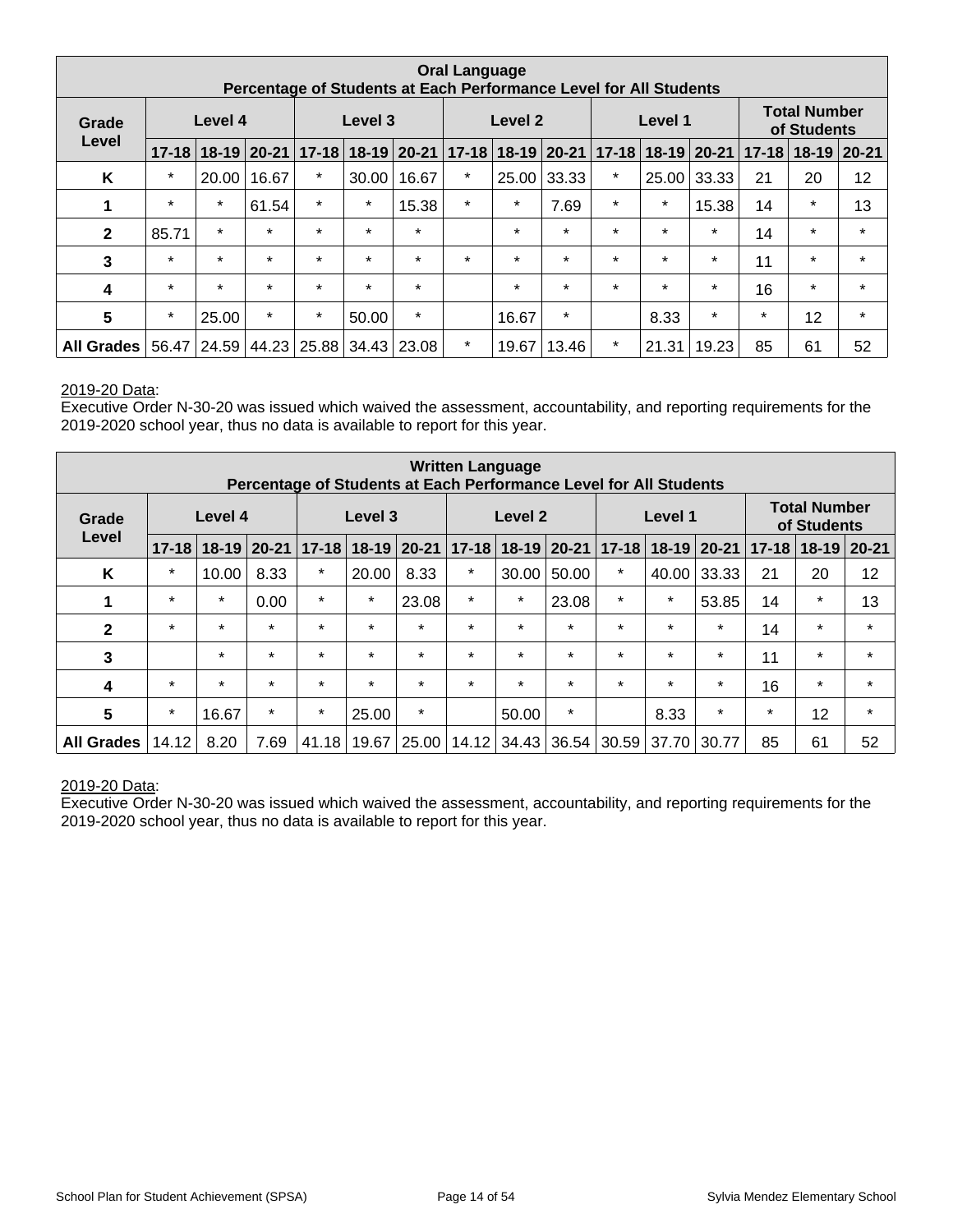| <b>Listening Domain</b><br>Percentage of Students by Domain Performance Level for All Students |           |                       |           |           |                            |           |           |                  |           |           |                                    |           |
|------------------------------------------------------------------------------------------------|-----------|-----------------------|-----------|-----------|----------------------------|-----------|-----------|------------------|-----------|-----------|------------------------------------|-----------|
| Grade                                                                                          |           | <b>Well Developed</b> |           |           | <b>Somewhat/Moderately</b> |           |           | <b>Beginning</b> |           |           | <b>Total Number</b><br>of Students |           |
| Level                                                                                          | $17 - 18$ | $18-19$               | $20 - 21$ | $17 - 18$ | $18 - 19$                  | $20 - 21$ | $17 - 18$ | $18 - 19$        | $20 - 21$ | $17 - 18$ | 18-19                              | $20 - 21$ |
| K                                                                                              | 61.90     | 25.00                 | 16.67     | $\star$   | 55.00                      | 58.33     | $\star$   | 20.00            | 25.00     | 21        | 20                                 | 12        |
| 1                                                                                              | $\star$   | $\star$               | 61.54     | $\star$   | $\star$                    | 30.77     | $\ast$    | $\star$          | 7.69      | 14        | $\ast$                             | 13        |
| $\mathbf{2}$                                                                                   | 85.71     | $\star$               | $\star$   | $\star$   | $\star$                    | $\star$   | $\star$   | $\star$          | $\star$   | 14        | $\star$                            | $\star$   |
| 3                                                                                              | $\star$   | $\star$               | $\star$   | $\star$   | $\star$                    | $\star$   | $\star$   | $\star$          | $\star$   | 11        | $\star$                            | $\star$   |
| 4                                                                                              | $\star$   | $\star$               | $\star$   | $\star$   | $\star$                    | $\star$   | $\star$   | $\star$          | $\star$   | 16        | $\ast$                             | $\star$   |
| $\overline{\mathbf{5}}$                                                                        | $\star$   | 16.67                 | $\star$   | $\star$   | 75.00                      | $\star$   |           | 8.33             | $\star$   | $\ast$    | 12                                 | $\star$   |
| <b>All Grades</b>                                                                              | 55.29     | 18.03                 | 42.31     | 32.94     | 62.30                      | 46.15     | $\star$   | 19.67            | 11.54     | 85        | 61                                 | 52        |

Executive Order N-30-20 was issued which waived the assessment, accountability, and reporting requirements for the 2019-2020 school year, thus no data is available to report for this year.

| <b>Speaking Domain</b><br>Percentage of Students by Domain Performance Level for All Students |           |                       |           |           |                     |           |           |                  |           |           |                                    |           |
|-----------------------------------------------------------------------------------------------|-----------|-----------------------|-----------|-----------|---------------------|-----------|-----------|------------------|-----------|-----------|------------------------------------|-----------|
| Grade                                                                                         |           | <b>Well Developed</b> |           |           | Somewhat/Moderately |           |           | <b>Beginning</b> |           |           | <b>Total Number</b><br>of Students |           |
| Level                                                                                         | $17 - 18$ | $18 - 19$             | $20 - 21$ | $17 - 18$ | $18 - 19$           | $20 - 21$ | $17 - 18$ | $18-19$          | $20 - 21$ | $17 - 18$ | $18 - 19$                          | $20 - 21$ |
| K                                                                                             | $\star$   | 40.00                 | 16.67     | $\star$   | 40.00               | 41.67     | $\star$   | 20.00            | 41.67     | 21        | 20                                 | 12        |
| 1                                                                                             | $\star$   | $\star$               | 30.77     | $\star$   | $\star$             | 53.85     | $\ast$    | $\ast$           | 15.38     | 14        | $\ast$                             | 13        |
| $\mathbf{2}$                                                                                  | 85.71     | $\star$               | $\star$   | $\star$   | $\star$             | $\star$   | $\star$   | $\star$          | $\star$   | 14        | $\ast$                             | $\star$   |
| 3                                                                                             | $\star$   | $\star$               | $\star$   | $\star$   | $\star$             | $\star$   | $\star$   | $\star$          | $\star$   | 11        | $\star$                            | $\star$   |
| 4                                                                                             | 81.25     | $\star$               | $\star$   | $\star$   | $\star$             | $\star$   | $\star$   | $\star$          | $\star$   | 16        | $\star$                            | $\star$   |
| $\overline{\mathbf{5}}$                                                                       | $\star$   | 66.67                 | $\star$   | $\star$   | 25.00               | $\star$   |           | 8.33             | $\star$   | $\ast$    | 12                                 | $\star$   |
| <b>All Grades</b>                                                                             | 62.35     | 40.98                 | 45.10     | 23.53     | 39.34               | 35.29     | 14.12     | 19.67            | 19.61     | 85        | 61                                 | 51        |

#### 2019-20 Data: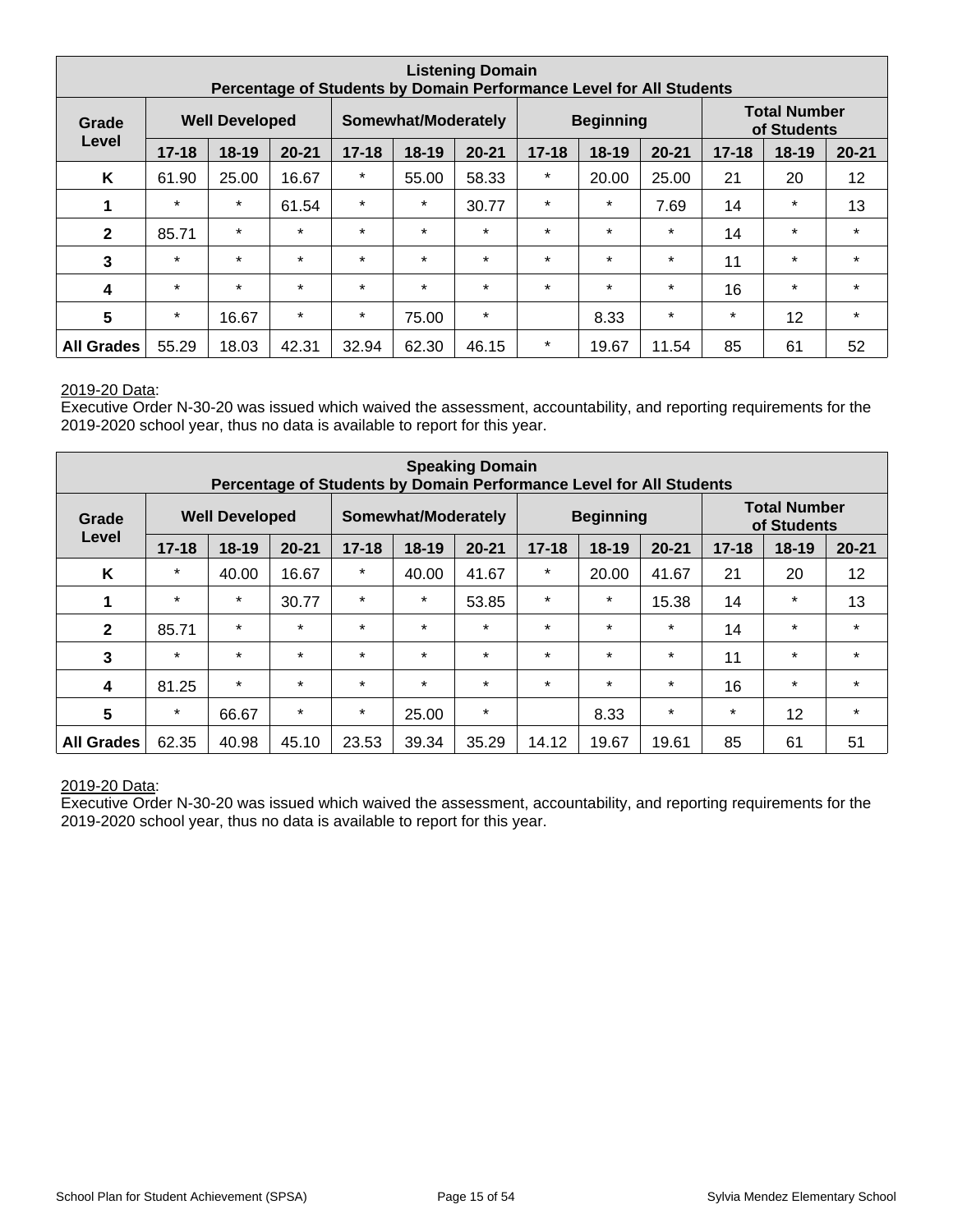| <b>Reading Domain</b><br>Percentage of Students by Domain Performance Level for All Students |           |                       |           |           |                     |           |           |                  |           |           |                                    |           |
|----------------------------------------------------------------------------------------------|-----------|-----------------------|-----------|-----------|---------------------|-----------|-----------|------------------|-----------|-----------|------------------------------------|-----------|
| Grade                                                                                        |           | <b>Well Developed</b> |           |           | Somewhat/Moderately |           |           | <b>Beginning</b> |           |           | <b>Total Number</b><br>of Students |           |
| Level                                                                                        | $17 - 18$ | $18 - 19$             | $20 - 21$ | $17 - 18$ | 18-19               | $20 - 21$ | $17 - 18$ | $18 - 19$        | $20 - 21$ | $17 - 18$ | 18-19                              | $20 - 21$ |
| K                                                                                            | $\star$   | 0.00                  | 8.33      | 66.67     | 75.00               | 50.00     | $\ast$    | 25.00            | 41.67     | 21        | 20                                 | 12        |
| 1                                                                                            | $\star$   | $\star$               | 15.38     | $\star$   | $\star$             | 38.46     | $\ast$    | $\star$          | 46.15     | 14        | $\star$                            | 13        |
| $\mathbf{2}$                                                                                 | $\star$   | $\star$               | $\star$   | $\star$   | $\star$             | $\star$   | $\star$   | $\star$          | $\star$   | 14        | $\star$                            | $\star$   |
| 3                                                                                            |           | $\star$               | $\star$   | $\star$   | $\star$             | $\star$   | $\star$   | $\star$          | $\star$   | 11        | $\star$                            | $\star$   |
| 4                                                                                            | $\star$   | $\star$               | $\star$   | $\star$   | $\star$             | $\star$   | $\star$   | $\star$          | $\star$   | 16        | $\star$                            | $\star$   |
| $5\phantom{.0}$                                                                              | $\star$   | 16.67                 | $\star$   | $\ast$    | 75.00               | $\star$   |           | 8.33             | $\star$   | $\ast$    | 12                                 | $\star$   |
| <b>All Grades</b>                                                                            | 27.06     | 4.92                  | 15.38     | 48.24     | 59.02               | 53.85     | 24.71     | 36.07            | 30.77     | 85        | 61                                 | 52        |

Executive Order N-30-20 was issued which waived the assessment, accountability, and reporting requirements for the 2019-2020 school year, thus no data is available to report for this year.

| <b>Writing Domain</b><br>Percentage of Students by Domain Performance Level for All Students |           |                       |           |           |                     |           |           |                  |           |           |                                    |           |
|----------------------------------------------------------------------------------------------|-----------|-----------------------|-----------|-----------|---------------------|-----------|-----------|------------------|-----------|-----------|------------------------------------|-----------|
| Grade                                                                                        |           | <b>Well Developed</b> |           |           | Somewhat/Moderately |           |           | <b>Beginning</b> |           |           | <b>Total Number</b><br>of Students |           |
| Level                                                                                        | $17 - 18$ | $18 - 19$             | $20 - 21$ | $17 - 18$ | 18-19               | $20 - 21$ | $17 - 18$ | $18 - 19$        | $20 - 21$ | $17 - 18$ | 18-19                              | $20 - 21$ |
| K                                                                                            | $\star$   | 25.00                 | 8.33      | $\star$   | 20.00               | 50.00     | $\ast$    | 55.00            | 41.67     | 21        | 20                                 | 12        |
|                                                                                              |           | $\star$               | 0.00      | $\star$   | $\star$             | 46.15     | $\ast$    | $\ast$           | 53.85     | 14        | $\ast$                             | 13        |
| $\mathbf{2}$                                                                                 | $\star$   | $\star$               | $\star$   | $\star$   | $\star$             | $\star$   | $\star$   | $\star$          | $\star$   | 14        | $\star$                            | $\star$   |
| 3                                                                                            | $\star$   | $\star$               | $\star$   | $\star$   | $\star$             | $\star$   | $\star$   | $\star$          | $\star$   | 11        | $\star$                            | $\star$   |
| 4                                                                                            | $\star$   | $\star$               | $\star$   | $\star$   | $\star$             | $\star$   | $\star$   | $\star$          | $\star$   | 16        | $\star$                            | $\star$   |
| 5                                                                                            | $\star$   | 33.33                 | $\star$   | $\star$   | 58.33               | $\star$   |           | 8.33             | $\star$   | $\star$   | 12                                 | $\star$   |
| <b>All Grades</b>                                                                            | 23.53     | 16.39                 | 9.80      | 48.24     | 42.62               | 52.94     | 28.24     | 40.98            | 37.25     | 85        | 61                                 | 51        |

#### 2019-20 Data:

Executive Order N-30-20 was issued which waived the assessment, accountability, and reporting requirements for the 2019-2020 school year, thus no data is available to report for this year.

#### **Conclusions based on this data:**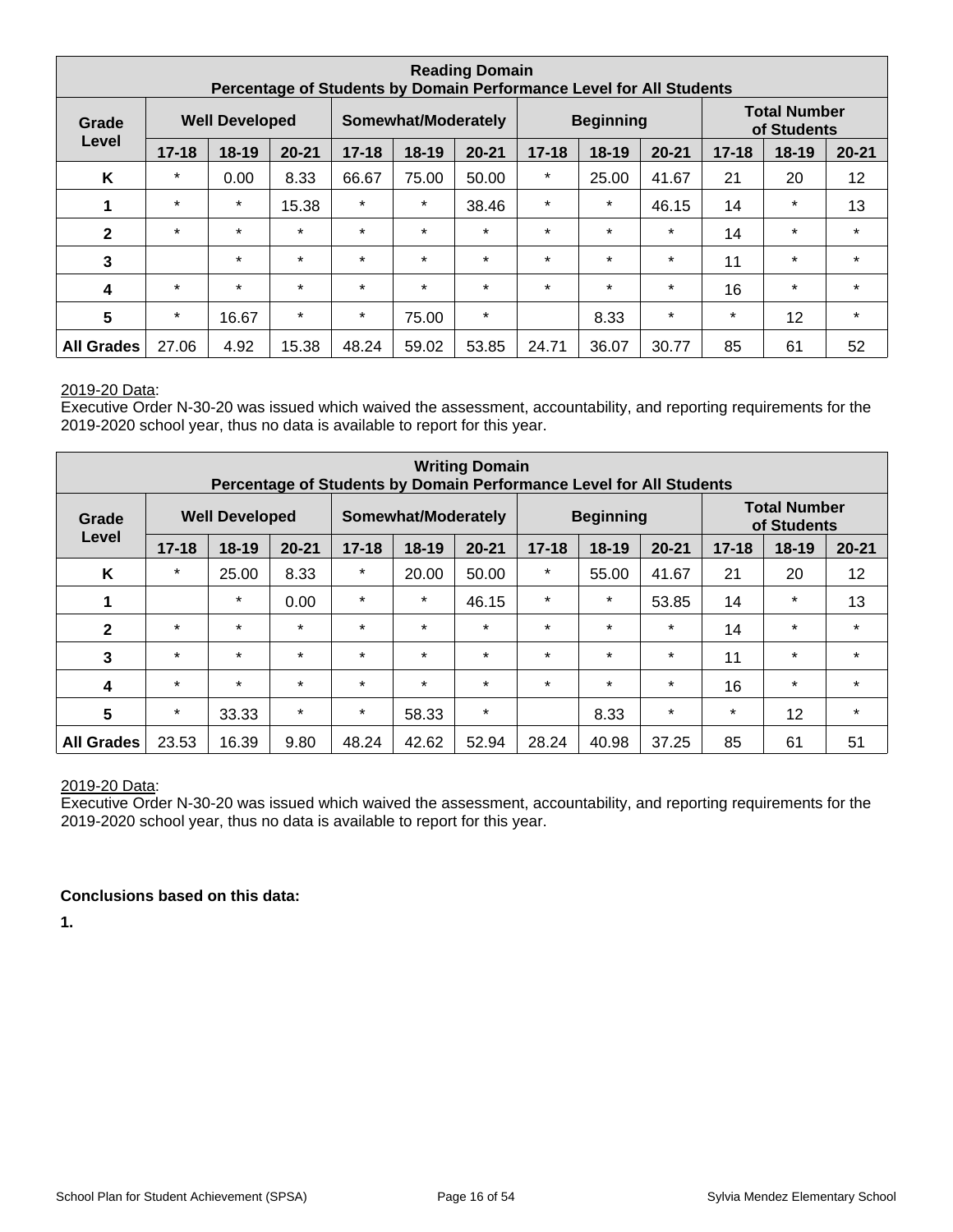## **Student Population**

Although both Senate Bill 98 and Assembly Bill 130 suspended the publication of state indicators on the 2020 and 2021 California School Dashboards, these bills also required the reporting of valid and reliable data that would have been included in these Dashboards.

To meet this requirement, CDE has made available the Enrollment, Graduation Rate Additional Report and the College/Career Measures Report data available. All other reports are not available for 2020 and 2021.

This section provides information about the school's student population.

| 2020-21 Student Population                        |                                                                                                                                                                     |                                                                                                                                                                                                    |                                                                                          |  |  |  |  |  |  |
|---------------------------------------------------|---------------------------------------------------------------------------------------------------------------------------------------------------------------------|----------------------------------------------------------------------------------------------------------------------------------------------------------------------------------------------------|------------------------------------------------------------------------------------------|--|--|--|--|--|--|
| <b>Total</b><br><b>Enrollment</b>                 | Socioeconomically<br><b>Disadvantaged</b>                                                                                                                           | <b>English</b><br><b>Learners</b>                                                                                                                                                                  | <b>Foster</b><br>Youth                                                                   |  |  |  |  |  |  |
| 386                                               | 25.9                                                                                                                                                                | 12.4                                                                                                                                                                                               | This is the percent of students<br>whose well-being is the<br>responsibility of a court. |  |  |  |  |  |  |
| This is the total number of<br>students enrolled. | This is the percent of students<br>who are eligible for free or<br>reduced priced meals; or have<br>parents/quardians who did not<br>receive a high school diploma. | This is the percent of students<br>who are learning to communicate<br>effectively in English, typically<br>requiring instruction in both the<br>English Language and in their<br>academic courses. |                                                                                          |  |  |  |  |  |  |

| 2019-20 Enrollment for All Students/Student Group |              |            |  |  |  |  |  |  |  |  |
|---------------------------------------------------|--------------|------------|--|--|--|--|--|--|--|--|
| <b>Student Group</b>                              | <b>Total</b> | Percentage |  |  |  |  |  |  |  |  |
| <b>English Learners</b>                           | 48           | 12.4       |  |  |  |  |  |  |  |  |
| <b>Foster Youth</b>                               |              |            |  |  |  |  |  |  |  |  |
| <b>Homeless</b>                                   | 8            | 2.1        |  |  |  |  |  |  |  |  |
| <b>Socioeconomically Disadvantaged</b>            | 100          | 25.9       |  |  |  |  |  |  |  |  |
| <b>Students with Disabilities</b>                 | 35           | 9.1        |  |  |  |  |  |  |  |  |

| <b>Enrollment by Race/Ethnicity</b>                |     |      |  |  |  |
|----------------------------------------------------|-----|------|--|--|--|
| <b>Total</b><br><b>Student Group</b><br>Percentage |     |      |  |  |  |
| <b>African American</b>                            | 39  | 10.1 |  |  |  |
| American Indian or Alaska Native                   |     |      |  |  |  |
| Asian                                              | 12  | 3.1  |  |  |  |
| <b>Filipino</b>                                    |     |      |  |  |  |
| <b>Hispanic</b>                                    | 195 | 50.5 |  |  |  |
| <b>Two or More Races</b>                           | 27  | 7.0  |  |  |  |
| Native Hawaiian or Pacific Islander                |     |      |  |  |  |
| White                                              | 113 | 29.3 |  |  |  |

#### **Conclusions based on this data:**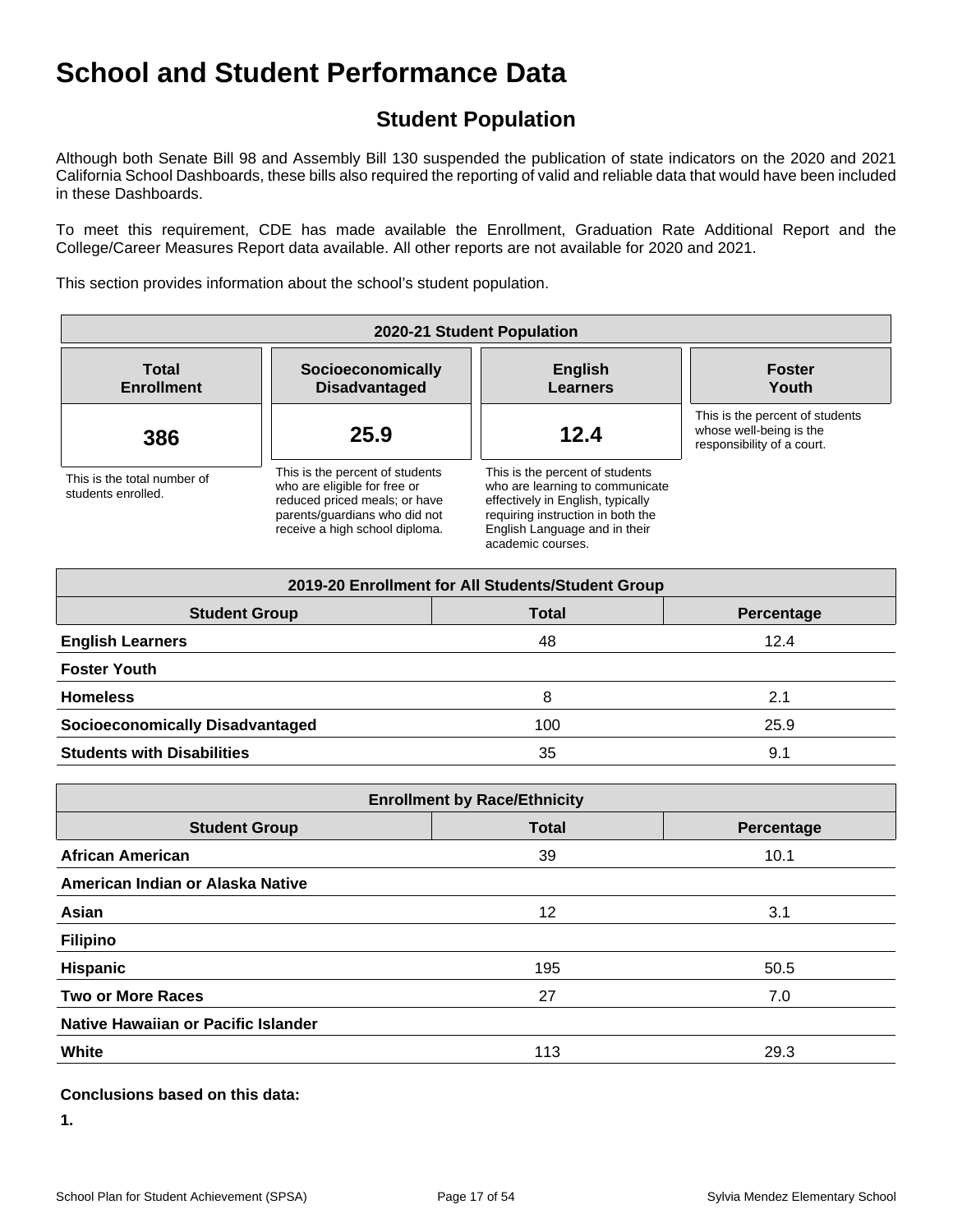## **Overall Performance**

Although both Senate Bill 98 and Assembly Bill 130 suspended the publication of state indicators on the 2020 and 2021 California School Dashboards, these bills also required the reporting of valid and reliable data that would have been included in these Dashboards.

To meet this requirement, CDE has made available the Enrollment, Graduation Rate Additional Report and the College/Career Measures Report data available. All other reports are not available for 2020 and 2021, thus the most recent data (2019 Fall) is provided here.

| 2019 Fall Dashboard Overall Performance for All Students |                                      |                                       |  |
|----------------------------------------------------------|--------------------------------------|---------------------------------------|--|
| <b>Academic Performance</b>                              | <b>Academic Engagement</b>           | <b>Conditions &amp; Climate</b>       |  |
| <b>English Language Arts</b><br>Yellow                   | <b>Chronic Absenteeism</b><br>Yellow | <b>Suspension Rate</b><br><b>Blue</b> |  |
| <b>Mathematics</b><br>Green                              |                                      |                                       |  |

#### **Conclusions based on this data:**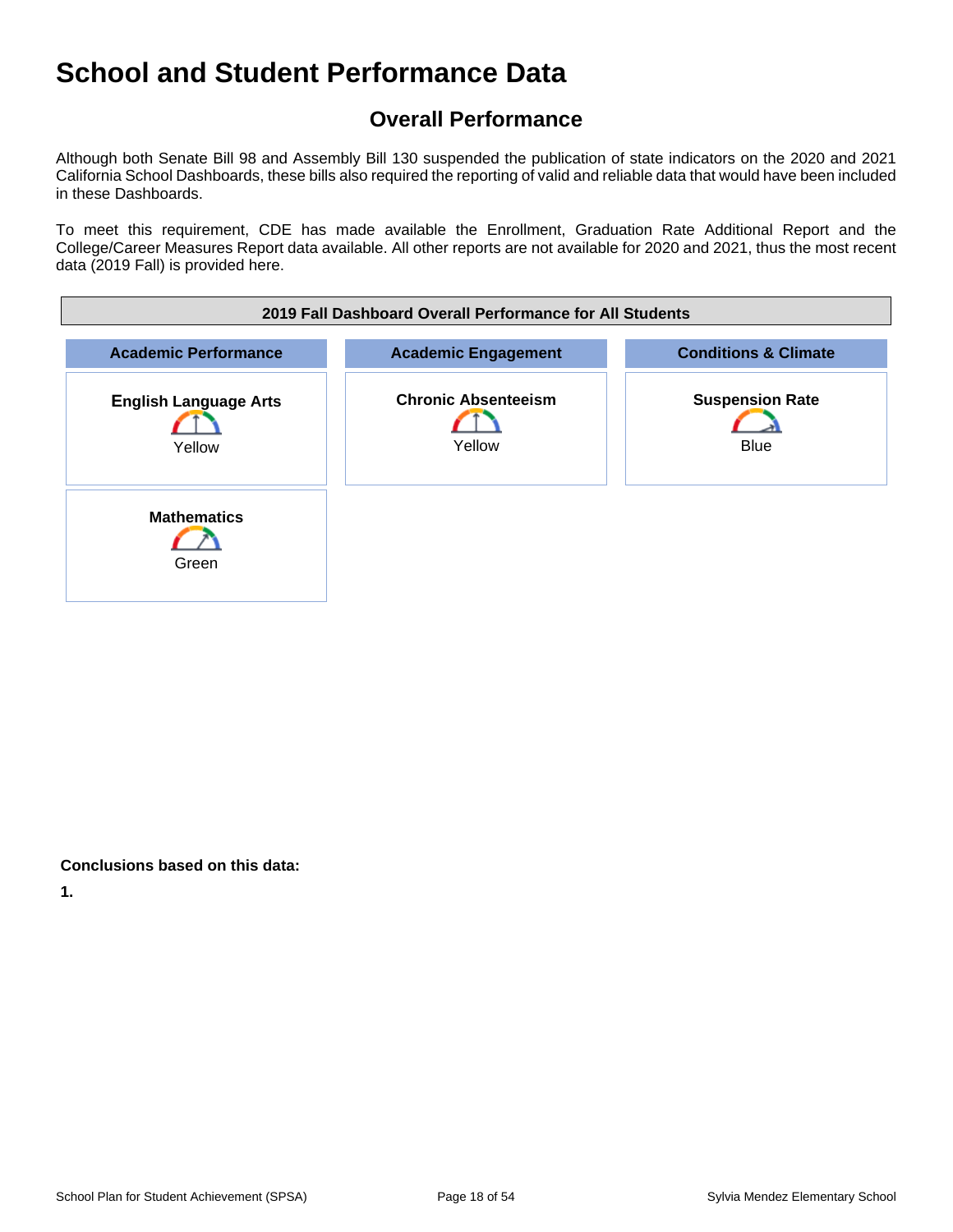## **Academic Performance English Language Arts**

Although both Senate Bill 98 and Assembly Bill 130 suspended the publication of state indicators on the 2020 and 2021 California School Dashboards, these bills also required the reporting of valid and reliable data that would have been included in these Dashboards.

To meet this requirement, CDE has made available the Enrollment, Graduation Rate Additional Report and the College/Career Measures Report data available. All other reports are not available for 2020 and 2021, thus the most recent data (2019 Fall) is provided here.

The performance levels are color-coded and range from lowest-to-highest performance in the following order:



This section provides number of student groups in each color.

| 2019 Fall Dashboard English Language Arts Equity Report |  |  |  |  |
|---------------------------------------------------------|--|--|--|--|
| Green<br><b>Blue</b><br>Yellow<br>2 A d<br>Orange       |  |  |  |  |
|                                                         |  |  |  |  |

This section provides a view of Student Assessment Results and other aspects of this school's performance, specifically how well students are meeting grade-level standards on the English Language Arts assessment. This measure is based on student performance on the Smarter Balanced Summative Assessment, which is taken annually by students in grades 3–8 and grade 11.

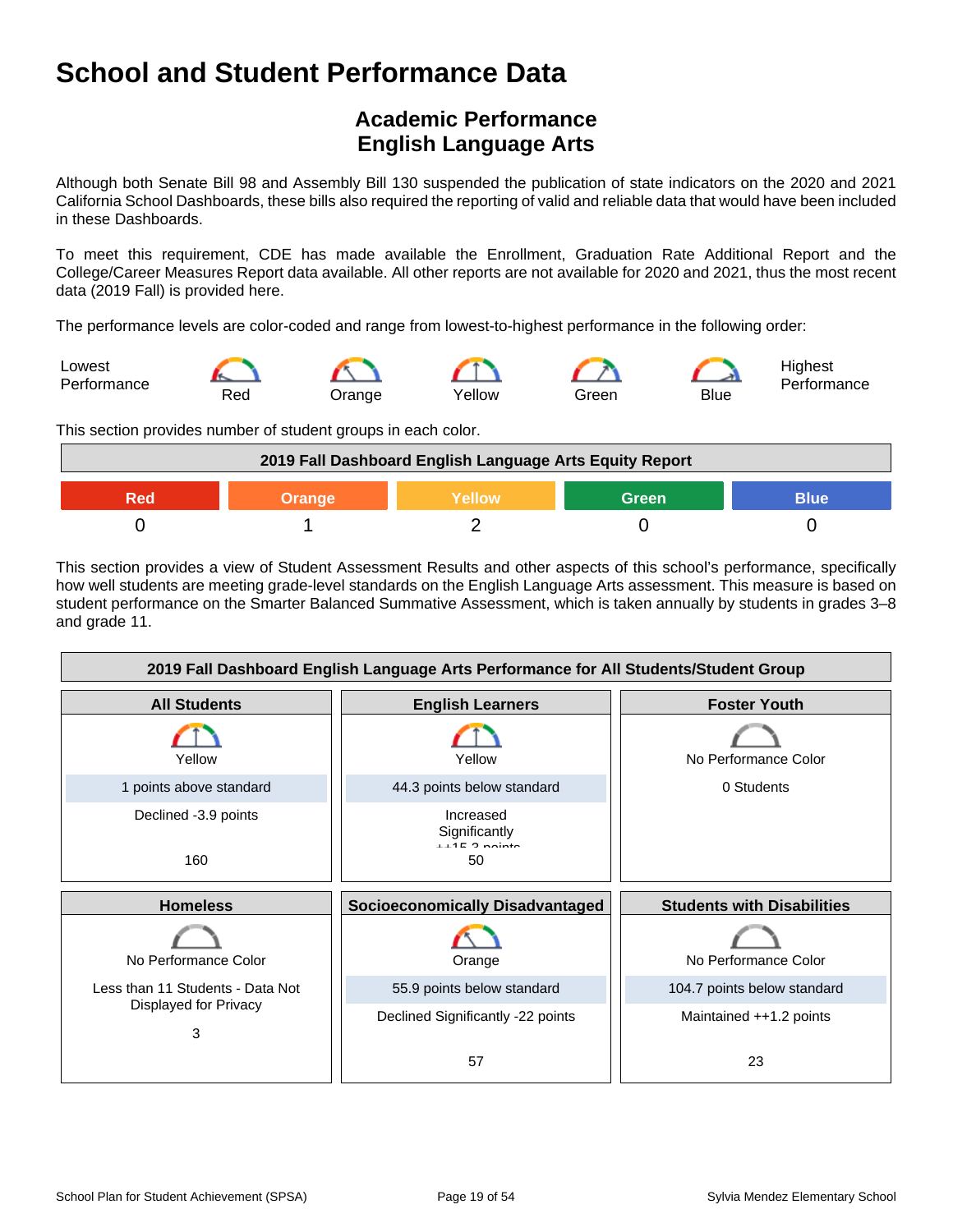

This section provides a view of Student Assessment Results and other aspects of this school's performance, specifically how well students are meeting grade-level standards on the English Language Arts assessment. This measure is based on student performance on the Smarter Balanced Summative Assessment, which is taken annually by students in grades 3–8 and grade 11.

| 2019 Fall Dashboard English Language Arts Data Comparisons for English Learners |                                      |                                     |  |
|---------------------------------------------------------------------------------|--------------------------------------|-------------------------------------|--|
| <b>Current English Learner</b>                                                  | <b>Reclassified English Learners</b> | <b>English Only</b>                 |  |
| 87 points below standard                                                        | 5.8 points above standard            | 12 points above standard            |  |
| Declined -6.5 points                                                            | 23                                   | Declined Significantly -16.7 points |  |
| 27                                                                              |                                      | 83                                  |  |

#### **Conclusions based on this data:**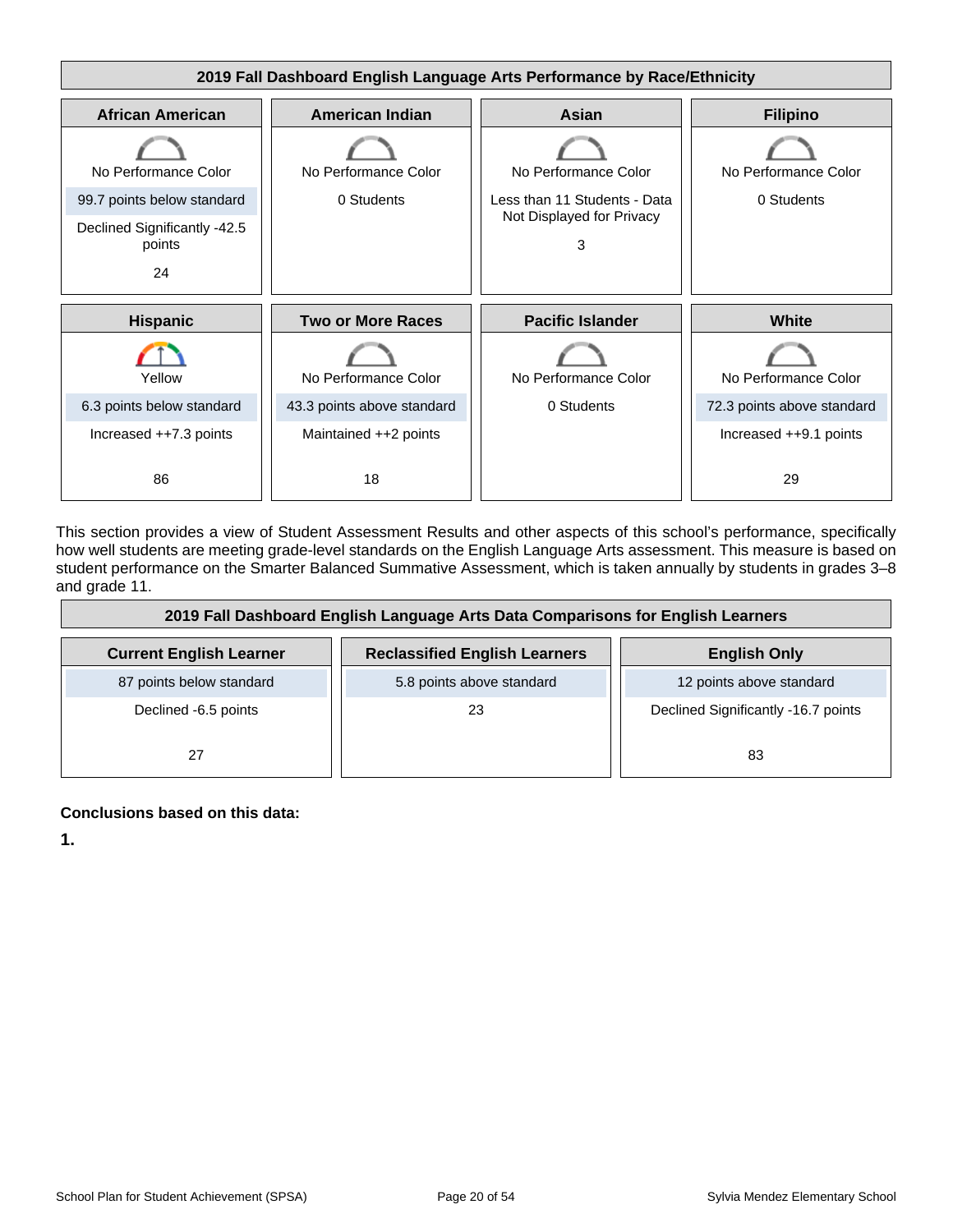## **Academic Performance Mathematics**

Although both Senate Bill 98 and Assembly Bill 130 suspended the publication of state indicators on the 2020 and 2021 California School Dashboards, these bills also required the reporting of valid and reliable data that would have been included in these Dashboards.

To meet this requirement, CDE has made available the Enrollment, Graduation Rate Additional Report and the College/Career Measures Report data available. All other reports are not available for 2020 and 2021, thus the most recent data (2019 Fall) is provided here.

The performance levels are color-coded and range from lowest-to-highest performance in the following order:



This section provides number of student groups in each color.

| 2019 Fall Dashboard Mathematics Equity Report      |  |  |  |  |
|----------------------------------------------------|--|--|--|--|
| <b>Green</b><br>Yellow<br>Blue'<br>Orange<br>2 A d |  |  |  |  |
|                                                    |  |  |  |  |

This section provides a view of Student Assessment Results and other aspects of this school's performance, specifically how well students are meeting grade-level standards on the Mathematics assessment. This measure is based on student performance on the Smarter Balanced Summative Assessment, which is taken annually by students in grades 3–8 and grade 11.

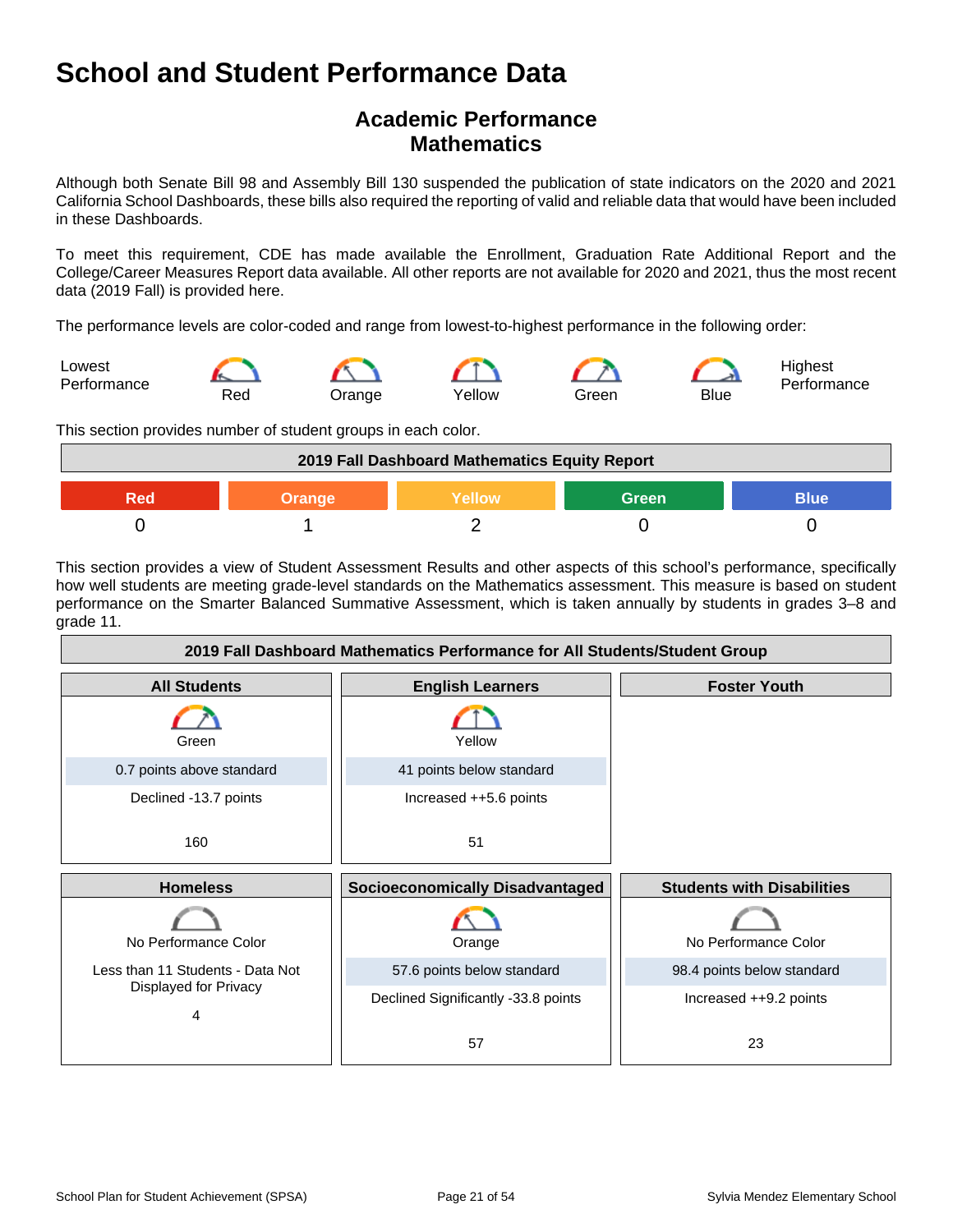

This section provides a view of Student Assessment Results and other aspects of this school's performance, specifically how well students are meeting grade-level standards on the Mathematics assessment. This measure is based on student performance on the Smarter Balanced Summative Assessment, which is taken annually by students in grades 3–8 and grade 11.

| 2019 Fall Dashboard Mathematics Data Comparisons for English Learners |                                      |                                     |  |
|-----------------------------------------------------------------------|--------------------------------------|-------------------------------------|--|
| <b>Current English Learner</b>                                        | <b>Reclassified English Learners</b> | <b>English Only</b>                 |  |
| 75.7 points below standard                                            | 2 points below standard              | 10.6 points above standard          |  |
| Declined -14.7 points                                                 | 24                                   | Declined Significantly -25.1 points |  |
| 27                                                                    |                                      | 82                                  |  |

#### **Conclusions based on this data:**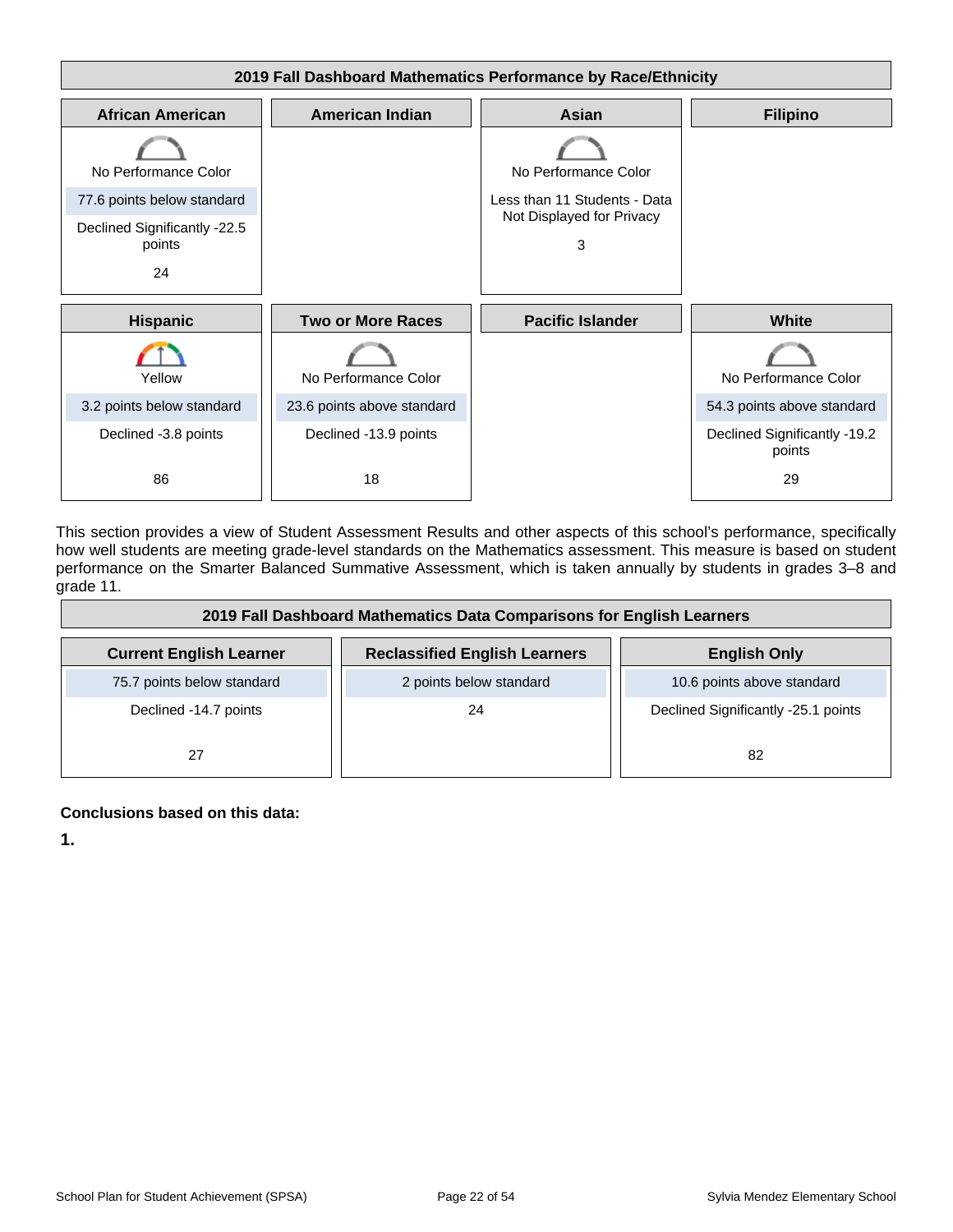## **Academic Performance English Learner Progress**

Although both Senate Bill 98 and Assembly Bill 130 suspended the publication of state indicators on the 2020 and 2021 California School Dashboards, these bills also required the reporting of valid and reliable data that would have been included in these Dashboards.

To meet this requirement, CDE has made available the Enrollment, Graduation Rate Additional Report and the College/Career Measures Report data available. All other reports are not available for 2020 and 2021, thus the most recent data (2019 Fall) is provided here.

This section provides a view of the percentage of current EL students making progress towards English language proficiency or maintaining the highest level.



This section provides a view of the percentage of current EL students who progressed at least one ELPI level, maintained ELPI level 4, maintained lower ELPI levels (i.e, levels 1, 2L, 2H, 3L, or 3H), or decreased at least one ELPI Level.

| 2019 Fall Dashboard Student English Language Acquisition Results |                                                      |                                          |                                                     |
|------------------------------------------------------------------|------------------------------------------------------|------------------------------------------|-----------------------------------------------------|
| <b>Decreased</b><br><b>One ELPI Level</b>                        | <b>Maintained ELPI Level 1,</b><br>2L, 2H, 3L, or 3H | <b>Maintained</b><br><b>ELPI Level 4</b> | <b>Progressed At Least</b><br><b>One ELPI Level</b> |
| 17.5                                                             |                                                      | 7.5                                      |                                                     |

**Conclusions based on this data:**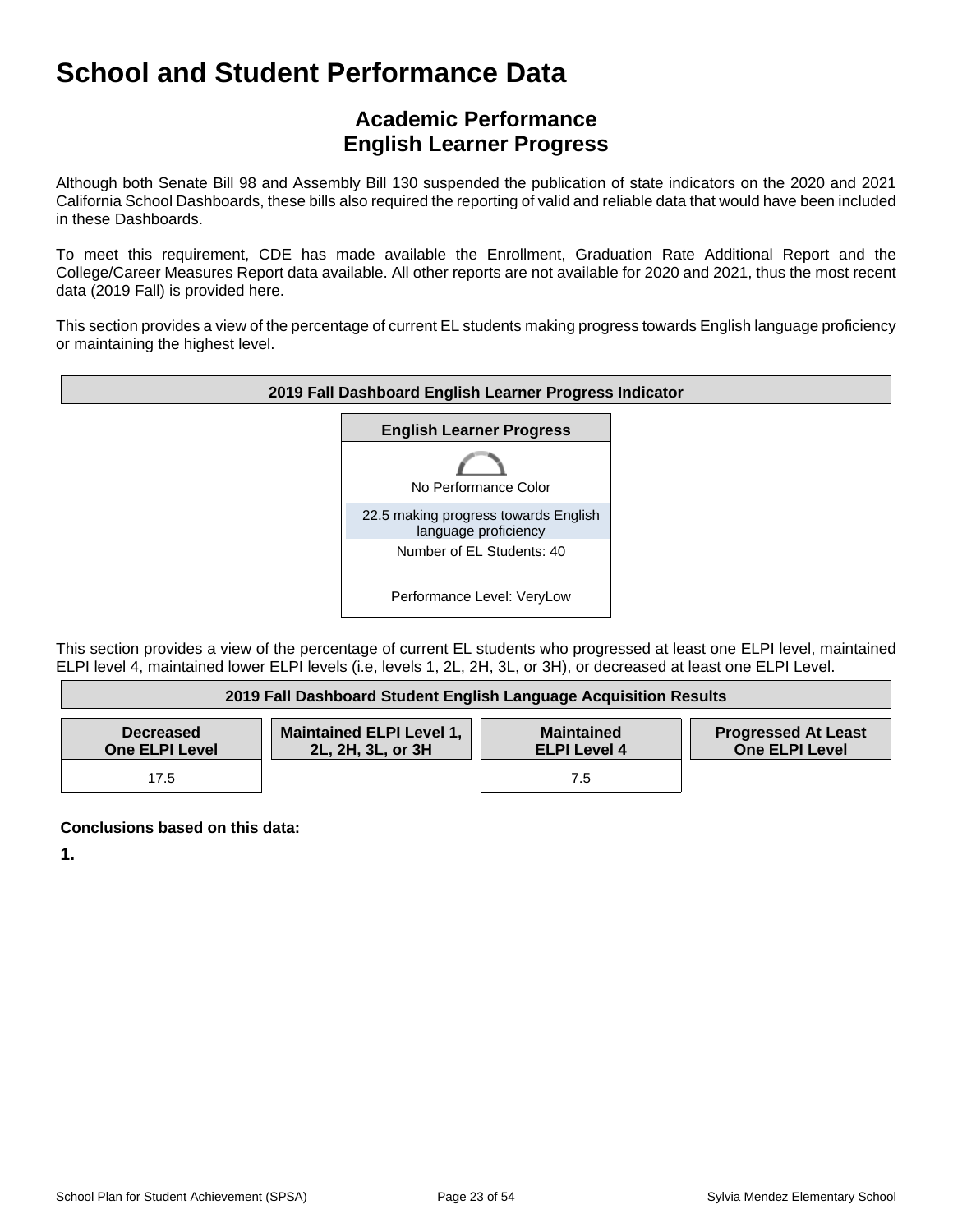### **Academic Performance College/Career Measures Only Report**

Although both Senate Bill 98 and Assembly Bill 130 suspended the publication of state indicators on the 2020 and 2021 California School Dashboards, these bills also required the reporting of valid and reliable data that would have been included in these Dashboards.

To meet this requirement, CDE has made available the Enrollment, Graduation Rate Additional Report and the College/Career Measures Report data available. All other reports are not available for 2020 and 2021.

| Number and Percentage of Students in the Combined Graduation Rate and/or<br>Dashboard Alternative School Status (DASS) Graduation Rate by Student Group |                                |                                 |  |
|---------------------------------------------------------------------------------------------------------------------------------------------------------|--------------------------------|---------------------------------|--|
| <b>Student Group</b>                                                                                                                                    | <b>Cohort</b><br><b>Totals</b> | <b>Cohort</b><br><b>Percent</b> |  |
| <b>All Students</b>                                                                                                                                     |                                |                                 |  |
| <b>African American</b>                                                                                                                                 |                                |                                 |  |
| American Indian or Alaska Native                                                                                                                        |                                |                                 |  |
| Asian                                                                                                                                                   |                                |                                 |  |
| <b>Filipino</b>                                                                                                                                         |                                |                                 |  |
| Hispanic                                                                                                                                                |                                |                                 |  |
| Native Hawaiian or Pacific Islander                                                                                                                     |                                |                                 |  |
| White                                                                                                                                                   |                                |                                 |  |
| <b>Two or More Races</b>                                                                                                                                |                                |                                 |  |
| <b>English Learners</b>                                                                                                                                 |                                |                                 |  |
| <b>Socioeconomically Disadvantaged</b>                                                                                                                  |                                |                                 |  |
| <b>Students with Disabilities</b>                                                                                                                       |                                |                                 |  |
| <b>Foster Youth</b>                                                                                                                                     |                                |                                 |  |
| <b>Homeless</b>                                                                                                                                         |                                |                                 |  |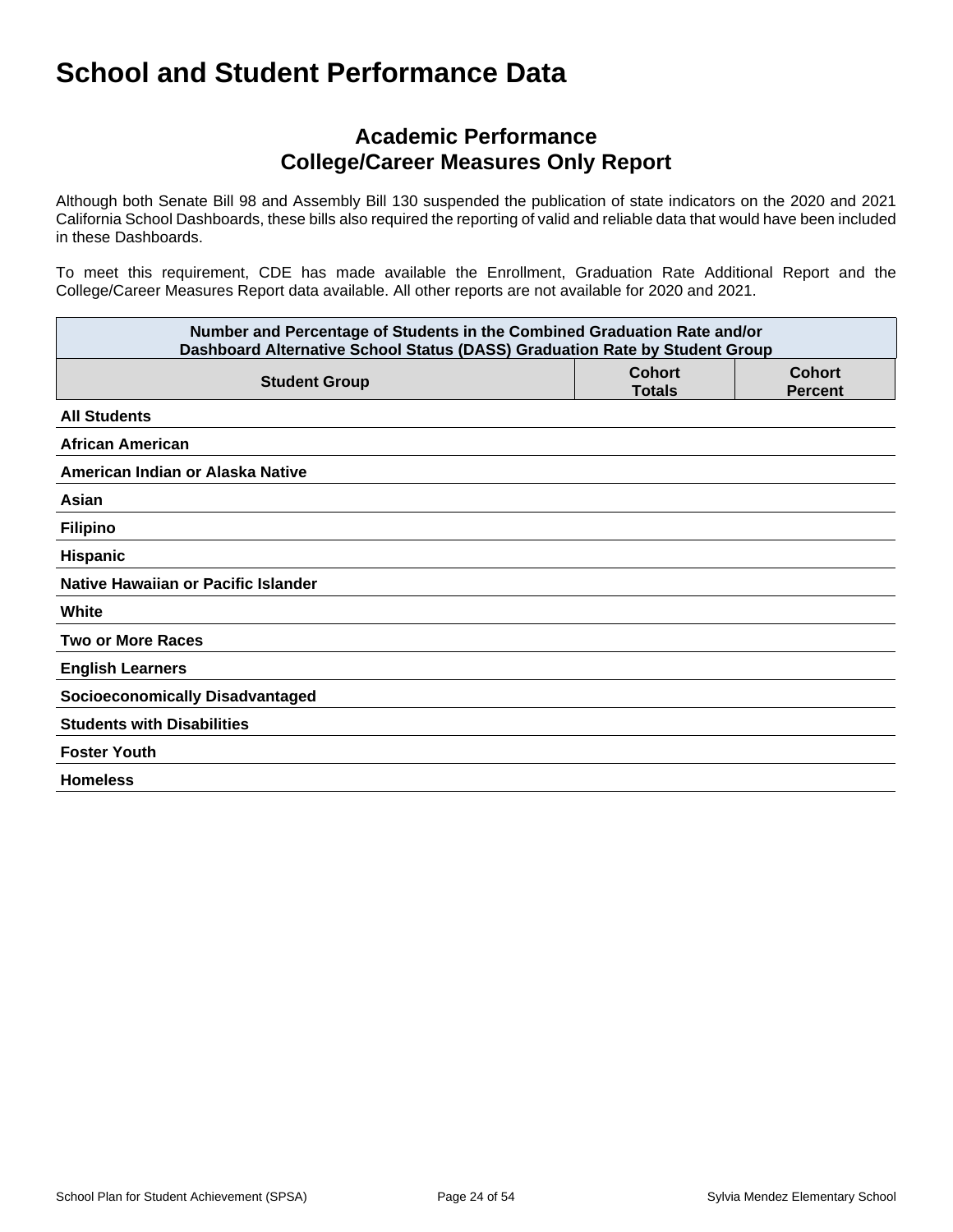| Advanced Placement Exams - Number and Percentage of Four-Year Graduation Rate Cohort Students                                                                                                                                                                     |                                |                                 |
|-------------------------------------------------------------------------------------------------------------------------------------------------------------------------------------------------------------------------------------------------------------------|--------------------------------|---------------------------------|
| <b>Student Group</b>                                                                                                                                                                                                                                              | <b>Cohort</b><br><b>Totals</b> | <b>Cohort</b><br><b>Percent</b> |
| <b>All Students</b>                                                                                                                                                                                                                                               |                                |                                 |
| <b>African American</b>                                                                                                                                                                                                                                           |                                |                                 |
| American Indian or Alaska Native                                                                                                                                                                                                                                  |                                |                                 |
| Asian                                                                                                                                                                                                                                                             |                                |                                 |
| <b>Filipino</b>                                                                                                                                                                                                                                                   |                                |                                 |
| Hispanic                                                                                                                                                                                                                                                          |                                |                                 |
| <b>Native Hawaiian or Pacific Islander</b>                                                                                                                                                                                                                        |                                |                                 |
| White                                                                                                                                                                                                                                                             |                                |                                 |
| <b>Two or More Races</b>                                                                                                                                                                                                                                          |                                |                                 |
| <b>English Learners</b>                                                                                                                                                                                                                                           |                                |                                 |
| <b>Socioeconomically Disadvantaged</b>                                                                                                                                                                                                                            |                                |                                 |
| <b>Students with Disabilities</b>                                                                                                                                                                                                                                 |                                |                                 |
| <b>Foster Youth</b>                                                                                                                                                                                                                                               |                                |                                 |
| <b>Homeless</b>                                                                                                                                                                                                                                                   |                                |                                 |
| $\ast$<br>This table shows students in the four-year graduation rate cohort by student group who scored 3 or higher on at least<br>two Advanced Placement exams.<br>International Baccalaureate Exams - Number and Percentage of Four-Year Graduation Rate Cohort |                                |                                 |
| <b>Student Group</b>                                                                                                                                                                                                                                              | <b>Cohort</b><br><b>Totals</b> | <b>Cohort</b><br><b>Percent</b> |
| <b>All Students</b>                                                                                                                                                                                                                                               |                                |                                 |
| <b>African American</b>                                                                                                                                                                                                                                           |                                |                                 |
| American Indian or Alaska Native                                                                                                                                                                                                                                  |                                |                                 |
| Asian                                                                                                                                                                                                                                                             |                                |                                 |
| <b>Filipino</b>                                                                                                                                                                                                                                                   |                                |                                 |
| Hispanic                                                                                                                                                                                                                                                          |                                |                                 |
| Native Hawaiian or Pacific Islander                                                                                                                                                                                                                               |                                |                                 |
| White                                                                                                                                                                                                                                                             |                                |                                 |
| <b>Two or More Races</b>                                                                                                                                                                                                                                          |                                |                                 |
| <b>English Learners</b>                                                                                                                                                                                                                                           |                                |                                 |
| <b>Socioeconomically Disadvantaged</b>                                                                                                                                                                                                                            |                                |                                 |
| <b>Students with Disabilities</b>                                                                                                                                                                                                                                 |                                |                                 |
| <b>Foster Youth</b>                                                                                                                                                                                                                                               |                                |                                 |
| <b>Homeless</b>                                                                                                                                                                                                                                                   |                                |                                 |
|                                                                                                                                                                                                                                                                   |                                |                                 |

\* This table shows students in the four-year graduation rate cohort by student group who scored 4 or higher on at least two International Baccalaureate Exams.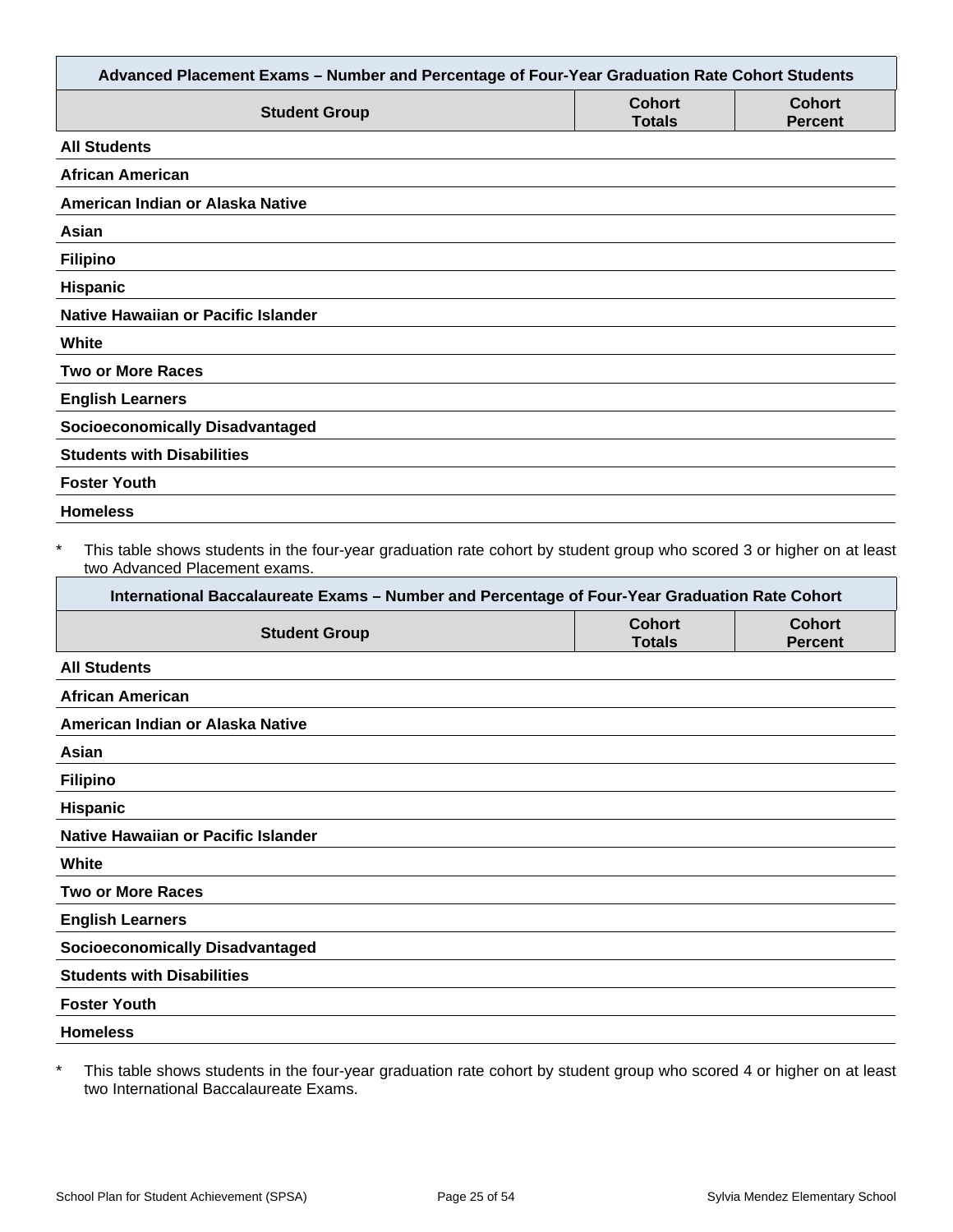| Completed at Least One Career Technical Education (CTE) Pathway - Number and Percentage of All Students |                                |                                 |
|---------------------------------------------------------------------------------------------------------|--------------------------------|---------------------------------|
| <b>Student Group</b>                                                                                    | <b>Cohort</b><br><b>Totals</b> | <b>Cohort</b><br><b>Percent</b> |
| <b>All Students</b>                                                                                     |                                |                                 |
| <b>African American</b>                                                                                 |                                |                                 |
| American Indian or Alaska Native                                                                        |                                |                                 |
| Asian                                                                                                   |                                |                                 |
| <b>Filipino</b>                                                                                         |                                |                                 |
| Hispanic                                                                                                |                                |                                 |
| Native Hawaiian or Pacific Islander                                                                     |                                |                                 |
| White                                                                                                   |                                |                                 |
| <b>Two or More Races</b>                                                                                |                                |                                 |
| <b>English Learners</b>                                                                                 |                                |                                 |
| <b>Socioeconomically Disadvantaged</b>                                                                  |                                |                                 |
| <b>Students with Disabilities</b>                                                                       |                                |                                 |
| <b>Foster Youth</b>                                                                                     |                                |                                 |
| <b>Homeless</b>                                                                                         |                                |                                 |

This table shows students in the combined graduation rate and/or DASS graduation rate by student group who completed at least one CTE Pathway with a grade of C- or better (or Pass) in the capstone course.

| Completed a-g Requirements - Number and Percentage of All Students |                                |                                 |  |
|--------------------------------------------------------------------|--------------------------------|---------------------------------|--|
| <b>Student Group</b>                                               | <b>Cohort</b><br><b>Totals</b> | <b>Cohort</b><br><b>Percent</b> |  |
| <b>All Students</b>                                                |                                |                                 |  |
| <b>African American</b>                                            |                                |                                 |  |
| American Indian or Alaska Native                                   |                                |                                 |  |
| Asian                                                              |                                |                                 |  |
| <b>Filipino</b>                                                    |                                |                                 |  |
| <b>Hispanic</b>                                                    |                                |                                 |  |
| Native Hawaiian or Pacific Islander                                |                                |                                 |  |
| White                                                              |                                |                                 |  |
| <b>Two or More Races</b>                                           |                                |                                 |  |
| <b>English Learners</b>                                            |                                |                                 |  |
| <b>Socioeconomically Disadvantaged</b>                             |                                |                                 |  |
| <b>Students with Disabilities</b>                                  |                                |                                 |  |
| <b>Foster Youth</b>                                                |                                |                                 |  |
| <b>Homeless</b>                                                    |                                |                                 |  |

\* This table shows students in the combined graduation rate and/or DASS graduation rate by student group who met the University of California (UC) or California State University (CSU) a-g criteria with a grade of C or better (or Pass).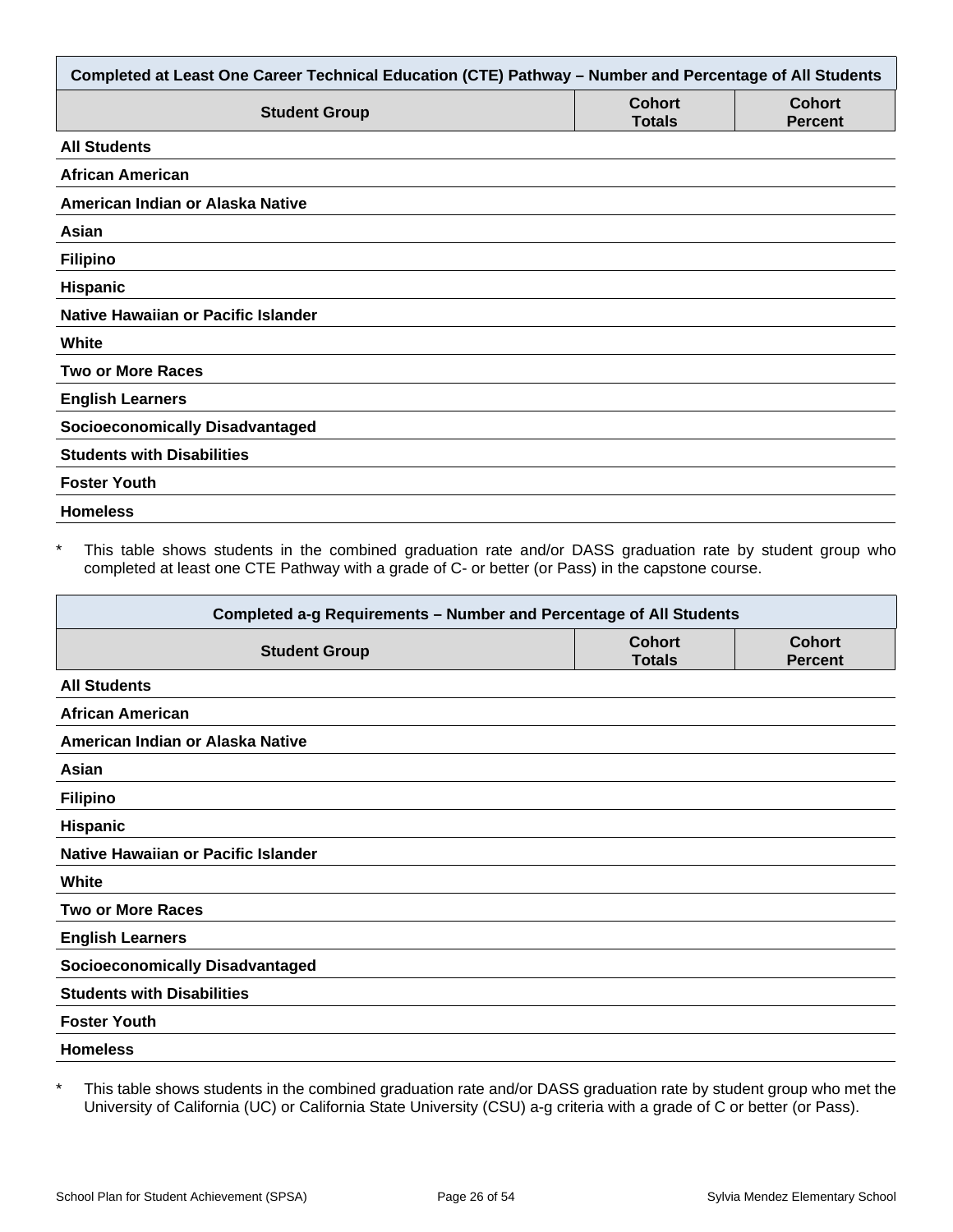| Completed a-g Requirements AND at Least One CTE Pathway - Number and Percentage of All Students                                                                                                                                                                                                        |                                |                                 |
|--------------------------------------------------------------------------------------------------------------------------------------------------------------------------------------------------------------------------------------------------------------------------------------------------------|--------------------------------|---------------------------------|
| <b>Student Group</b>                                                                                                                                                                                                                                                                                   | <b>Cohort</b><br><b>Totals</b> | <b>Cohort</b><br><b>Percent</b> |
| <b>All Students</b>                                                                                                                                                                                                                                                                                    |                                |                                 |
| <b>African American</b>                                                                                                                                                                                                                                                                                |                                |                                 |
| American Indian or Alaska Native                                                                                                                                                                                                                                                                       |                                |                                 |
| Asian                                                                                                                                                                                                                                                                                                  |                                |                                 |
| <b>Filipino</b>                                                                                                                                                                                                                                                                                        |                                |                                 |
| <b>Hispanic</b>                                                                                                                                                                                                                                                                                        |                                |                                 |
| Native Hawaiian or Pacific Islander                                                                                                                                                                                                                                                                    |                                |                                 |
| White                                                                                                                                                                                                                                                                                                  |                                |                                 |
| <b>Two or More Races</b>                                                                                                                                                                                                                                                                               |                                |                                 |
| <b>English Learners</b>                                                                                                                                                                                                                                                                                |                                |                                 |
| <b>Socioeconomically Disadvantaged</b>                                                                                                                                                                                                                                                                 |                                |                                 |
| <b>Students with Disabilities</b>                                                                                                                                                                                                                                                                      |                                |                                 |
| <b>Foster Youth</b>                                                                                                                                                                                                                                                                                    |                                |                                 |
| <b>Homeless</b>                                                                                                                                                                                                                                                                                        |                                |                                 |
| $\star$<br>This table shows students in the combined graduation rate and/or DASS graduation rate by student group who met the<br>UC or CSU a-g criteria with a grade of C or better (or Pass) AND completed at least one CTE Pathway with a grade of<br>C- or better (or Pass) in the capstone course. |                                |                                 |
| <b>Completed College Credit Courses - Number and Percentage of All Student</b><br>Students Completing One Semester, Two Quarters, or Two Trimesters of College Credit Courses                                                                                                                          |                                |                                 |
| <b>Student Group</b>                                                                                                                                                                                                                                                                                   | <b>Number of Students</b>      | <b>Percent of Students</b>      |
| <b>All Students</b>                                                                                                                                                                                                                                                                                    |                                |                                 |
| African American                                                                                                                                                                                                                                                                                       |                                |                                 |
| American Indian or Alaska Native                                                                                                                                                                                                                                                                       |                                |                                 |
| Asian                                                                                                                                                                                                                                                                                                  |                                |                                 |

**Hispanic**

**Native Hawaiian or Pacific Islander**

**White**

**Two or More Races**

**English Learners**

**Socioeconomically Disadvantaged**

**Students with Disabilities**

**Foster Youth**

**Homeless**

\* This table shows students in the combined graduation rate and/or DASS graduation rate by student group who completed Academic or CTE subject college credit courses with a grade of C- or better (or Pass).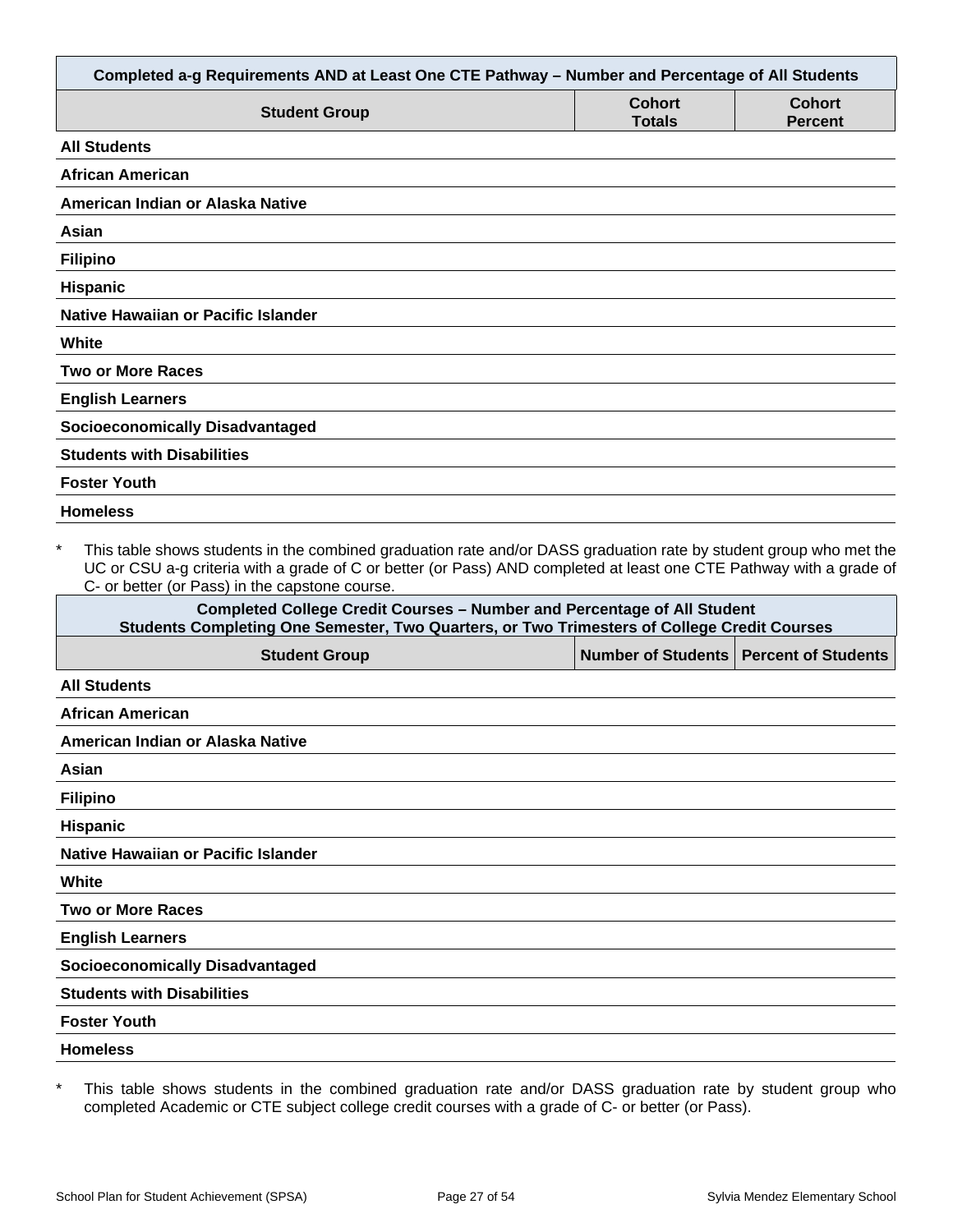| <b>Completed College Credit Courses - Number and Percentage of All Student</b><br>Students Completing Two Semesters, Three Quarters, or Three Trimesters of College Credit Courses |                                          |  |
|------------------------------------------------------------------------------------------------------------------------------------------------------------------------------------|------------------------------------------|--|
| <b>Student Group</b>                                                                                                                                                               | Number of Students   Percent of Students |  |
| <b>All Students</b>                                                                                                                                                                |                                          |  |
| <b>African American</b>                                                                                                                                                            |                                          |  |
| American Indian or Alaska Native                                                                                                                                                   |                                          |  |
| Asian                                                                                                                                                                              |                                          |  |
| <b>Filipino</b>                                                                                                                                                                    |                                          |  |
| Hispanic                                                                                                                                                                           |                                          |  |
| Native Hawaiian or Pacific Islander                                                                                                                                                |                                          |  |
| White                                                                                                                                                                              |                                          |  |
| <b>Two or More Races</b>                                                                                                                                                           |                                          |  |
| <b>English Learners</b>                                                                                                                                                            |                                          |  |
| <b>Socioeconomically Disadvantaged</b>                                                                                                                                             |                                          |  |
| <b>Students with Disabilities</b>                                                                                                                                                  |                                          |  |
| <b>Foster Youth</b>                                                                                                                                                                |                                          |  |
| <b>Homeless</b>                                                                                                                                                                    |                                          |  |

\* This table shows students in the combined graduation rate and/or DASS graduation rate by student group who completed Academic or CTE subject college credit courses with a grade of C- or better (or Pass).

| Earned the State Seal of Biliteracy - Number and Percentage of All Students |                                |                                 |
|-----------------------------------------------------------------------------|--------------------------------|---------------------------------|
| <b>Student Group</b>                                                        | <b>Cohort</b><br><b>Totals</b> | <b>Cohort</b><br><b>Percent</b> |
| <b>All Students</b>                                                         |                                |                                 |
| <b>African American</b>                                                     |                                |                                 |
| American Indian or Alaska Native                                            |                                |                                 |
| Asian                                                                       |                                |                                 |
| <b>Filipino</b>                                                             |                                |                                 |
| <b>Hispanic</b>                                                             |                                |                                 |
| Native Hawaiian or Pacific Islander                                         |                                |                                 |
| White                                                                       |                                |                                 |
| <b>Two or More Races</b>                                                    |                                |                                 |
| <b>English Learners</b>                                                     |                                |                                 |
| <b>Socioeconomically Disadvantaged</b>                                      |                                |                                 |
| <b>Students with Disabilities</b>                                           |                                |                                 |
| <b>Foster Youth</b>                                                         |                                |                                 |
| <b>Homeless</b>                                                             |                                |                                 |

\* This table shows students in the combined graduation rate and/or DASS graduation rate by student group who earned the State Seal of Biliteracy.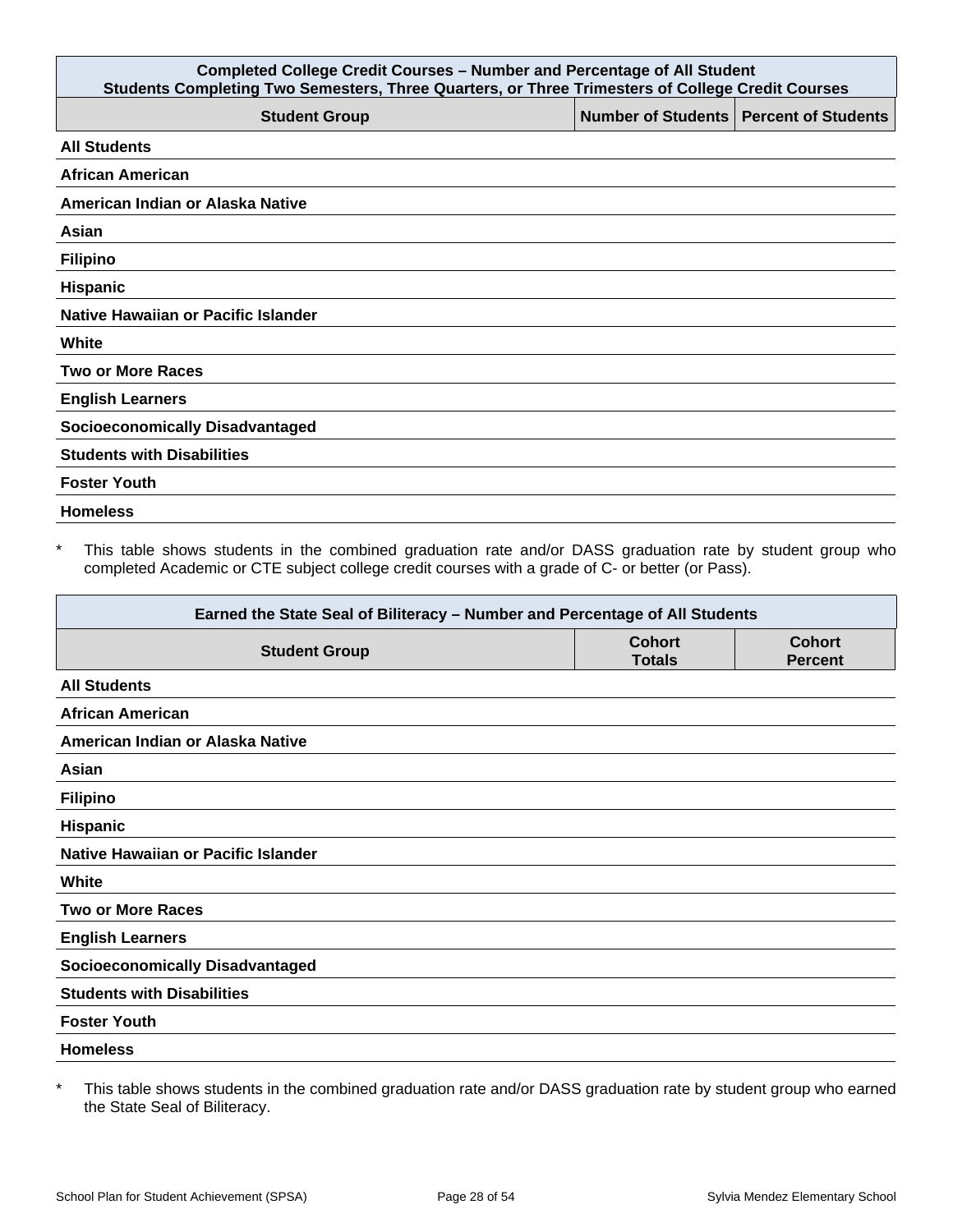#### **Conclusions based on this data:**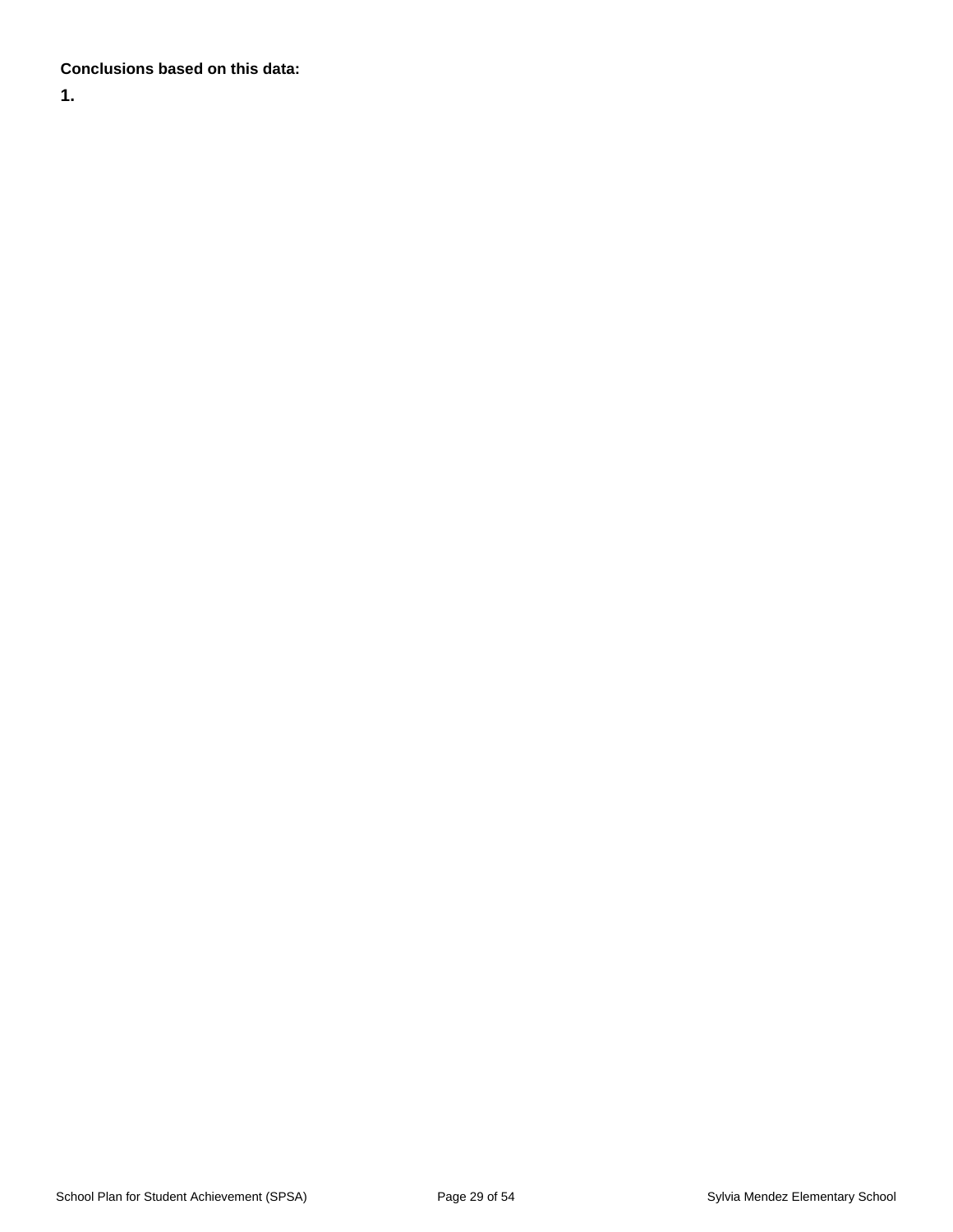## **Academic Engagement Chronic Absenteeism**

Although both Senate Bill 98 and Assembly Bill 130 suspended the publication of state indicators on the 2020 and 2021 California School Dashboards, these bills also required the reporting of valid and reliable data that would have been included in these Dashboards.

To meet this requirement, CDE has made available the Enrollment, Graduation Rate Additional Report and the College/Career Measures Report data available. All other reports are not available for 2020 and 2021, thus the most recent data (2019 Fall) is provided here.

The performance levels are color-coded and range from lowest-to-highest performance in the following order:



This section provides number of student groups in each color.

| 2019 Fall Dashboard Chronic Absenteeism Equity Report |  |  |       |      |
|-------------------------------------------------------|--|--|-------|------|
|                                                       |  |  | Green | Blue |
|                                                       |  |  |       |      |

This section provides information about the percentage of students in kindergarten through grade 8 who are absent 10 percent or more of the instructional days they were enrolled.

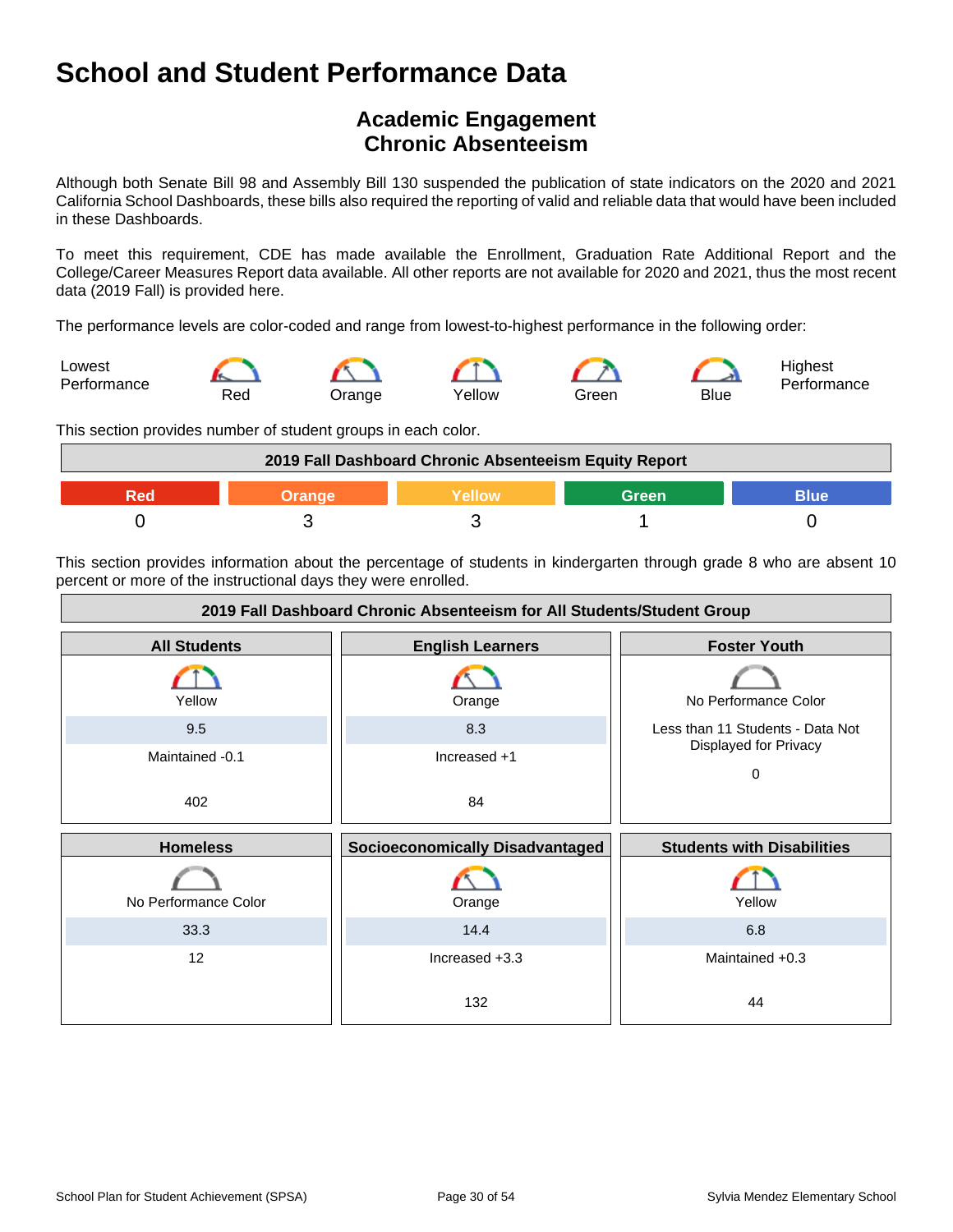

**Conclusions based on this data:**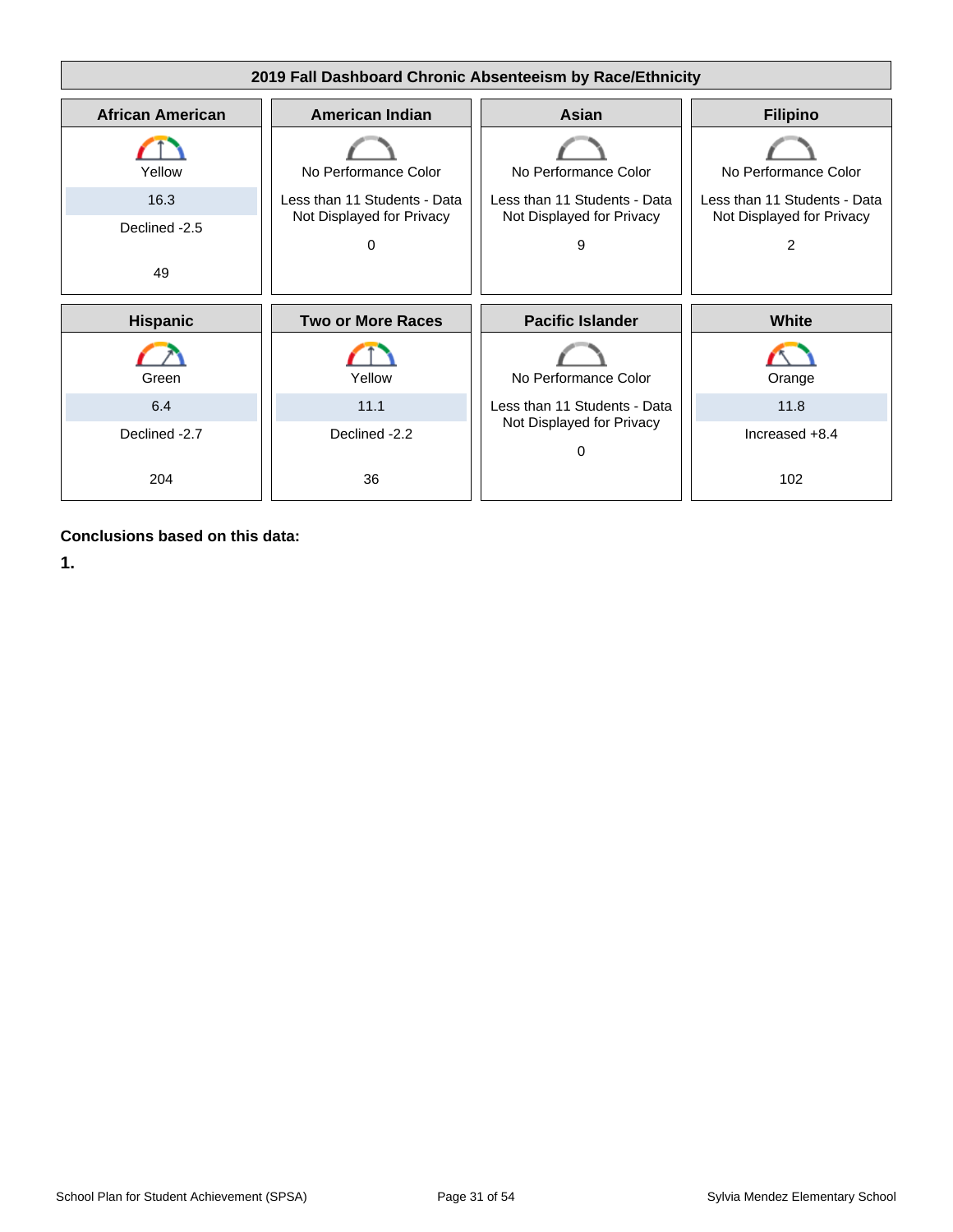## **Academic Engagement Graduation Rate Additional Report**

Although both Senate Bill 98 and Assembly Bill 130 suspended the publication of state indicators on the 2020 and 2021 California School Dashboards, these bills also required the reporting of valid and reliable data that would have been included in these Dashboards.

To meet this requirement, CDE has made available the Enrollment, Graduation Rate Additional Report and the College/Career Measures Report data available. All other reports are not available for 2020 and 2021.

| 2021 Graduation Rate by Student Group  |                                                                            |                               |                                                           |                           |
|----------------------------------------|----------------------------------------------------------------------------|-------------------------------|-----------------------------------------------------------|---------------------------|
| <b>Student Group</b>                   | <b>Number of</b><br><b>Students in</b><br>the<br><b>Graduation</b><br>Rate | Number of<br><b>Graduates</b> | <b>Number of</b><br><b>Fifth Year</b><br><b>Graduates</b> | <b>Graduation</b><br>Rate |
| <b>All Students</b>                    |                                                                            |                               |                                                           |                           |
| <b>English Learners</b>                |                                                                            |                               |                                                           |                           |
| <b>Foster Youth</b>                    |                                                                            |                               |                                                           |                           |
| <b>Homeless</b>                        |                                                                            |                               |                                                           |                           |
| <b>Socioeconomically Disadvantaged</b> |                                                                            |                               |                                                           |                           |
| <b>Students with Disabilities</b>      |                                                                            |                               |                                                           |                           |
| <b>African American</b>                |                                                                            |                               |                                                           |                           |
| American Indian or Alaska Native       |                                                                            |                               |                                                           |                           |
| Asian                                  |                                                                            |                               |                                                           |                           |
| <b>Filipino</b>                        |                                                                            |                               |                                                           |                           |
| <b>Hispanic</b>                        |                                                                            |                               |                                                           |                           |
| Native Hawaiian or Pacific Islander    |                                                                            |                               |                                                           |                           |
| White                                  |                                                                            |                               |                                                           |                           |
| <b>Two or More Races</b>               |                                                                            |                               |                                                           |                           |

**Conclusions based on this data:**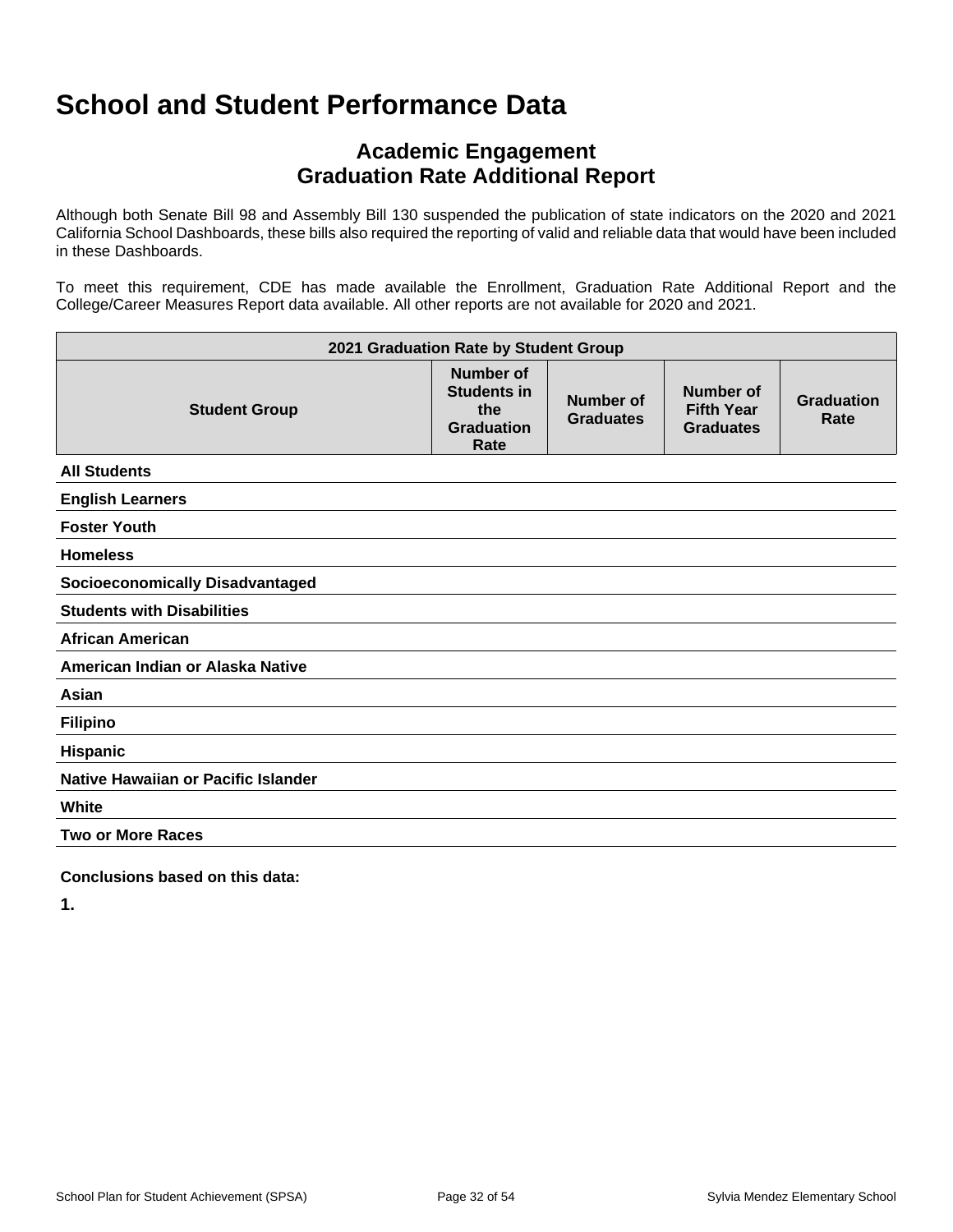## **Conditions & Climate Suspension Rate**

Although both Senate Bill 98 and Assembly Bill 130 suspended the publication of state indicators on the 2020 and 2021 California School Dashboards, these bills also required the reporting of valid and reliable data that would have been included in these Dashboards.

To meet this requirement, CDE has made available the Enrollment, Graduation Rate Additional Report and the College/Career Measures Report data available. All other reports are not available for 2020 and 2021, thus the most recent data (2019 Fall) is provided here.

The performance levels are color-coded and range from lowest-to-highest performance in the following order:



This section provides number of student groups in each color.



This section provides information about the percentage of students in kindergarten through grade 12 who have been suspended at least once in a given school year. Students who are suspended multiple times are only counted once.

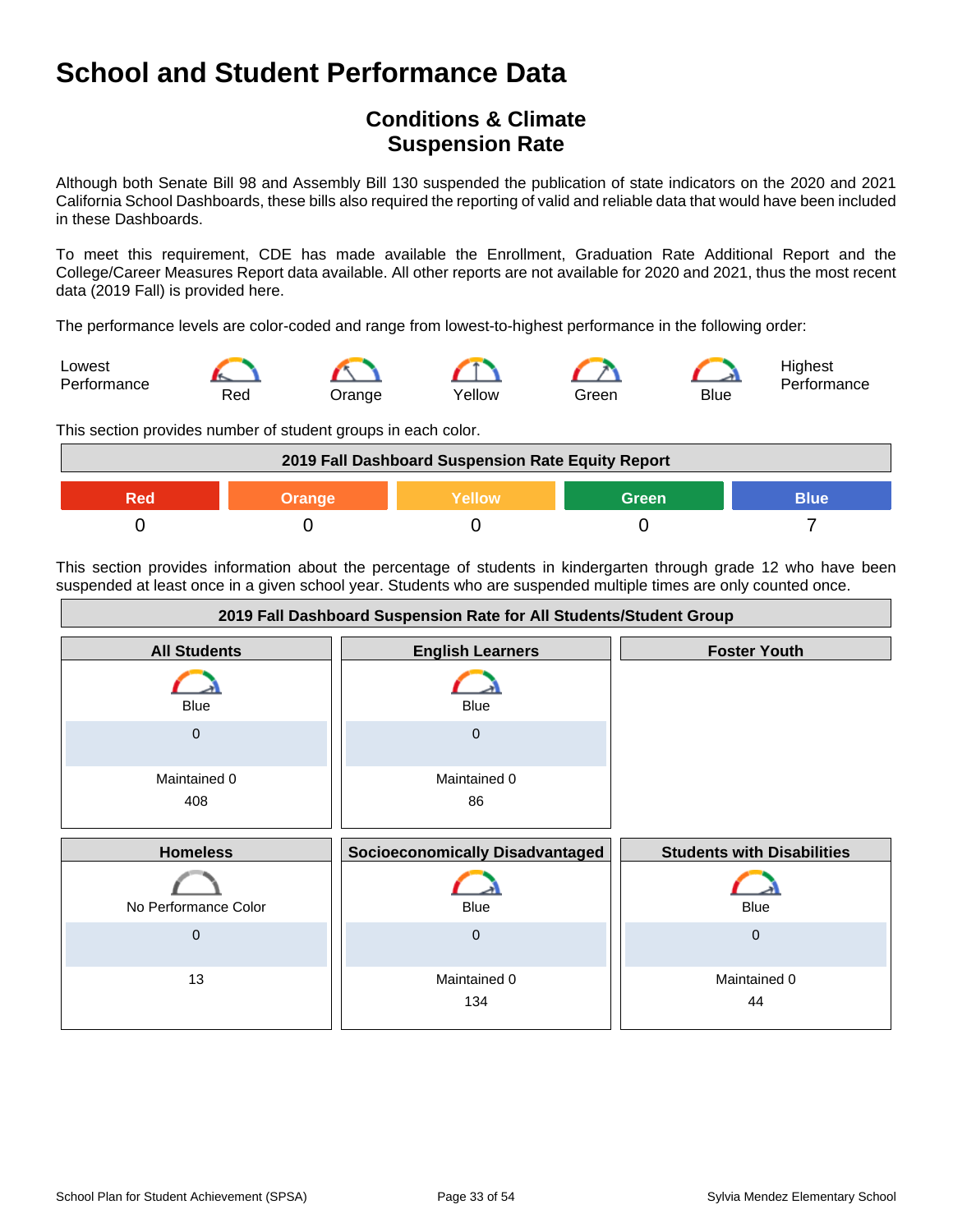| 2019 Fall Dashboard Suspension Rate by Race/Ethnicity |                          |                                   |                                   |
|-------------------------------------------------------|--------------------------|-----------------------------------|-----------------------------------|
| <b>African American</b>                               | <b>American Indian</b>   | Asian                             | <b>Filipino</b>                   |
| Blue                                                  |                          | No Performance Color              | No Performance Color              |
| 0                                                     |                          | Less than 11 Students - Data<br>9 | Less than 11 Students - Data<br>2 |
| Maintained 0<br>51                                    |                          |                                   |                                   |
| <b>Hispanic</b>                                       | <b>Two or More Races</b> | <b>Pacific Islander</b>           | White                             |
| <b>Blue</b>                                           | <b>Blue</b>              |                                   | <b>Blue</b>                       |
| $\overline{0}$                                        | $\mathbf{0}$             |                                   | $\mathbf{0}$                      |
| Maintained 0<br>207                                   | Maintained 0<br>37       |                                   | Maintained 0<br>102               |

This section provides a view of the percentage of students who were suspended.

| 2019 Fall Dashboard Suspension Rate by Year |      |      |
|---------------------------------------------|------|------|
| 2017                                        | 2018 | 2019 |
|                                             |      |      |

**Conclusions based on this data:**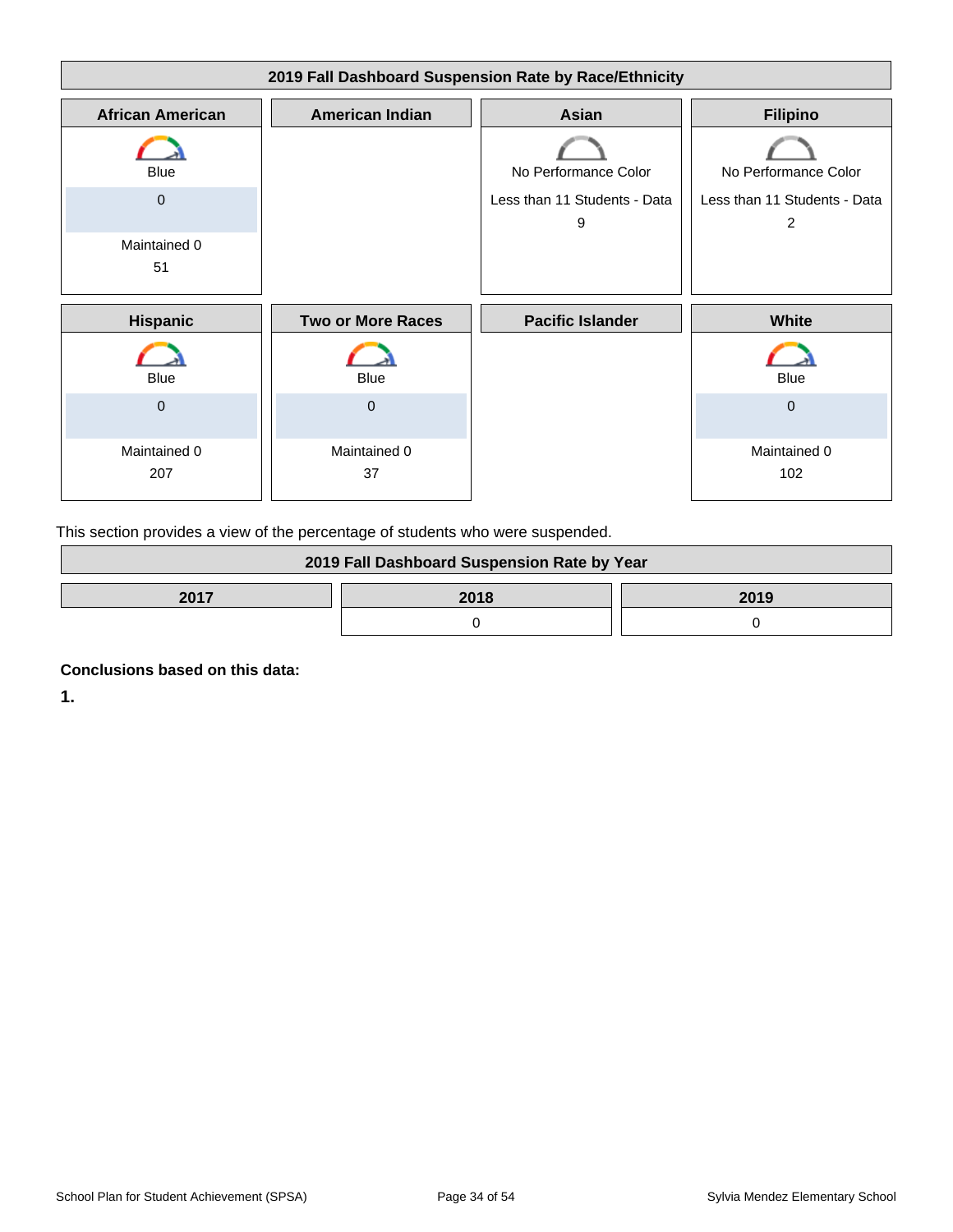## **Goals, Strategies, & Proposed Expenditures**

Complete a copy of the following table for each of the school's goals. Duplicate the table as needed.

## **LEA/LCAP Goal**

BUSD LCAP Focus Goal 1: Provide high quality classroom instruction and curriculum that promote college and career readiness with academic interventions in place to eliminate barriers to student success.

## **Goal 1**

Anticipated annual performance growth for each group:

LCAP Goal 1.2 Implementation of the Common Core State Standards (CCSS): All teachers will be supported in teaching the CCSS in Spanish and English language

arts/Literacy, mathematics and Next Generation Science Standards (NGSS) including the integration of technology to ensure all students have access to the curriculum and

technology necessary to be successful.

LCAP Goal 1.3 Grade Level Literacy: Students will demonstrate grade level proficiency in literacy with Third Grade performance serving as the district indicator of progress toward

this goal. By the end of third grade, 80 percent or more of students will meet reading targets by 2022-23. The applicable student subgroup meeting targets will increase by at least 7 percentage points each year.

## **Identified Need**

Student groups and grade levels to participate in this goal:

All Kindergarten through Fifth grade students with a focus on the subgroups targeted in the Local Control Accountability Plan (LCAP):

English Language Learners (EL)

Socio-Economically Disadvantaged Students

Foster-Youth

African-American Students

Hispanic or Latino Students

Students with Disabilities

## **Annual Measurable Outcomes**

Metric/Indicator **Baseline/Actual Outcome** Expected Outcome

Complete a copy of the Strategy/Activity table for each of the school's strategies/activities. Duplicate the table, including Proposed Expenditures, as needed.

## **Strategy/Activity 1**

### **Students to be Served by this Strategy/Activity**

(Identify either All Students or one or more specific student groups)

Student groups and grade levels to participate in this goal:

All Kindergarten through Fifth grade students with a focus on the subgroups targeted in the Local Control Accountability Plan (LCAP):

English Language Learners (EL)

Socio-Economically Disadvantaged Students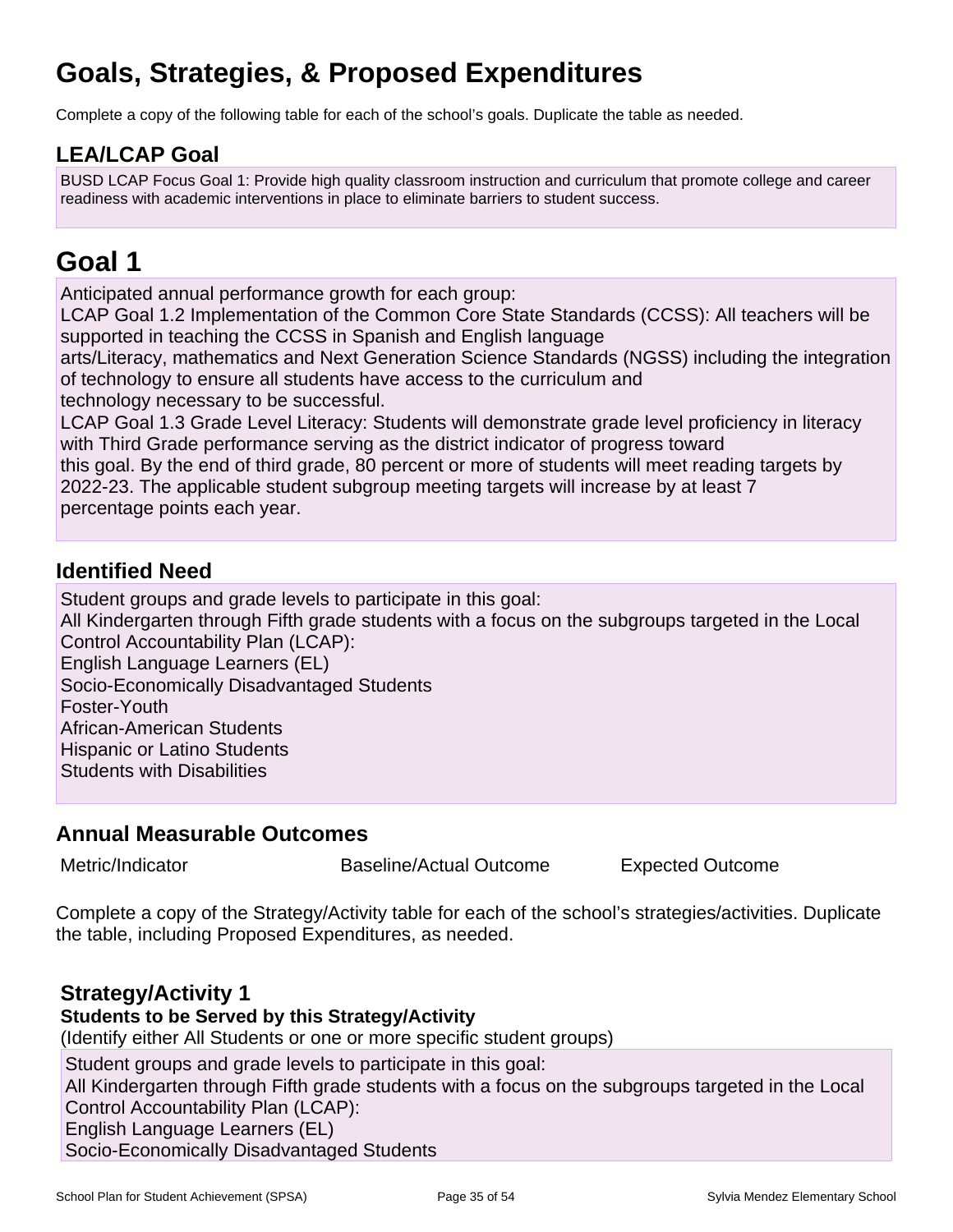Action #1

To improve the literacy, mathematics achievement and language development of all students, especially subgroups performing below grade level:

Sylvia Mendez teachers and staff will ensure implementation of high quality, balanced Spanish Language Arts (SLA), English Language Arts (ELA) and Math programs using district adopted curriculum (Teachers College Reading and Writing Program, Wilson Reading, Estrellitas, Canciones y Cuentos Spanish phonics program, from K - 2nd grade and Fast Track phonics from 2nd - 4th grade and A Story of Units program in math).

Teachers will attend district wide and site based training's led by literacy and math teacher leaders as we implement Common Core standards in Spanish and English.

Teachers are articulating the two way immersion (90:10 model) instructional program and will determine the content that will be taught and assessed in Spanish or English. Curriculum and Instruction

1. Literacy Coach will provide intervention to students who need additional support K - 5th grade. Literacy Coach may demonstrate lessons, observe and coach teachers. They will provide ongoing literacy training, lesson plan development and support for classroom teachers during the 2022-23 academic year: \$28,280 BSEP- Total: \$28,280

#### **Proposed Expenditures for this Strategy/Activity**

List the amount(s) and funding source(s) for the proposed expenditures. Specify the funding source(s) using one or more of the following: LCFF, Federal (if Federal identify the Title and Part, as applicable), Other State, and/or Local.

| Amount(s) | Source(s)   |
|-----------|-------------|
| 28,280    | <b>BSEP</b> |
|           | Other       |

### **Strategy/Activity 2**

### **Students to be Served by this Strategy/Activity**

(Identify either All Students or one or more specific student groups)

Student groups and grade levels to participate in this goal: All Kindergarten through Fifth grade students with a focus on the subgroups targeted in the Local Control Accountability Plan (LCAP): English Language Learners (EL) Socio-Economically Disadvantaged Students Foster-Youth African-American Students Hispanic or Latino Students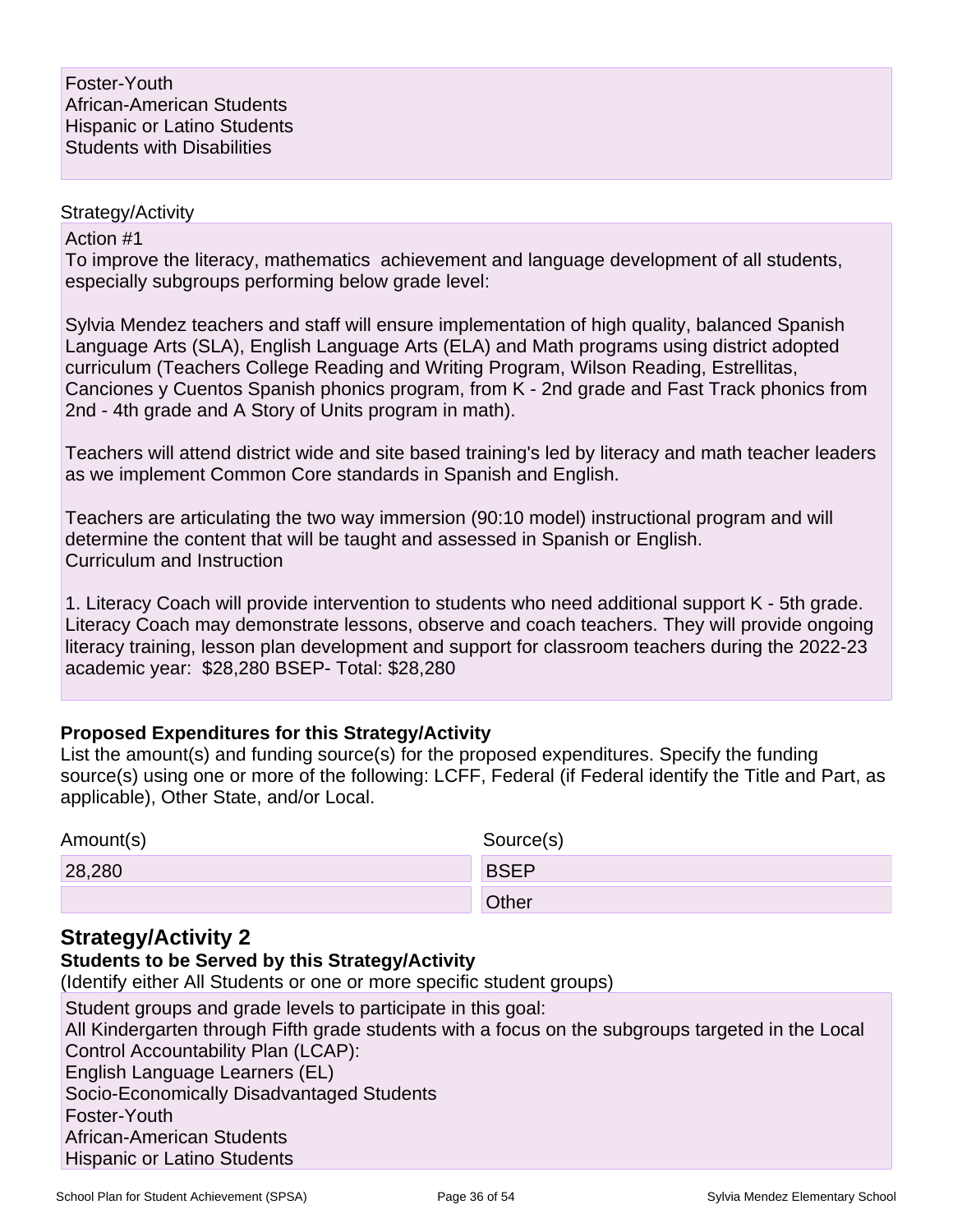Action #2

To provide specific intervention for students below grade level in literacy or math and supplemental support for all students:

1. One 1.0 TWI program support/RTI teacher will provide intervention to students who need additional support in literacy or English language development from K - 5th grade.

2. One 1.0 RTI math teacher on special assignment will provide intervention to students who need additional support K - 5th. Math teacher on special assignment will demonstrate lessons, observe and coach teachers. They will provide ongoing math training, lesson plan development and support for classroom teachers during the academic year: \$54,067- .50 BSEP, .30 RTI, .20 BSEP districtwide funding. Total: \$54,067

3. Certificated staff will provide extended day after school intervention for students who need additional support due to learning loss in literacy or math: \$3,705 District allocation

3. Four bilingual Tutors will be hired to support teachers' work with Kindergarten and 1st grade students who need support in all curricular areas: \$36,000 - PTA carryover

4. Sylvia Mendez staff will collaborate with the BUSD African American Success Framework to analyze African American students academic and behavioral data in the Two Way Immersion program and instructional practices. The African American Success Framework is working with R.T. Fisher Educational Enterprises to conduct this work. This collaboration is paid for by BUSD.

#### Collaboration and Support:

1. Teachers will collaborate with the Literacy Coach, RTI teacher, ELD teacher and Administrator after each trimester reporting period to develop instructional practices for all students based on trimester assessment results. Substitute teachers will be provided for collaboration during the instructional day. \$4,000 - BSEP carryover

2. Teachers will be compensated at an hourly rate per the BFT contract for curriculum development, planning for duties above and beyond contractual hours and for holding 2nd trimester report card conferences with focal families: \$5,000 -BSEP carryover.

3. Professional development opportunities will be provided for teachers in literacy, math and Spanish and English language development: \$11,000 -BSEP carryover

### **Proposed Expenditures for this Strategy/Activity**

List the amount(s) and funding source(s) for the proposed expenditures. Specify the funding source(s) using one or more of the following: LCFF, Federal (if Federal identify the Title and Part, as applicable), Other State, and/or Local.

| Amount(s) | Source(s)                  |
|-----------|----------------------------|
| 54,067    | <b>BSEP</b>                |
| 3,705     | <b>District Allocation</b> |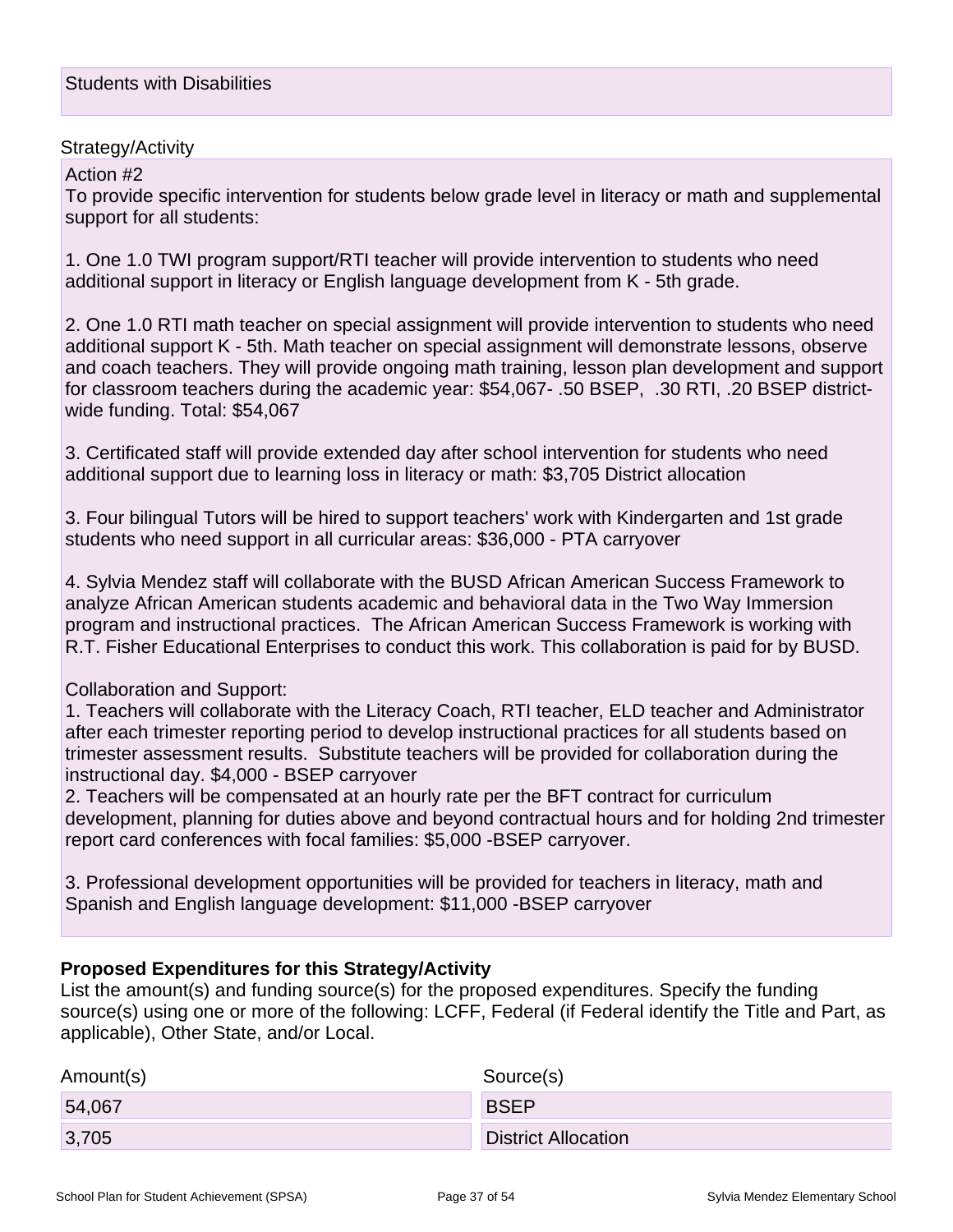| 36,000 | <b>PTA</b>            |
|--------|-----------------------|
| 4,000  | <b>BSEP Carryover</b> |
| 11,000 | <b>BSEP Carryover</b> |
| 5,000  | <b>BSEP Carryover</b> |
|        | Other                 |
|        | Other                 |
|        | Other                 |
|        | Other                 |
|        | Other                 |

#### **Students to be Served by this Strategy/Activity**

(Identify either All Students or one or more specific student groups)

Student groups and grade levels to participate in this goal: All Kindergarten through Fifth grade students with a focus on the subgroups targeted in the Local Control Accountability Plan (LCAP): English Language Learners (EL) Socio-Economically Disadvantaged Students Foster-Youth African-American Students Hispanic or Latino Students Students with Disabilities

#### Strategy/Activity

Action #3 All EL's will demonstrate measurable growth on the English Learning Proficiency Assessment of California (ELPAC).

Curriculum and Instruction

1. An English Language development/Two Way Immersion (ELD/TWI) teacher will teach small groups of ELD and reclassified students during the day in addition to providing planning support for classroom teachers: \$24,329 -.20 BSEP Total: \$24,329

2. The site ELD teacher in collaboration with each grade level team will develop English Language development groups based on the students' English Learning Proficiency Assessment of California (ELPAC) levels; students in each grade level will receive ELD instruction in accordance with the ELPAC level from one or all of the teachers at least 30 minutes per day four days a week. This will take place during a Language Lab block.

3. ELPAC testing will be administered by a team of staff members on campus and results will be shared with teaching and support staff and parents.

Support and Assessment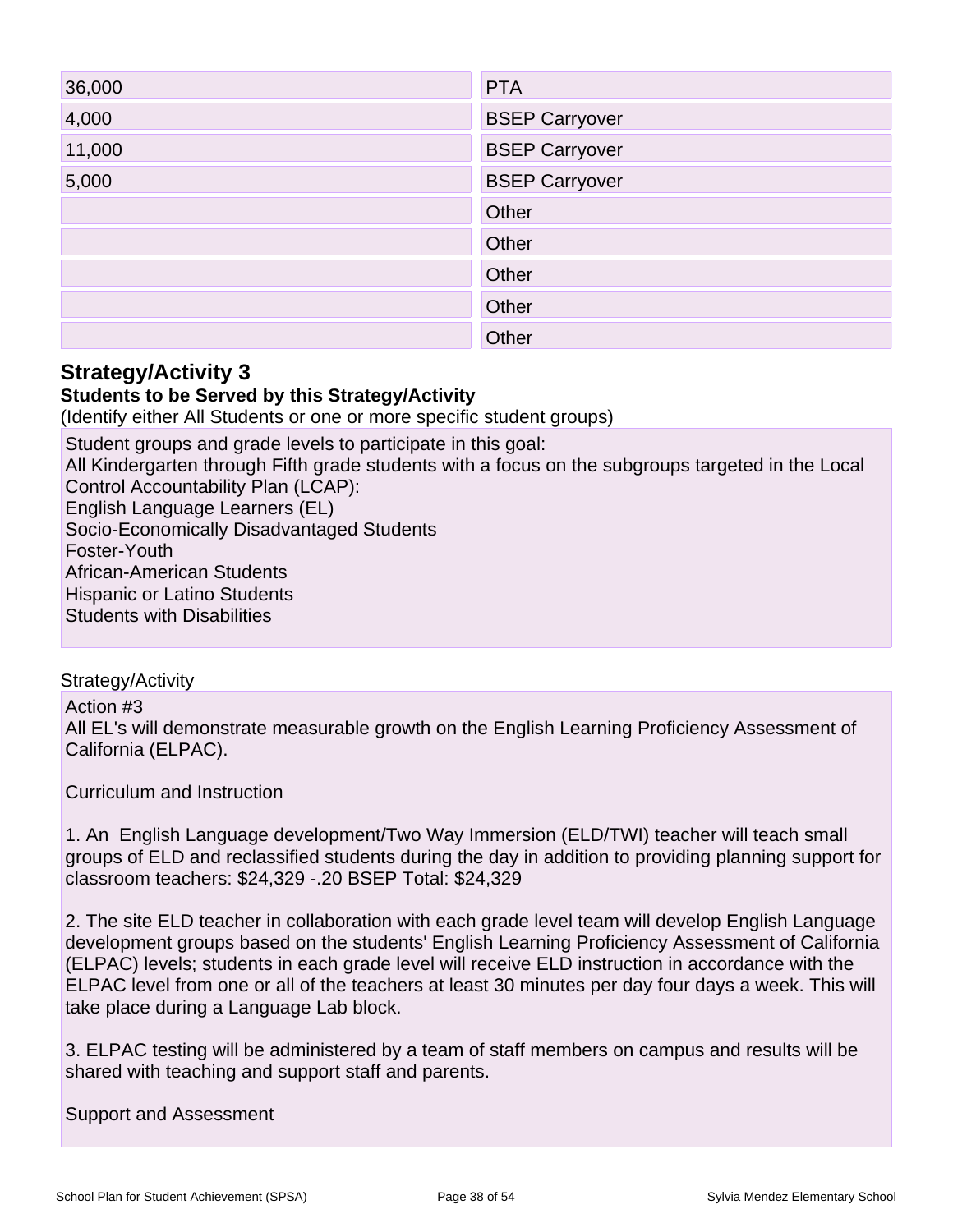1. All teachers will analyze initial and final ELPAC scores during PLCs with the support of the literacy coach, ELD/TWI coordinator, RTI teachers and Principal to determine students instructional needs and plan for instruction.

2. The site ELD teacher, District ELD teacher, the Family Engagement and Equity Coordinator, and the Principal will help parents/guardians understand students' progress toward re designation (fluency in English-speaking, listening, reading, and writing), and help understand what is required for a student to be re-designated. District resources will be available to help parents/guardians support this process.

#### **Proposed Expenditures for this Strategy/Activity**

List the amount(s) and funding source(s) for the proposed expenditures. Specify the funding source(s) using one or more of the following: LCFF, Federal (if Federal identify the Title and Part, as applicable), Other State, and/or Local.

| Amount(s) | Source(s)   |
|-----------|-------------|
| 24,329    | <b>BSEP</b> |
|           | Other       |

### **Strategy/Activity 4**

#### **Students to be Served by this Strategy/Activity**

(Identify either All Students or one or more specific student groups)

Student groups and grade levels to participate in this goal: All Kindergarten through Fifth grade students with a focus on the subgroups targeted in the Local Control Accountability Plan (LCAP): English Language Learners (EL) Socio-Economically Disadvantaged Students Foster-Youth African-American Students Hispanic or Latino Students Students with Disabilities

#### Strategy/Activity

Instructional materials in Spanish and English will be purchased as needed and used by all teachers as required by the Common Core State Standards literacy programs and math programs. \$12,490 - BSEP, \$9,476 - District allocation, \$10,000 BSEP Carryover

#### **Proposed Expenditures for this Strategy/Activity**

List the amount(s) and funding source(s) for the proposed expenditures. Specify the funding source(s) using one or more of the following: LCFF, Federal (if Federal identify the Title and Part, as applicable), Other State, and/or Local.

| Amount(s) | Source(s)                  |
|-----------|----------------------------|
| 12,490    | <b>BSEP</b>                |
| 9,476     | <b>District Allocation</b> |
| 10,000    | <b>BSEP Carryover</b>      |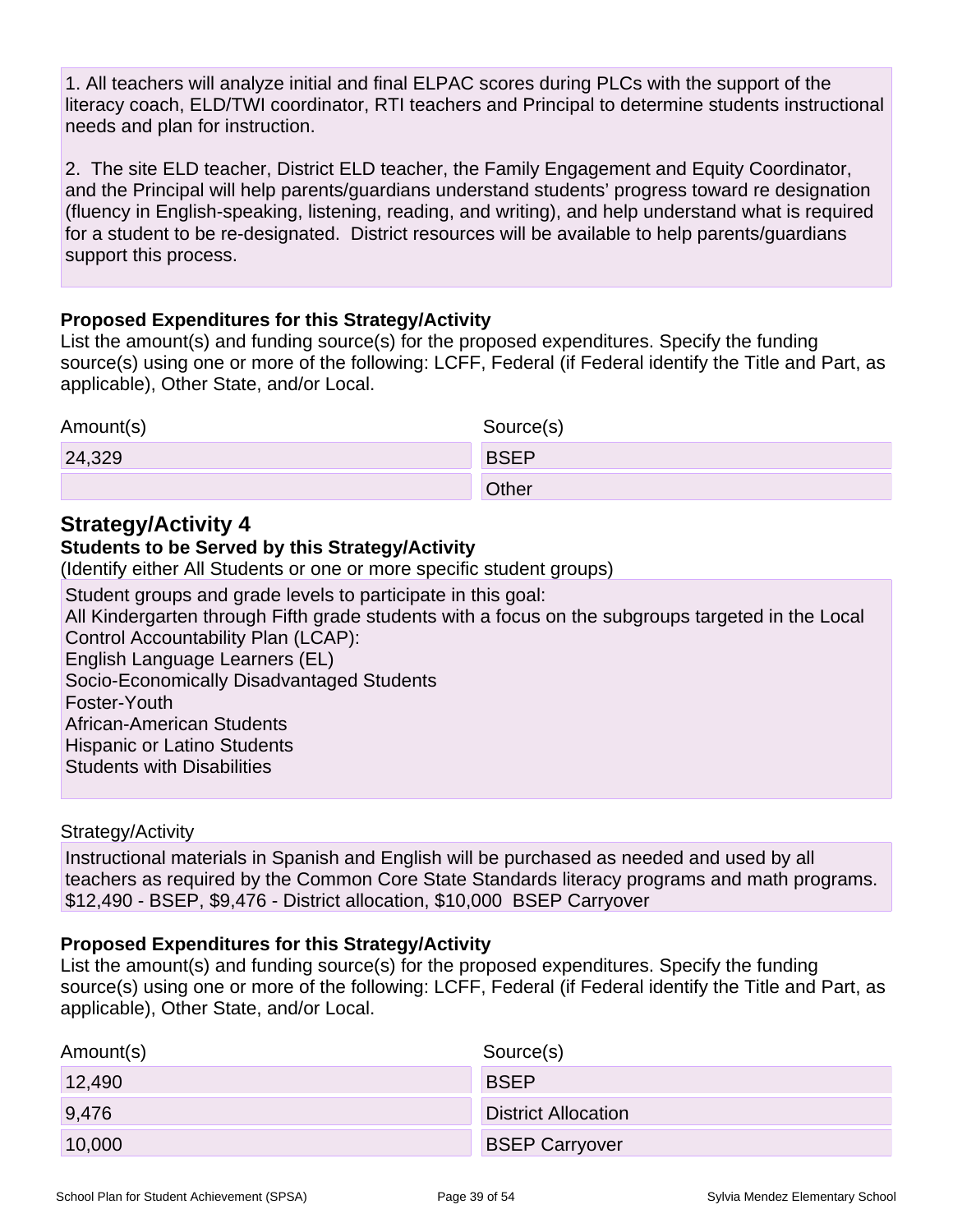| <b>Other</b> |
|--------------|
| Other        |

## **Annual Review**

### **SPSA Year Reviewed: 2021-22**

Respond to the following prompts relative to this goal. If the school is in the first year of implementing the goal, an analysis is not required and this section may be deleted.

## **ANALYSIS**

Describe the overall implementation of the strategies/activities and the overall effectiveness of the strategies/activities to achieve the articulated goal.

The Literacy coach, Response to Intervention teachers and English Language Development teachers have identified groups of students to provide targeted small group instruction throughout the school year. Student groups are flexible and have demonstrated steady progress in reading, writing, math and English language development.

Briefly describe any major differences between the intended implementation and/or the budgeted expenditures to implement the strategies/activities to meet the articulated goal.

It is critical BUSD allocate General funds to pay for the Two Way Immersion Coordinator to provide ongoing instructional support for students who are reclassified and the site continues to progress monitor for an additional four years.

Describe any changes that will be made to this goal, the annual outcomes, metrics, or strategies/activities to achieve this goal as a result of this analysis. Identify where those changes can be found in the SPSA.

Next year, the site literacy coach, the site math teacher on special assignments, our response to intervention and instruction teacher and English language development teacher will facilitate and lead professional development and collaboration opportunities to refine Tier 1 instruction.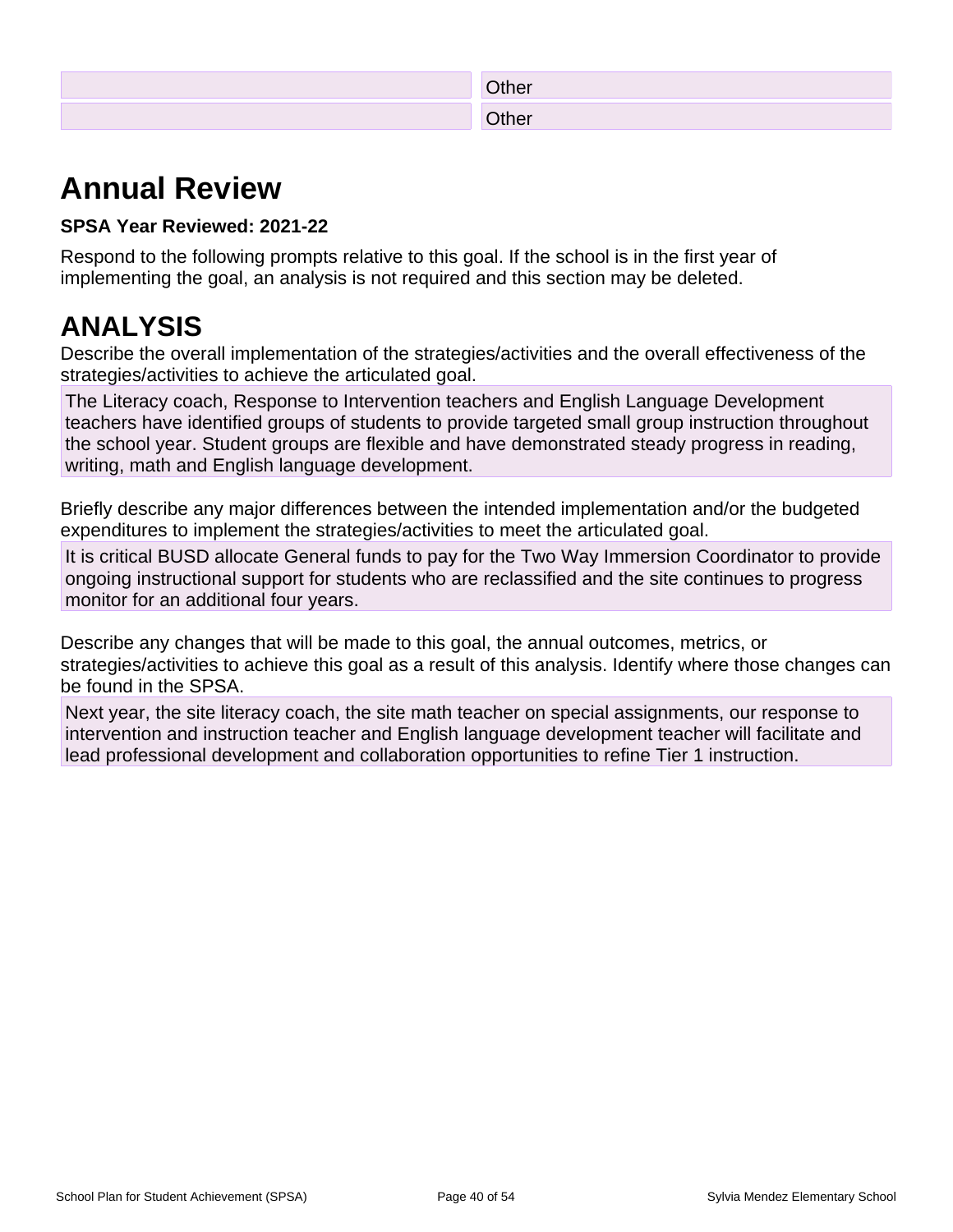## **Goals, Strategies, & Proposed Expenditures**

Complete a copy of the following table for each of the school's goals. Duplicate the table as needed.

## **LEA/LCAP Goal**

BUSD LCAP Focus Goal 2: End the racial predictability of academic achievement by ensuring that all systems are culturally and linguistically responsive to the needs of our students.

## **Goal 2**

2.1 Reduce the number of students with ten or more total absences by 10% of the 2022-23 percentages (enrollment reported as of June).

2.2 Use Toolbox curriculum and monitoring tools to measure social-emotional progress. (Baseline year)

2.3 Reduce the total number of suspensions by 5% annually, and reduce the percentage of African-Americans suspended by 5% annually

### **Identified Need**

Student groups and grade levels to participate in this goal: All Kindergarten through fifth grade students with a focus on the subgroups targeted in the Local Control Accountability Plan (LCAP): English Language Learners (EL) Socio-Economically Disadvantaged Students Foster-Youth African-American Students Hispanic or Latino Students Students with Disabilities

### **Annual Measurable Outcomes**

Metric/Indicator **Baseline/Actual Outcome** Expected Outcome

Complete a copy of the Strategy/Activity table for each of the school's strategies/activities. Duplicate the table, including Proposed Expenditures, as needed.

### **Strategy/Activity 1**

#### **Students to be Served by this Strategy/Activity**

(Identify either All Students or one or more specific student groups)

Student groups and grade levels to participate in this goal: All Kindergarten through fifth grade students with a focus on the subgroups targeted in the Local Control Accountability Plan (LCAP): English Language Learners (EL) Socio-Economically Disadvantaged Students Foster-Youth African-American Students Hispanic or Latino Students Students with Disabilities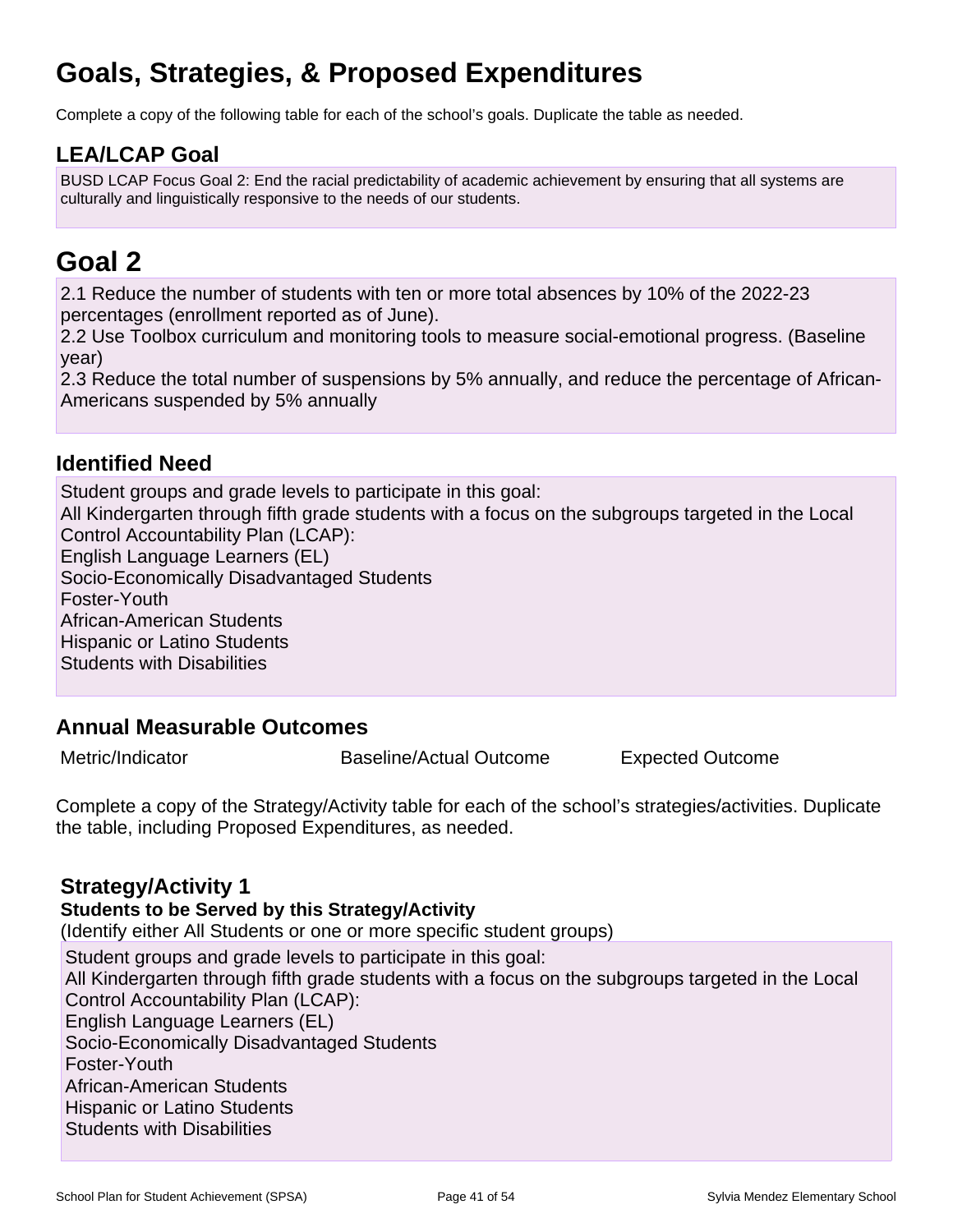Action # 1

Certificated teachers and support staff will provide cultural enrichment and extended learning opportunities that build on students' interests and diverse backgrounds to motivate and engage students.

Instruction and Enrichment

1. First, second and third grade students will have P.E. instruction twice a week by a certificated P.E. teacher. TK, Kindergarten, 4th and 5th grade students will have P.E. instruction once a week taught by a certificated P.E. teacher and the classroom teacher. \$30,507 - .28 PTA, .72 district allocation Total: \$30,507

2.. A .83 FTE Farm and Garden teacher will be hired. \$9,518 - .10 PTA, .73 district allocation Total: \$9,518

3. Library programs will be offered by a Library Media Specialist to all students. Students will have access to books and online library resources in both Spanish and English for cultural and academic enrichment and engagement. Library program will provide stories read aloud to students for listening enjoyment, to introduce new ideas and to broaden their interests through literature. Grades 3-5 students will have additional instruction in online resources.

4. Students in Grades 3-5 will have music enrichment offered by BUSD music teachers to enhance their learning, listening and enjoyment. Grade 4-5 will choose an instrument for learning to play and develop skills.

#### **Proposed Expenditures for this Strategy/Activity**

List the amount(s) and funding source(s) for the proposed expenditures. Specify the funding source(s) using one or more of the following: LCFF, Federal (if Federal identify the Title and Part, as applicable), Other State, and/or Local.

| Amount(s) | Source(s)  |
|-----------|------------|
| 30,507    | <b>PTA</b> |
| 9,518     | <b>PTA</b> |
|           | Other      |
|           | Other      |

### **Strategy/Activity 2**

### **Students to be Served by this Strategy/Activity**

(Identify either All Students or one or more specific student groups)

Student groups and grade levels to participate in this goal:

All Kindergarten through fifth grade students with a focus on the subgroups targeted in the Local Control Accountability Plan (LCAP):

English Language Learners (EL)

Socio-Economically Disadvantaged Students

Foster-Youth

African-American Students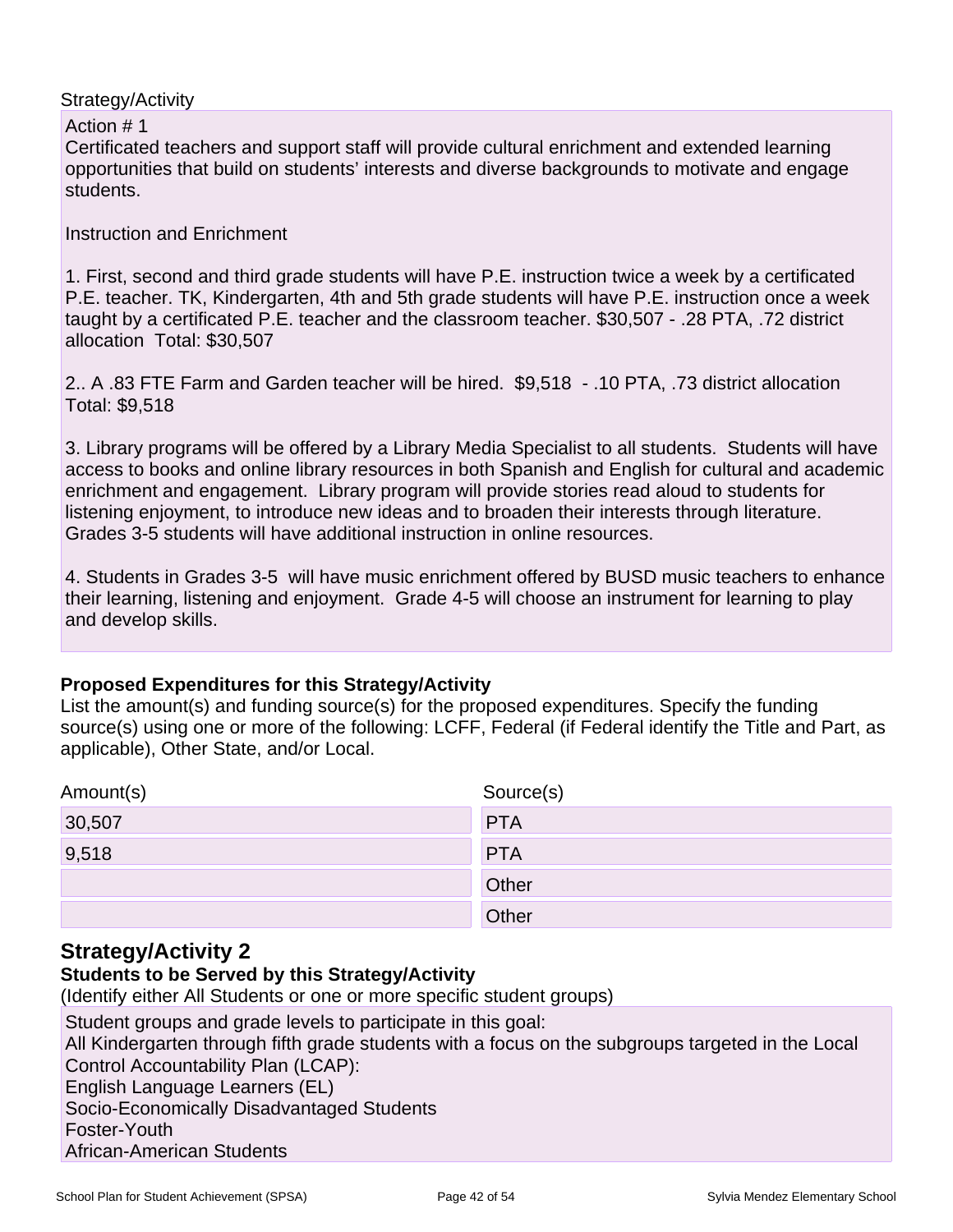#### Action #2

To provide a safe environment and improve school culture teachers, staff and Principal will model and teach expected behaviors such as how to behave respectfully in the classroom and common areas, and how to respectfully respond to others, etc.

Curriculum and Reinforcement of Positive Behaviors

1. A .1.0 Behavioral Health Counselor will be contracted with Bay Area Resource Center (BARC) and BUSD to provide direct support services to students. \$17,640 - BSEP, \$18,360 - PTA, \$5,000 - City of Berkeley Grant, \$13,000- One time COVID Total: \$54,000

#### **Proposed Expenditures for this Strategy/Activity**

List the amount(s) and funding source(s) for the proposed expenditures. Specify the funding source(s) using one or more of the following: LCFF, Federal (if Federal identify the Title and Part, as applicable), Other State, and/or Local.

| Amount(s) | Source(s)                  |
|-----------|----------------------------|
| 17,640    | <b>BSEP</b>                |
| 18,360    | <b>PTA</b>                 |
| 5,000     | Other                      |
| 13,000    | <b>District Allocation</b> |

## **Strategy/Activity 3**

#### **Students to be Served by this Strategy/Activity**

(Identify either All Students or one or more specific student groups)

Student groups and grade levels to participate in this goal:

All Kindergarten through fifth grade students with a focus on the subgroups targeted in the Local Control Accountability Plan (LCAP):

English Language Learners (EL)

Socio-Economically Disadvantaged Students

Foster-Youth

African-American Students

Hispanic or Latino Students

Students with Disabilities

Strategy/Activity

Action #3

To support teachers in developing programs and creating behavior plans to personalize the learning environment for all students, especially students who demonstrate behavioral needs.

Leadership Teams and Coordination of Services Team (COS)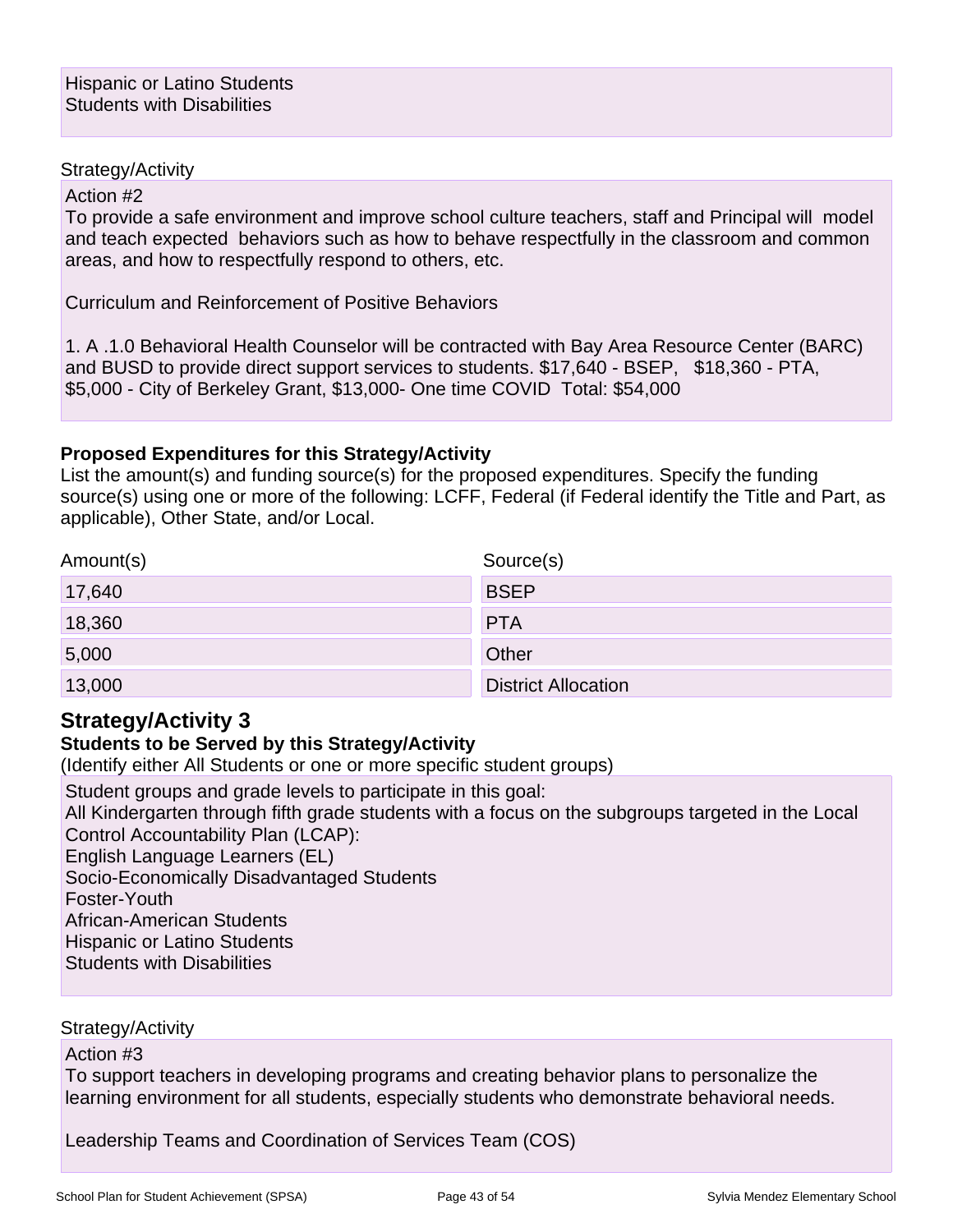1. The Coordination of Services Team (COS) team will meet monthly to facilitate meetings with teachers to develop and provide year-long support for students who have academic or behavioral needs. The Coordination of Services Team will also collaborate with classroom teachers to schedule Student Study Team meetings with teachers and families to discuss specific students academic and behavioral needs.

2. Implementation of School-wide Positive Behavior Interventions and Support (PBIS). The school's classroom rules, procedures, and behavior management policies will be written, explained, practiced, and supported with sensitivity towards all student's emotional health as well as cultural and linguistic differences.

3. Whole school and classroom behavior expectations will be posted, explicitly taught, reviewed, and recognized. Staff will implement the use of the "Uh Oh" referral to track minor student behaviors that require some type of response. Office referrals will be used for more serious issues.

4. Our School Climate Committee will meet monthly to monitor progress of the Social emotional learning calendar with planned themes for Social Emotional Learning instruction throughout the year. Panda Paws will be used school wide to reinforce and encourage positive behavior. Team will also plan school wide incentives for positive behaviors.

#### **Proposed Expenditures for this Strategy/Activity**

List the amount(s) and funding source(s) for the proposed expenditures. Specify the funding source(s) using one or more of the following: LCFF, Federal (if Federal identify the Title and Part, as applicable), Other State, and/or Local.

Amount(s) Source(s)

## **Strategy/Activity 4**

#### **Students to be Served by this Strategy/Activity**

(Identify either All Students or one or more specific student groups)

Student groups and grade levels to participate in this goal:

All Kindergarten through fifth grade students with a focus on the subgroups targeted in the Local Control Accountability Plan (LCAP):

English Language Learners (EL)

Socio-Economically Disadvantaged Students

Foster-Youth

African-American Students

Hispanic or Latino Students

Students with Disabilities

Strategy/Activity

### **Proposed Expenditures for this Strategy/Activity**

List the amount(s) and funding source(s) for the proposed expenditures. Specify the funding source(s) using one or more of the following: LCFF, Federal (if Federal identify the Title and Part, as applicable), Other State, and/or Local.

Amount(s) Source(s)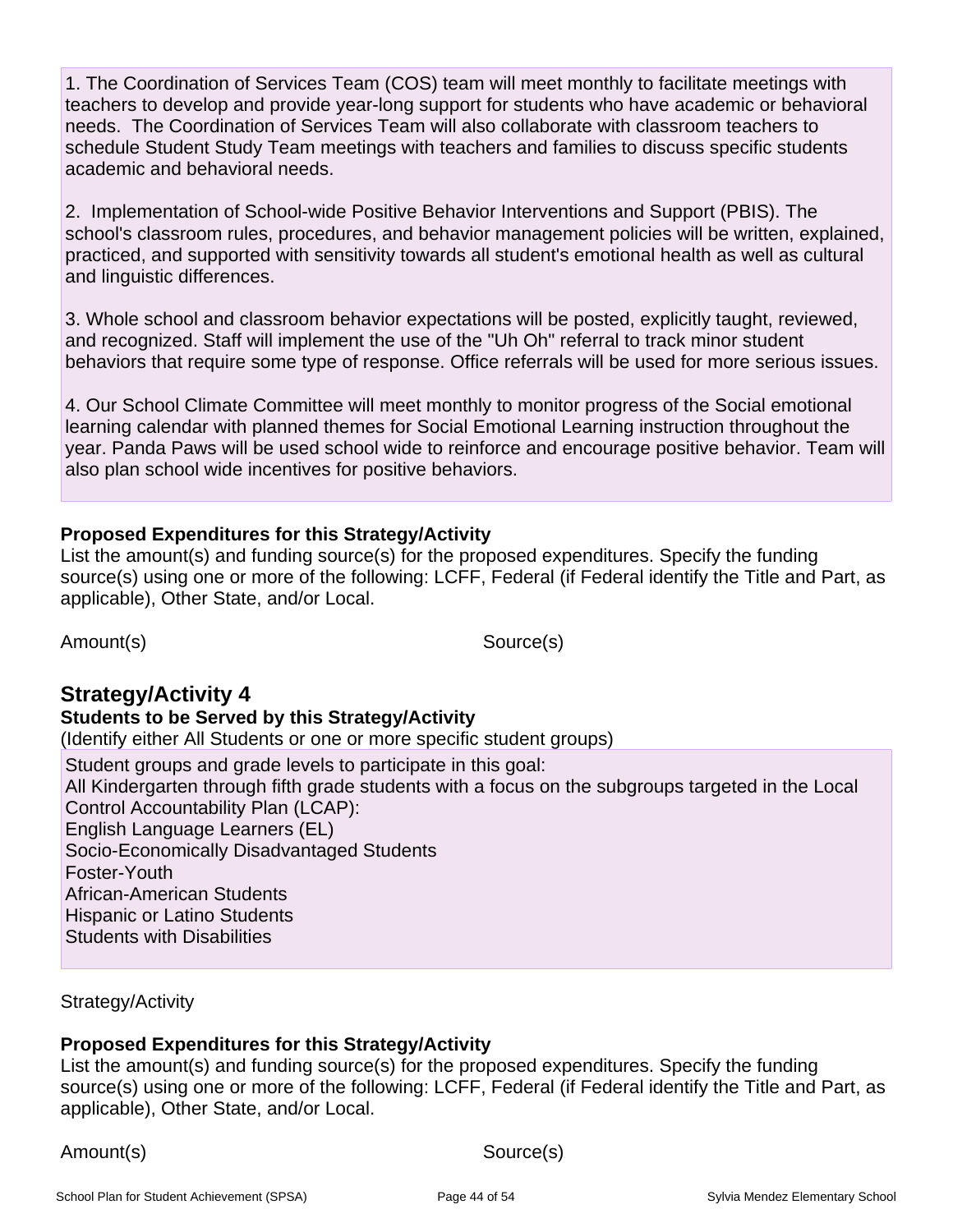| ∩ther |
|-------|
| en∆th |

### **Students to be Served by this Strategy/Activity**

(Identify either All Students or one or more specific student groups)

#### Strategy/Activity

Required reserves for personnel variance: \$5,334 - BSEP, \$6,000- PTA

### **Proposed Expenditures for this Strategy/Activity**

List the amount(s) and funding source(s) for the proposed expenditures. Specify the funding source(s) using one or more of the following: LCFF, Federal (if Federal identify the Title and Part, as applicable), Other State, and/or Local.

| Amount(s) | Source(s)   |
|-----------|-------------|
| 5,334     | <b>BSEP</b> |
| 6,000     | <b>PTA</b>  |
|           | Other       |

## **Annual Review**

### **SPSA Year Reviewed: 2021-22**

Respond to the following prompts relative to this goal. If the school is in the first year of implementing the goal, an analysis is not required and this section may be deleted.

## **ANALYSIS**

Describe the overall implementation of the strategies/activities and the overall effectiveness of the strategies/activities to achieve the articulated goal.

The monies allocated for our counselor has given students the opportunity to participate in circle of friends groups, individual counseling, family supports, positive behavior supports and implementation of restorative practices. The Response To Instruction and Intervention (RTI) coordinator has been instrumental to the development of our COST team. This position provides regular check in with teachers and staff to meet the needs of the students who need the most supports. This team meets twice a month and monitors all school wide interventions and supports.

Briefly describe any major differences between the intended implementation and/or the budgeted expenditures to implement the strategies/activities to meet the articulated goal.

There were no major differences between the implementation of these goals and the monies budgeted to meet this goal.

Describe any changes that will be made to this goal, the annual outcomes, metrics, or strategies/activities to achieve this goal as a result of this analysis. Identify where those changes can be found in the SPSA.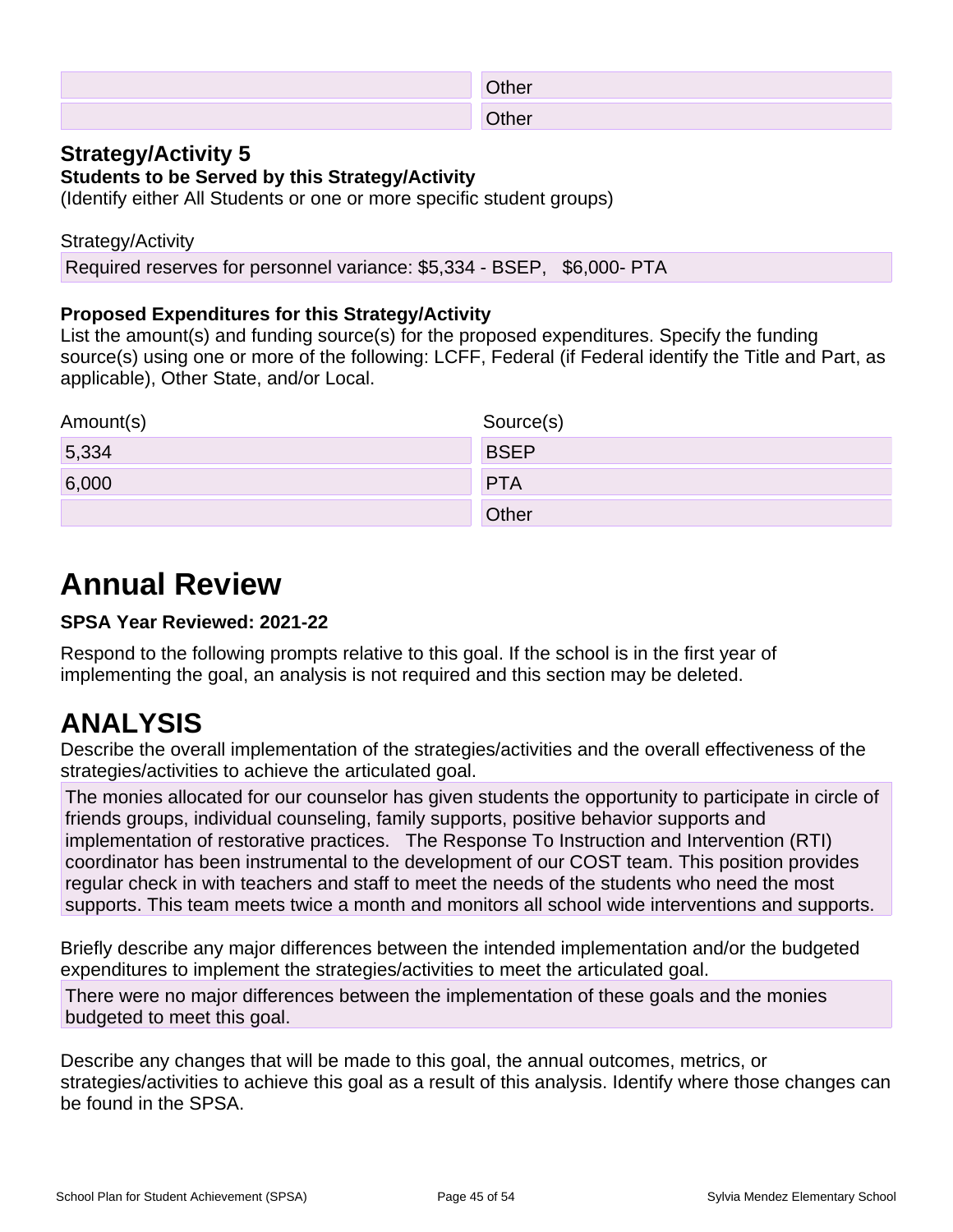In the RTI and Coordination of Services team will meet every 6 weeks to discuss the needs of students with each grade level during collaboration time. This will ensure the team is in regular communication with the teachers about students needs and supports.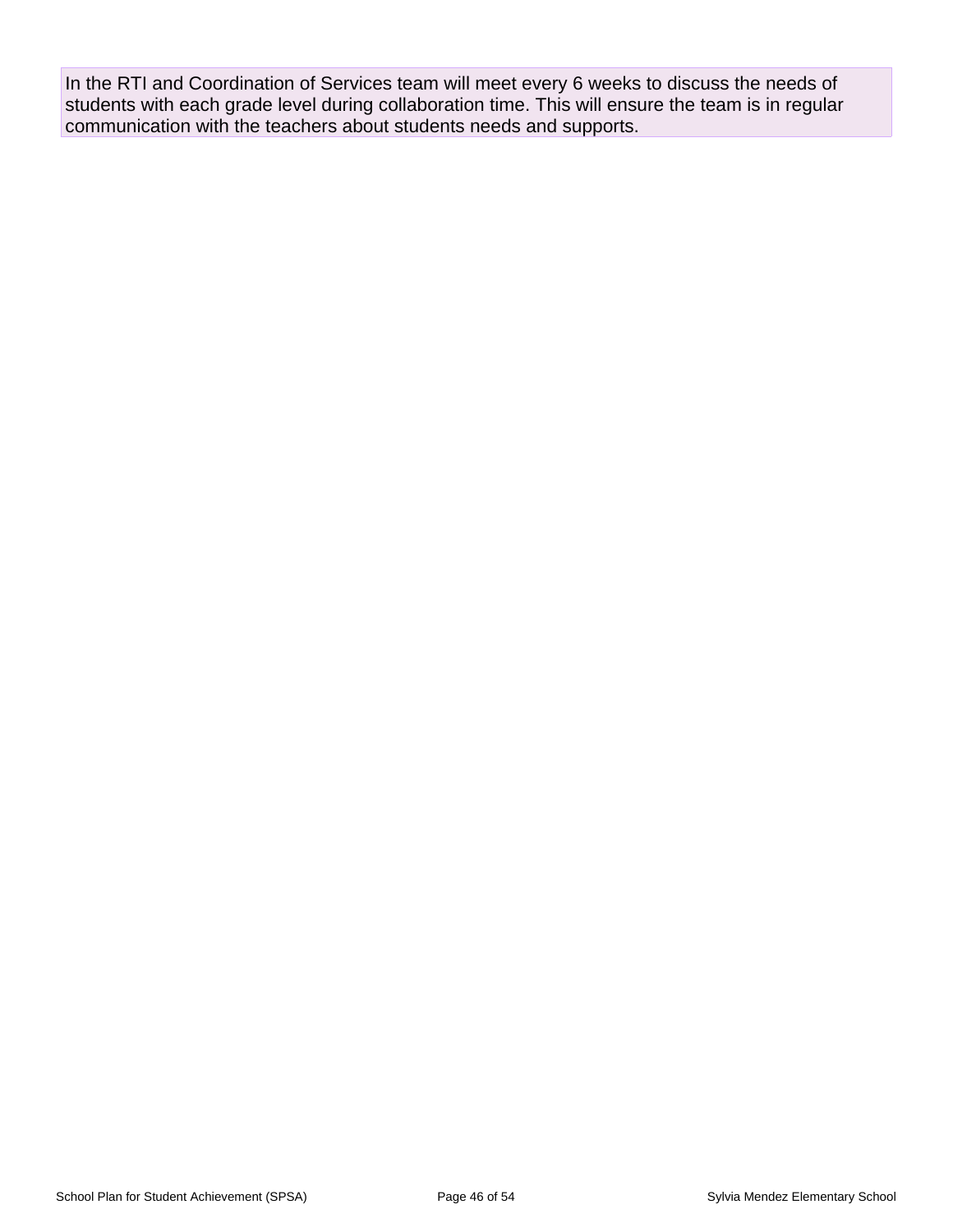## **Goals, Strategies, & Proposed Expenditures**

Complete a copy of the following table for each of the school's goals. Duplicate the table as needed.

## **LEA/LCAP Goal**

BUSD LCAP Focus Goal 3: Ensure all school sites have safe, welcoming and inclusive climates for all students and their families, so that all students are in their classes ready to learn.

## **Goal 3**

3.1 Increase the percentage of students and families who report feeling welcomed and valued as a partner in their child's education as measured by BUSD family survey.

3.2 Recruit and retain certificated employees of color.

3.3 Increase the percentage of participants of color serving on the SSC so that the representatives on this committee mirror the demographics of our student population.

### **Identified Need**

All Kindergarten through Fifth grade students with a focus on the subgroups targeted in the Local Control Accountability Plan (LCAP): English Language Learners (EL) Socio-Economically Disadvantaged Students Foster-Youth African-American Students Hispanic or Latino Students Students with Disabilities

### **Annual Measurable Outcomes**

Metric/Indicator **Baseline/Actual Outcome** Expected Outcome

Complete a copy of the Strategy/Activity table for each of the school's strategies/activities. Duplicate the table, including Proposed Expenditures, as needed.

### **Strategy/Activity 1**

#### **Students to be Served by this Strategy/Activity**

(Identify either All Students or one or more specific student groups)

All Kindergarten through fifth grade students with a focus on the subgroups targeted in the Local Control Accountability Plan (LCAP): English Language Learners (EL) Socio-Economically Disadvantaged Students Foster-Youth African-American Students Hispanic or Latino Students Students with Disabilities

### Strategy/Activity

Action #1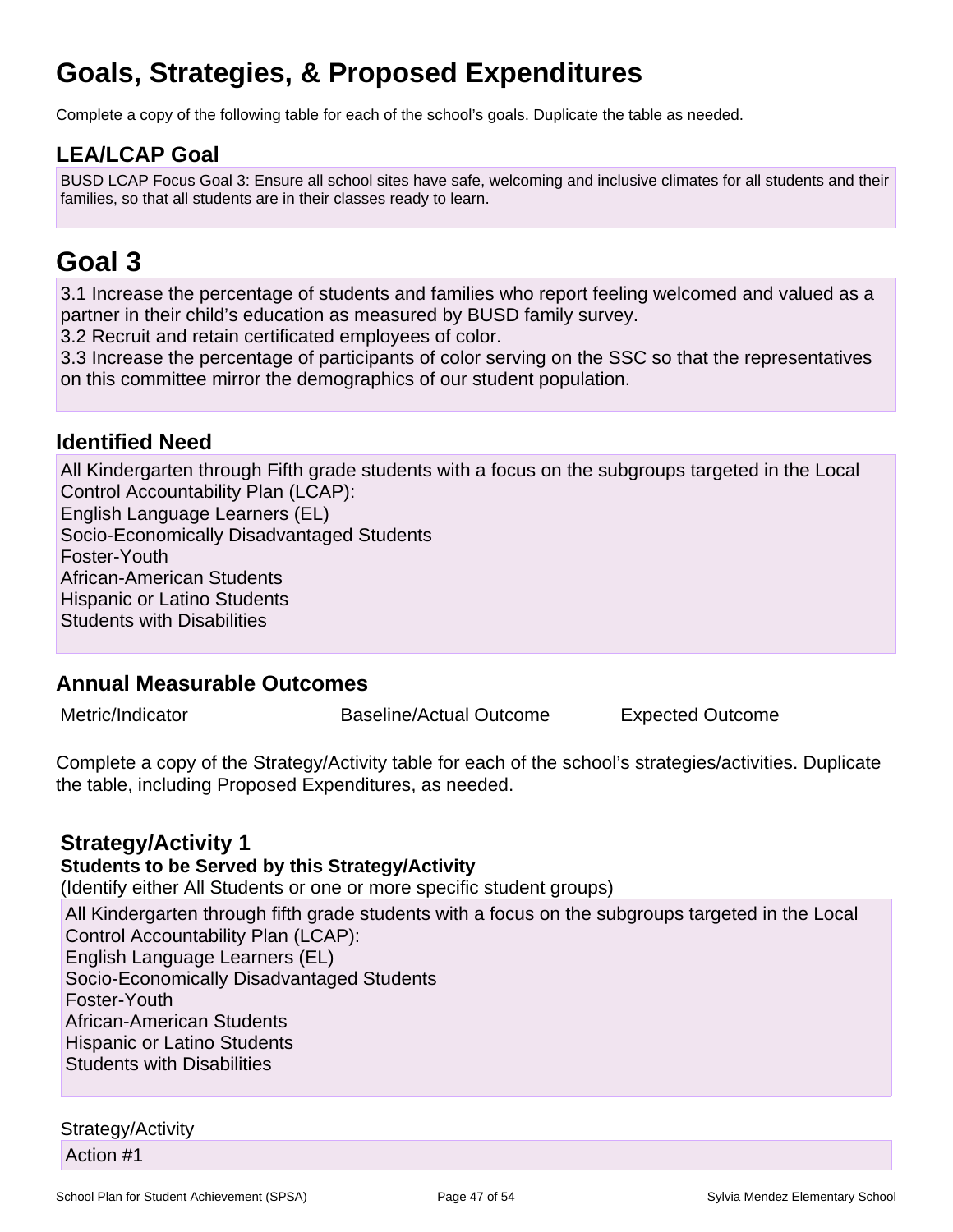Improve written and oral communication between Sylvia Mendez staff and parents:

1. Parents will receive weekly communication from each classroom with information specific to current curriculum, classroom events, material needs and calendar changes. 2. Parents will have direct communication with their child's teachers. Teachers are encouraged to check in with parents at least three times annually. Once in person during parent/teacher conferences in the fall, and two others either in person, over the phone, in writing or email. 3. Parents will receive weekly communication from the principal to inform families of upcoming site and district events.

#### **Proposed Expenditures for this Strategy/Activity**

List the amount(s) and funding source(s) for the proposed expenditures. Specify the funding source(s) using one or more of the following: LCFF, Federal (if Federal identify the Title and Part, as applicable), Other State, and/or Local.

Amount(s) Source(s)

## **Strategy/Activity 2**

#### **Students to be Served by this Strategy/Activity**

(Identify either All Students or one or more specific student groups)

All Kindergarten through fifth grade students with a focus on the subgroups targeted in the Local Control Accountability Plan (LCAP): English Language Learners (EL) Socio-Economically Disadvantaged Students Foster-Youth African-American Students Hispanic or Latino Students Students with Disabilities

#### Strategy/Activity

#### Action #2

Provide regular Parent Forums and educational events in coordination with the PTA and Afterschool Program on topics identified as critical by diverse parent groups and/or staff:

1. Sylvia Mendez Staff will host informational meetings about Literacy, Math, English Language Development, Spanish Language Development and Welcoming schools about positive behavior management programs being implemented at the school at School Site Council (SSC), Parent Teacher Association (PTA), English Learner Advisory Council (ELAC) and Parents of Children of the African Diaspora (PCAD) meetings.

4. Improve partnerships with families of children who are English Learners, African American, and who have special learning needs, to improve learning outcomes

### **Proposed Expenditures for this Strategy/Activity**

List the amount(s) and funding source(s) for the proposed expenditures. Specify the funding source(s) using one or more of the following: LCFF, Federal (if Federal identify the Title and Part, as applicable), Other State, and/or Local.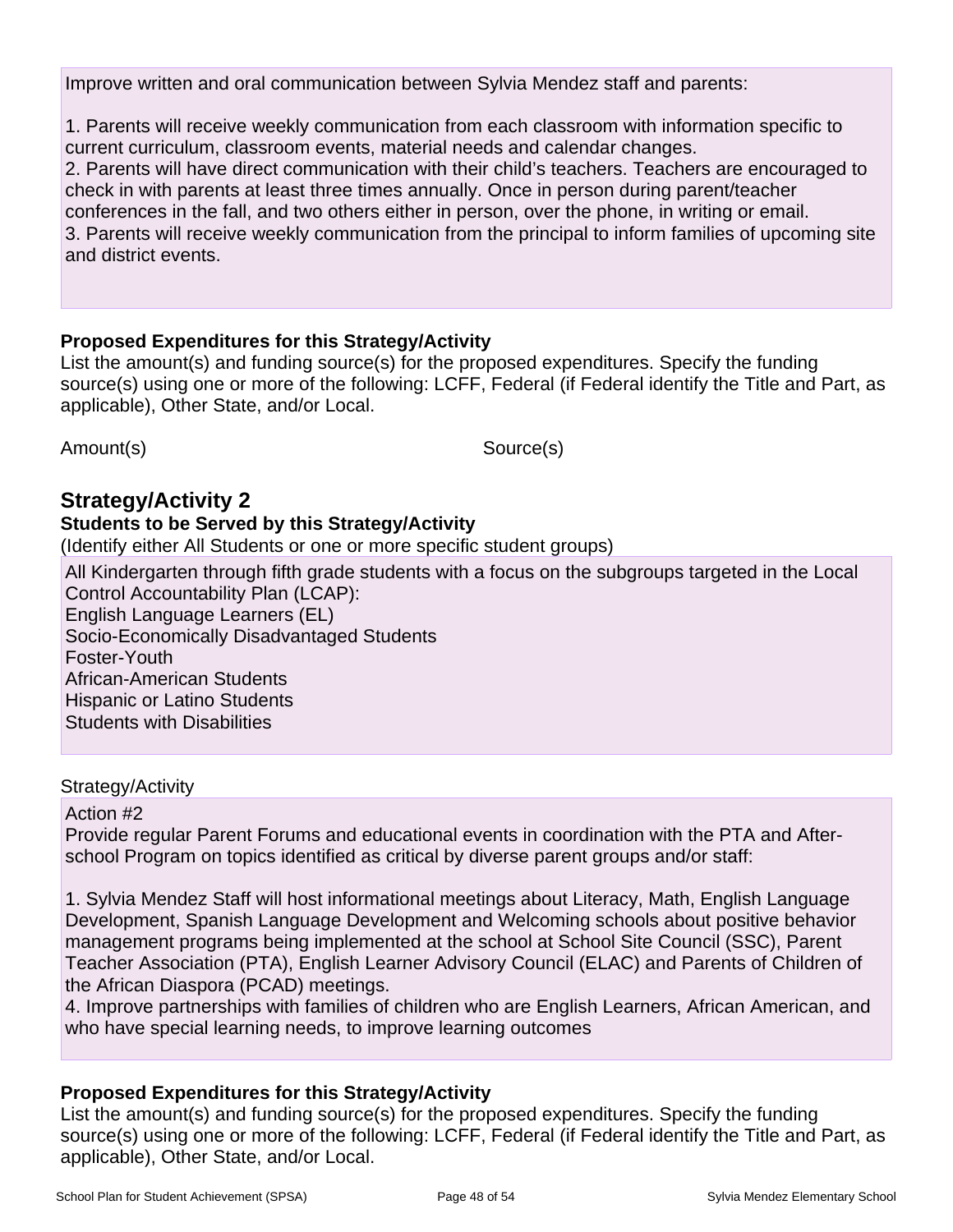**Other Community Community Community Community** 

### **Strategy/Activity 3**

### **Students to be Served by this Strategy/Activity**

(Identify either All Students or one or more specific student groups)

All Kindergarten through fifth grade students with a focus on the subgroups targeted in the Local Control Accountability Plan (LCAP): English Language Learners (EL) Socio-Economically Disadvantaged Students Foster-Youth African-American Students Hispanic or Latino Students Students with Disabilities

Strategy/Activity

Action #3

PTA will host a Room Parent and volunteer orientation to provide information on how to best support the classroom teacher and school.

1. A PTA room parent coordinator, and volunteer coordinator, and Family Engagement Specialist will organize and present during orientations.

2. Room Parents Coordinators and Family Engagement Specialist will partner with teachers in creating a two-way communication system that works for families and teachers, and can be sustained throughout the year. Strategies and best practices for parent engagement and outreach will be shared and discussed.

3. Provide handouts with guidelines for good volunteering practices. Handouts may also be distributed throughout the year for new volunteers.

### **Proposed Expenditures for this Strategy/Activity**

List the amount(s) and funding source(s) for the proposed expenditures. Specify the funding source(s) using one or more of the following: LCFF, Federal (if Federal identify the Title and Part, as applicable), Other State, and/or Local.

Amount(s) Source(s)

### **Strategy/Activity 4**

### **Students to be Served by this Strategy/Activity**

(Identify either All Students or one or more specific student groups)

All Kindergarten through fifth grade students with a focus on the subgroups targeted in the Local Control Accountability Plan (LCAP): English Language Learners (EL) Socio-Economically Disadvantaged Students Foster-Youth African-American Students Hispanic or Latino Students Students with Disabilities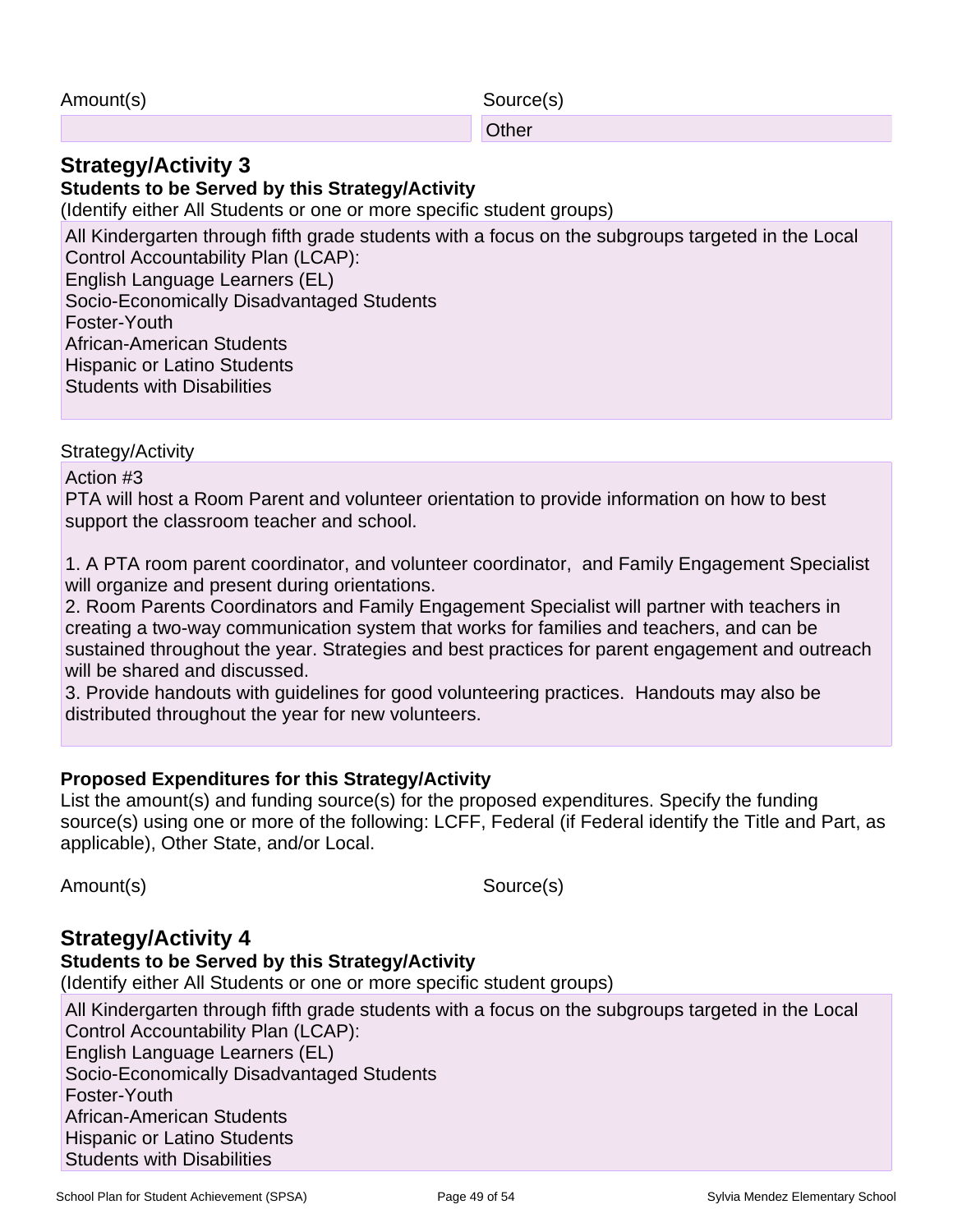Action #4 Advisory Area

1. Ensure there is an ELAC rep at SSC to advise school on how to support EL's.

2. Ensure there is a PCAD rep at SSC to advise school on how to support African American/Black students, especially those without Spanish support at home.

3. Ensure there is a parent of a child with special learning needs to advise SSC on how to support children with special needs.

4. Ensure there is rep at district level DELAC and PAC for LCAP, P&O for BSEP.

5. Ensure there is communication between SSC, ELAC, PCAD, PTA and district representative to share and inform about school site concern, district decision, budget, plans.

6. Survey to families in ELAC, PTA, PCAD from and Family Engagement Specialist and site Behavioral Health Counselor to gauge their interest in specific topics. Share survey results at parent meetings and SSC to inform site plan, calendar, agenda [topics], and collaboration with community agencies to invite guest speakers.

7. Family Engagement Specialist will collaborate with staff to hold focus groups to elicit family feedback

8. School Site Council will analyze student data and give feedback in literacy, math, English Language development and behavior

9. Sylvia Mendez School Site Council will adhere to district recommendations for the sections on annual measurable outcomes

### **Proposed Expenditures for this Strategy/Activity**

List the amount(s) and funding source(s) for the proposed expenditures. Specify the funding source(s) using one or more of the following: LCFF, Federal (if Federal identify the Title and Part, as applicable), Other State, and/or Local.

Amount(s) Source(s)

### **Strategy/Activity 5**

#### **Students to be Served by this Strategy/Activity**

(Identify either All Students or one or more specific student groups)

Strategy/Activity

#### **Proposed Expenditures for this Strategy/Activity**

List the amount(s) and funding source(s) for the proposed expenditures. Specify the funding source(s) using one or more of the following: LCFF, Federal (if Federal identify the Title and Part, as applicable), Other State, and/or Local.

| Amount(s) | Source(s)    |
|-----------|--------------|
|           | <b>Other</b> |

## **Annual Review**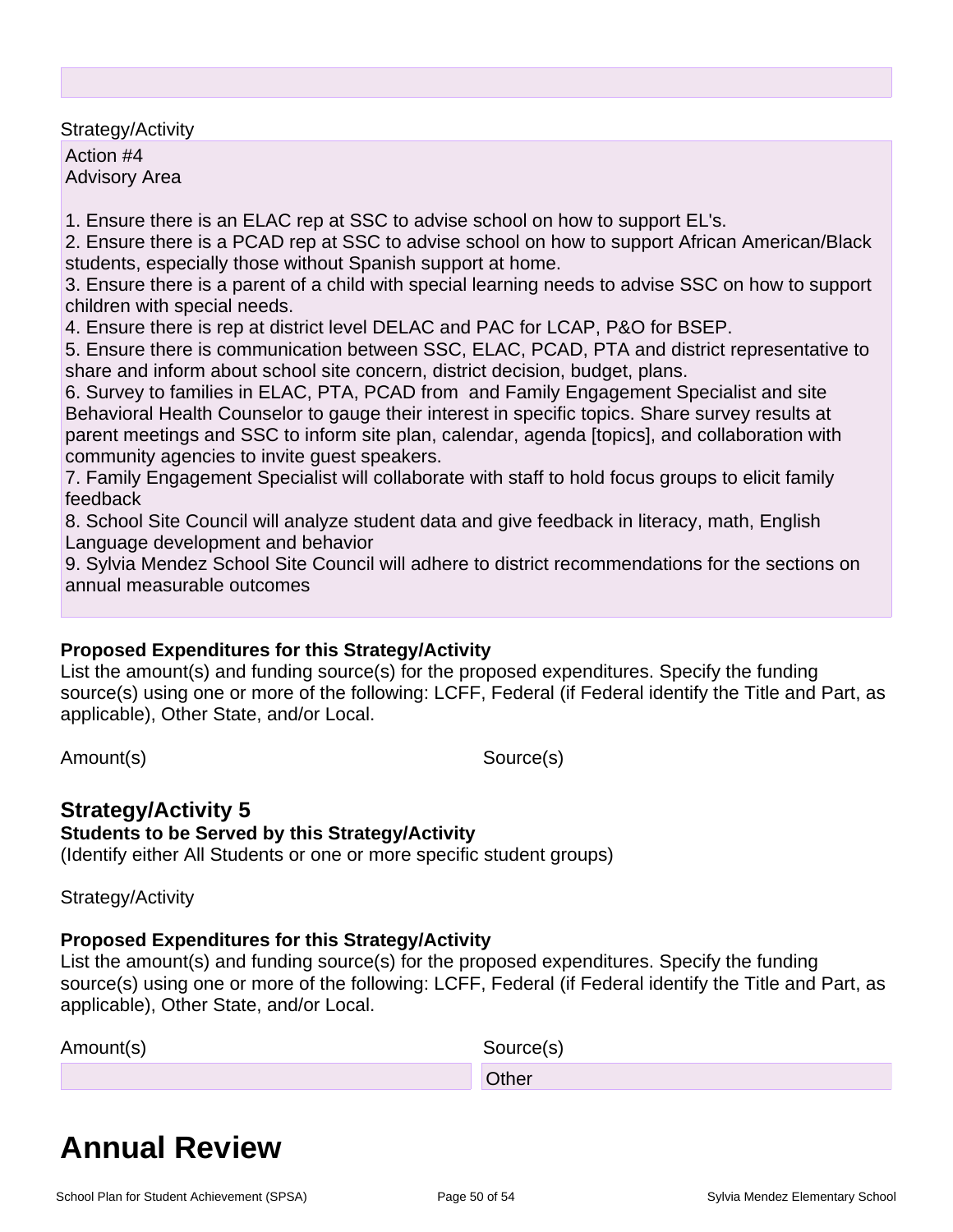#### **SPSA Year Reviewed: 2021-22**

Respond to the following prompts relative to this goal. If the school is in the first year of implementing the goal, an analysis is not required and this section may be deleted.

## **ANALYSIS**

Describe the overall implementation of the strategies/activities and the overall effectiveness of the strategies/activities to achieve the articulated goal.

Our goal is to have more representation of Spanish speaking families and African American families in the various parent groups such as School Site Council and PTA in advisory capacities for student and site goals.

Briefly describe any major differences between the intended implementation and/or the budgeted expenditures to implement the strategies/activities to meet the articulated goal.

There were no major differences between the implementation of these goals and the monies budgeted to meet this goal.

Describe any changes that will be made to this goal, the annual outcomes, metrics, or strategies/activities to achieve this goal as a result of this analysis. Identify where those changes can be found in the SPSA.

There were no major differences between the implementation of these goal.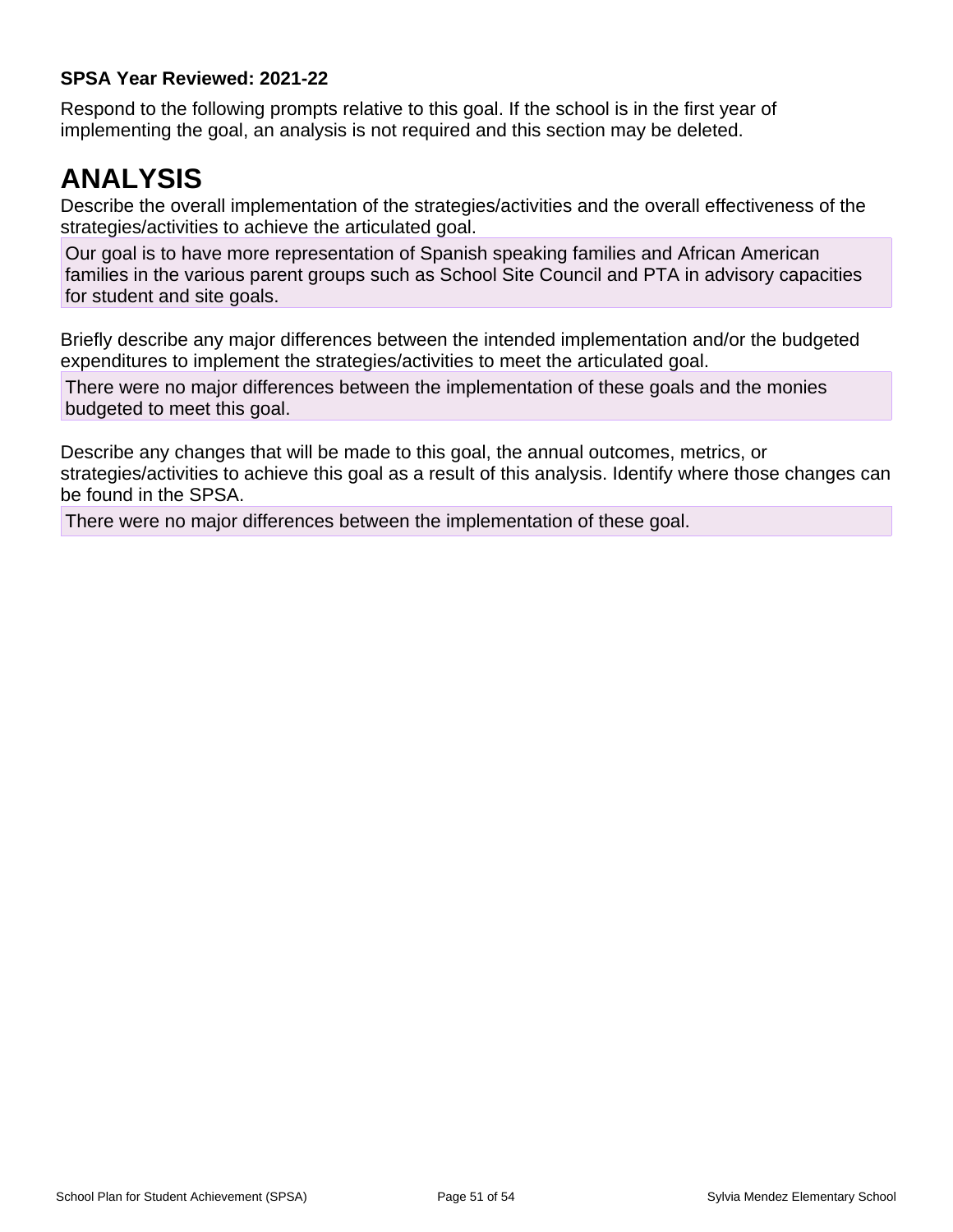## **Budget Summary**

Complete the table below. Schools may include additional information. Adjust the table as needed. The Budget Summary is required for schools funded through the ConApp, and/or that receive funds from the LEA for Comprehensive Support and Improvement (CSI).

## **Budget Summary**

| <b>Description</b>                                                      | Amount       |  |  |  |  |  |
|-------------------------------------------------------------------------|--------------|--|--|--|--|--|
| Total Funds Provided to the School Through the Consolidated Application | \$NA         |  |  |  |  |  |
| Total Federal Funds Provided to the School from the LEA for CSI         | \$NA         |  |  |  |  |  |
| Total Funds Budgeted for Strategies to Meet the Goals in the SPSA       | \$303,706.00 |  |  |  |  |  |

## **Other Federal, State, and Local Funds**

List the additional Federal programs that the school is including in the schoolwide program. Adjust the table as needed. If the school is not operating a Title I schoolwide program this section is not applicable and may be deleted.

| <b>Federal Programs</b> | <b>Allocation (\$)</b> |
|-------------------------|------------------------|
|                         |                        |

Subtotal of additional federal funds included for this school: \$

List the State and local programs that the school is including in the schoolwide program. Duplicate the table as needed.

| <b>State or Local Programs</b> | <b>Allocation (\$)</b> |
|--------------------------------|------------------------|
| <b>BSEP</b>                    | \$142,140.00           |
| <b>BSEP Carryover</b>          | \$30,000.00            |
| <b>District Allocation</b>     | \$26,181.00            |
| Other                          | \$5,000.00             |
| <b>PTA</b>                     | \$100,385.00           |

Subtotal of state or local funds included for this school: \$303,706.00

Total of federal, state, and/or local funds for this school: \$303,706.00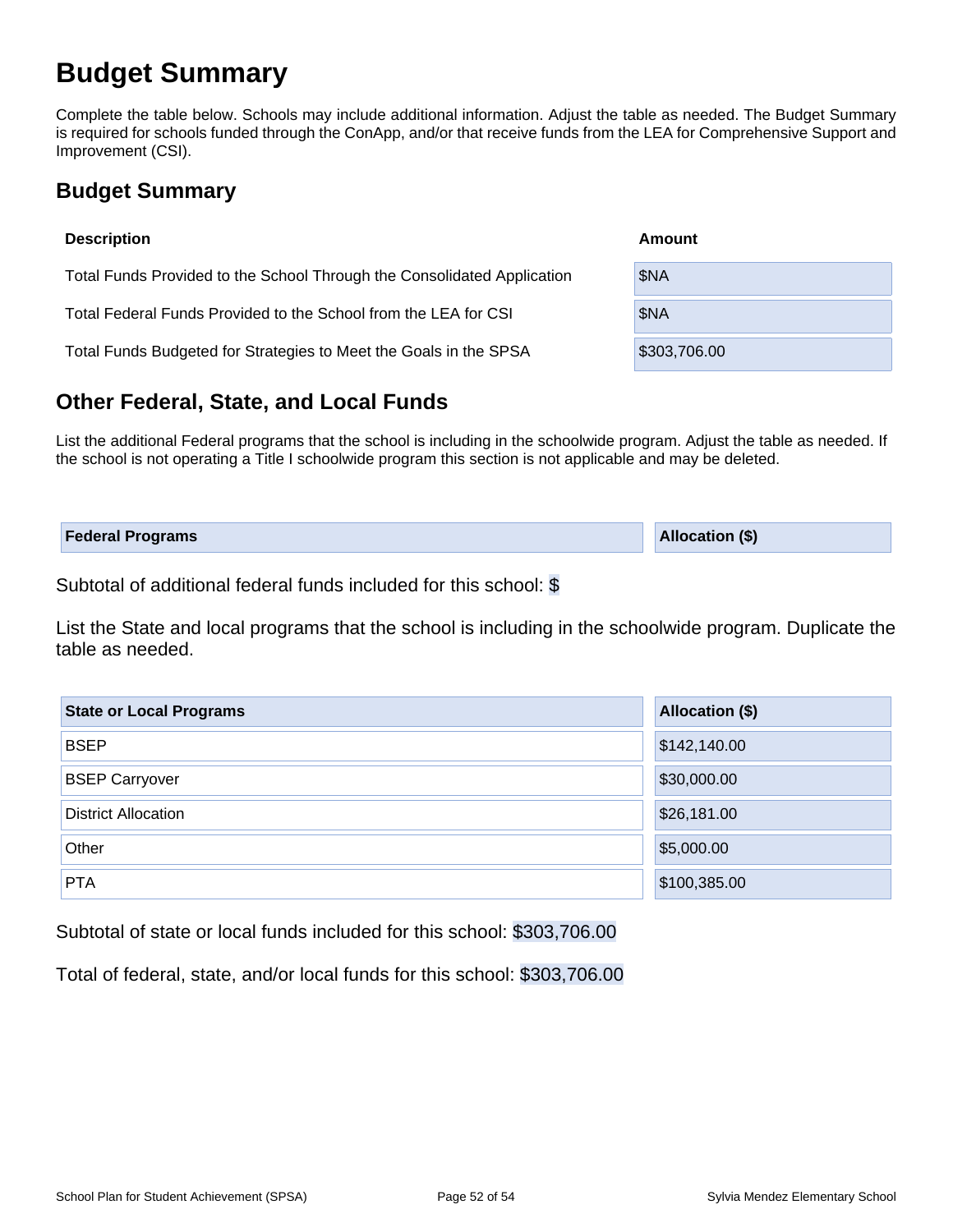## **School Site Council Membership**

California Education Code describes the required composition of the School Site Council (SSC). The SSC shall be composed of the principal and representatives of: teachers selected by teachers at the school; other school personnel selected by other school personnel at the school; parents of pupils attending the school selected by such parents; and, in secondary schools, pupils selected by pupils attending the school. The current make-up of the SSC is as follows:

- x School Principal
- x Classroom Teachers
- x Parent or Community Members

| <b>Name of Members</b>  | <b>Role</b>                       |
|-------------------------|-----------------------------------|
| Veronica Valerio Duncan | Principal                         |
| <b>Emily Blossom</b>    | <b>Classroom Teacher</b>          |
| Laura Rivas             | <b>Parent or Community Member</b> |
| Leah Katz               | <b>Parent or Community Member</b> |
| Han Phung               | <b>Parent or Community Member</b> |
| Kate Jordan             | <b>Parent or Community Member</b> |
| Pablo Javier            | <b>Parent or Community Member</b> |

At elementary schools, the school site council must be constituted to ensure parity between (a) the principal, classroom teachers, and other school personnel, and (b) parents of students attending the school or other community members. Classroom teachers must comprise a majority of persons represented under section (a). At secondary schools there must be, in addition, equal numbers of parents or other community members selected by parents, and students. Members must be selected by their peer group.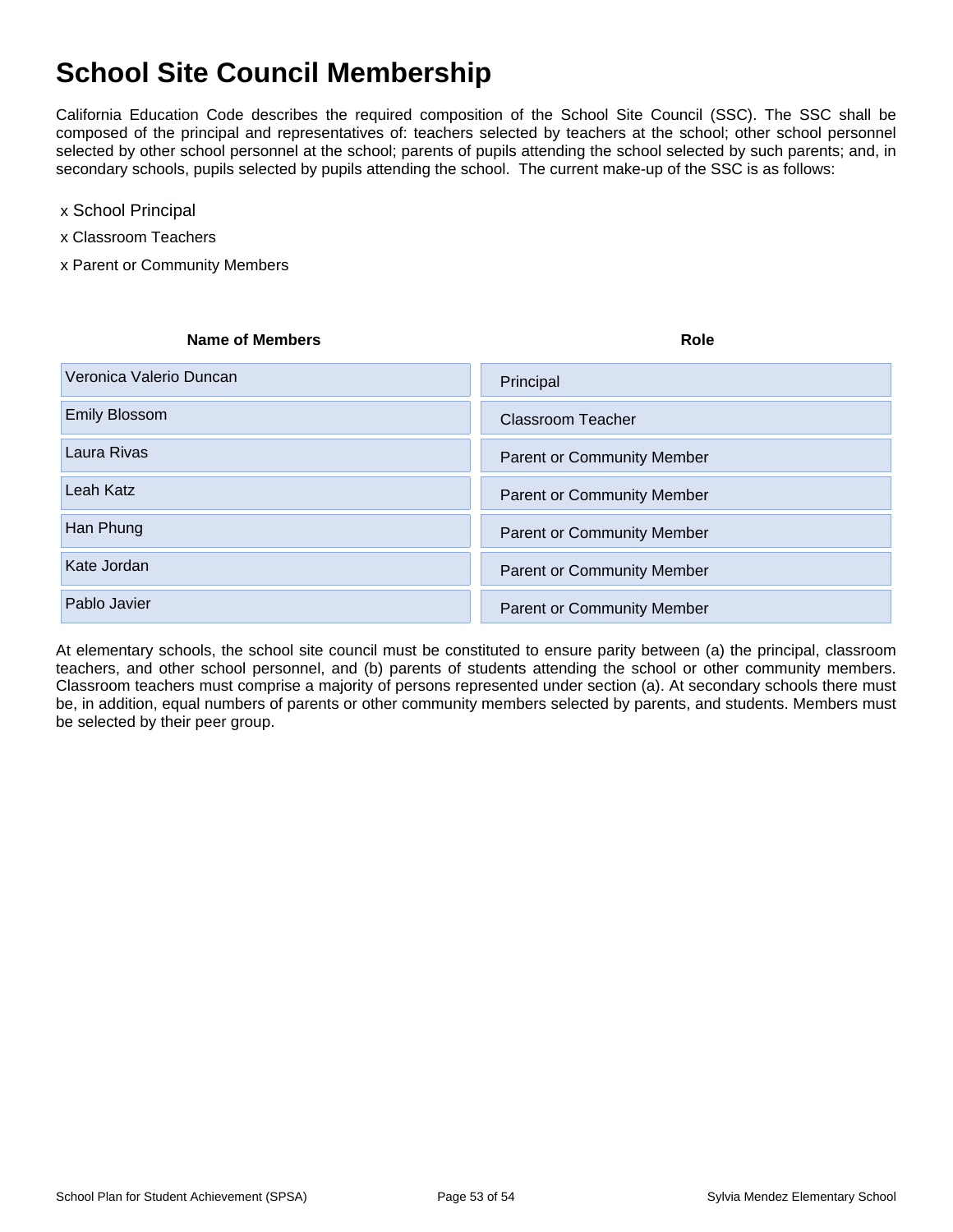## **Recommendations and Assurances**

The School Site Council (SSC) recommends this school plan and proposed expenditures to the district governing board for approval and assures the board of the following:

The SSC is correctly constituted and was formed in accordance with district governing board policy and state law.

The SSC reviewed its responsibilities under state law and district governing board policies, including those board policies relating to material changes in the School Plan for Student Achievement (SPSA) requiring board approval.

The SSC sought and considered all recommendations from the following groups or committees before adopting this plan:

#### **Signature Committee or Advisory Group Name**

Other: School Governance Council met with Sylvia Mendez's PTA to discuss school site plan recommendations and prioritize budget decisions.

The SSC reviewed the content requirements for school plans of programs included in this SPSA and believes all such content requirements have been met, including those found in district governing board policies and in the local educational agency plan.

This SPSA is based on a thorough analysis of student academic performance. The actions proposed herein form a sound, comprehensive, coordinated plan to reach stated school goals to improve student academic performance.

This SPSA was adopted by the SSC at a public meeting on 5/11/22.

Attested:

Principal, Veronica Valerio Duncan on 5/11/22

Howard Values Dunca

SSC Chairperson, Han Phung & Leah Katz on 5/11/22

Kathy Fleming Kathy Fleming Kathy Fleming 5-24-22<br>Director of Local Resources Signature Date

5/25/22

Ruben Aurelio Associate Superintendent, Educational Services Signature Signature Date